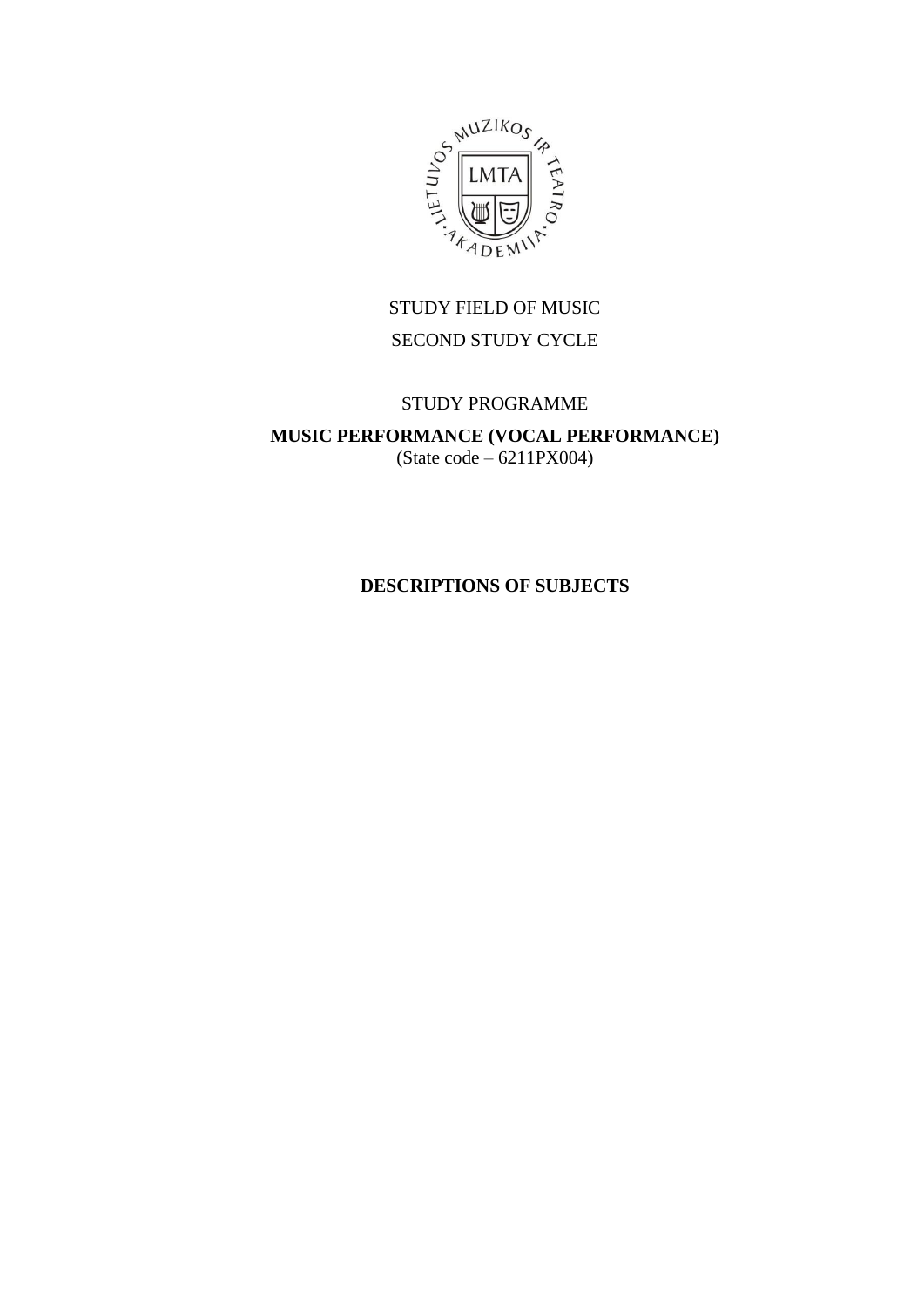# **Table of Contents**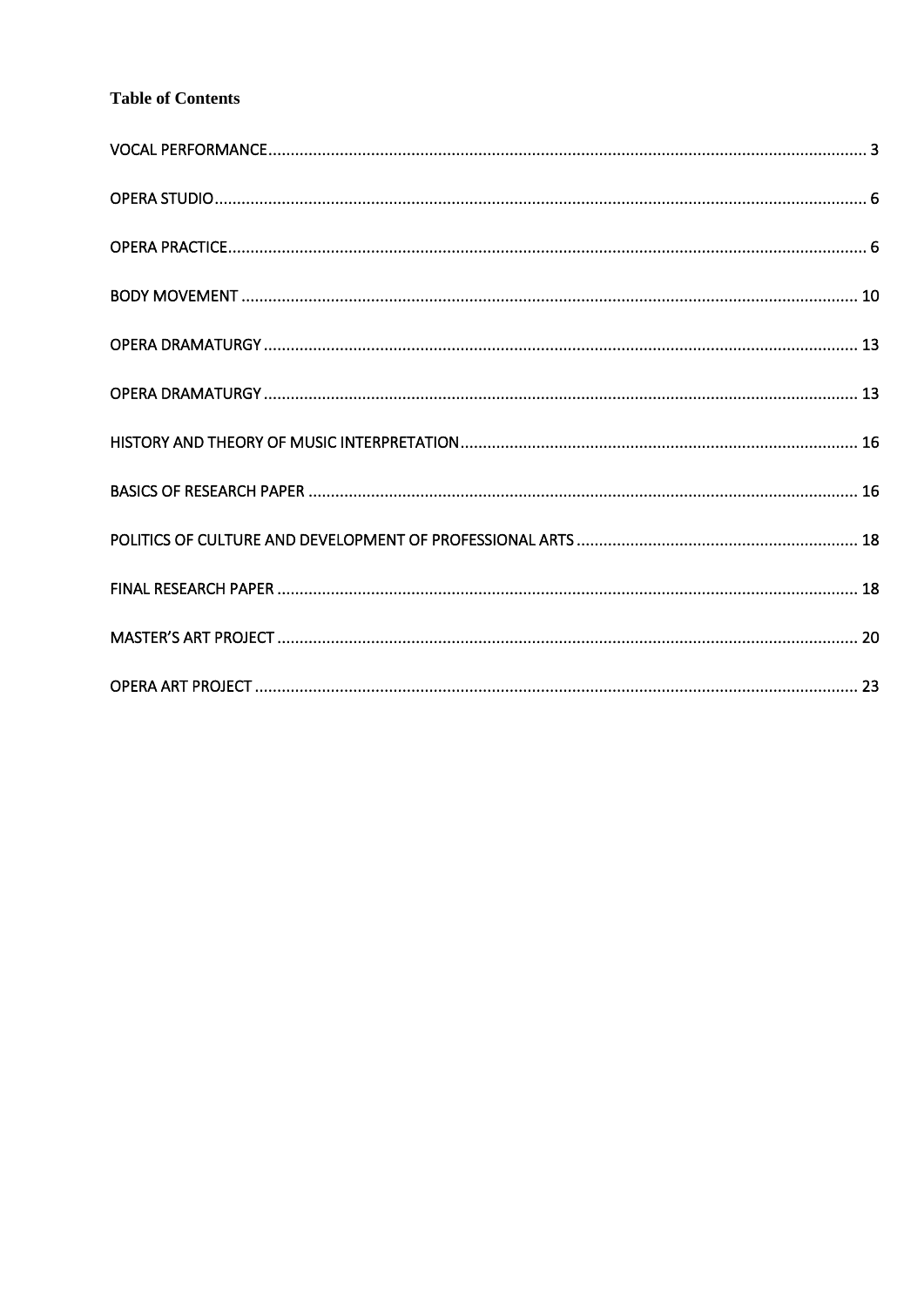# **VOCAL PERFORMANCE**

<span id="page-2-0"></span>

|                                                                                           | Subject (module) title                                                                                                                                                                 | Code                 |                              | Study programme (s) |                                 |
|-------------------------------------------------------------------------------------------|----------------------------------------------------------------------------------------------------------------------------------------------------------------------------------------|----------------------|------------------------------|---------------------|---------------------------------|
|                                                                                           | Singing                                                                                                                                                                                |                      | M129817                      |                     | Music Performance (Vocal        |
|                                                                                           |                                                                                                                                                                                        |                      |                              |                     | Performance)                    |
|                                                                                           | Lecturer (s)                                                                                                                                                                           |                      |                              |                     | Department where the subject    |
|                                                                                           |                                                                                                                                                                                        |                      |                              |                     | is implemented                  |
| Coordinator: prof. Asta Krikščiūnaitė.                                                    |                                                                                                                                                                                        |                      |                              |                     | Department of Vocal Performance |
|                                                                                           | Other (s): prof. V. Noreika, prof. I. Milkevičiūtė, prof. R. Maciūtė, prof. V.                                                                                                         |                      |                              |                     |                                 |
|                                                                                           | Prudnikovas, prof. S. Stonytė, assoc. prof. A. Stasiūnaitė-Čepulkauskienė, assoc. prof.<br>J. Čiurilaitė, assoc. prof. A. Janutas, assoc. prof. J. Leitatė, assoc. prof. D. Staponkus, |                      |                              |                     |                                 |
|                                                                                           |                                                                                                                                                                                        |                      |                              |                     |                                 |
| assoc. prof. T. Vainauskienė, assoc. prof. J. Kalėdienė, lect. J. Grickienė, assoc. prof. |                                                                                                                                                                                        |                      |                              |                     |                                 |
| L. Norvaišas.                                                                             |                                                                                                                                                                                        |                      |                              |                     |                                 |
|                                                                                           |                                                                                                                                                                                        |                      | Type of the subject (module) |                     |                                 |
| Second (Master)                                                                           | Compulsory                                                                                                                                                                             |                      |                              |                     |                                 |
| <b>Mode of delivery</b>                                                                   | Semester or period when the subject is delivered                                                                                                                                       |                      |                              |                     | Language (s) of instruction     |
| Classwork                                                                                 | $1st - 3rd$<br>semesters/Music                                                                                                                                                         | Performance          |                              | (Vocal Lithuanian,  | English,<br>Russian,            |
|                                                                                           | Performance)                                                                                                                                                                           |                      |                              | German              |                                 |
|                                                                                           |                                                                                                                                                                                        | <b>Prerequisites</b> |                              |                     |                                 |
|                                                                                           | <b>Preliminary requirements:</b> Bachelor of Music with a specialisation in performing arts <b>Minor</b> requirements (if any):                                                        |                      |                              |                     |                                 |
| (singing).                                                                                |                                                                                                                                                                                        |                      |                              | none.               |                                 |
| <b>Number of ECTS credits</b>                                                             | Total student's load                                                                                                                                                                   |                      | <b>Contact hours</b>         |                     | <b>Self-study hours</b>         |
| $30(10+10+10)$                                                                            | $801(267+267+267)$                                                                                                                                                                     |                      | $153(51+51+51)$              |                     | $648(216+216+216)$              |
|                                                                                           | Purpose of the subject (module)                                                                                                                                                        |                      |                              |                     |                                 |
|                                                                                           | The aim of subject Singing is for students to build up a representative concert repertoire, develop an individual                                                                      |                      |                              |                     |                                 |
|                                                                                           | interpretation style, acquire skills necessary to organise learning as a creative process focussed on the implementation of                                                            |                      |                              |                     |                                 |
|                                                                                           | contrived interpretation, improve the ability to observe and analyse one's creative process and assess its results critically,                                                         |                      |                              |                     |                                 |
| as well as gain practical concert experience.                                             |                                                                                                                                                                                        |                      |                              |                     |                                 |
|                                                                                           | Short description of the subject (module) (up to 500 characters)                                                                                                                       |                      |                              |                     |                                 |
|                                                                                           | Singing is a subject intended to deepen the knowledge of the vocal performance branch of the MA study programme Music                                                                  |                      |                              |                     |                                 |
|                                                                                           | Performance. During the lectures, the practical and artistic abilities of solo academic singing acquired in the BA studies                                                             |                      |                              |                     |                                 |
|                                                                                           | that are related to the studies of the representative concert repertoire, implementation of art projects, creativity and search                                                        |                      |                              |                     |                                 |
|                                                                                           | for individual interpretation solutions are developed further.                                                                                                                         |                      |                              |                     |                                 |
|                                                                                           |                                                                                                                                                                                        |                      |                              |                     |                                 |
| <b>Programme</b>                                                                          |                                                                                                                                                                                        |                      |                              |                     |                                 |

| <b>Programme</b><br>competences to be<br>developed (number of<br>programme's learning<br>outcomes) | Learning outcomes of the subject<br>(module)                                                                          | <b>Teaching and learning</b><br>methods | <b>Assessment</b><br>methods |
|----------------------------------------------------------------------------------------------------|-----------------------------------------------------------------------------------------------------------------------|-----------------------------------------|------------------------------|
|                                                                                                    | Ability to inspire and Students will be able to express themselves Practical training, rehearsals, Performance of a   |                                         |                              |
|                                                                                                    | realise original artistic as artistic individualities that are able to analysis and preparation of musical            |                                         |                              |
|                                                                                                    | ideas by means of musical create, develop and express their artistic musical text, independent programme              |                                         |                              |
|                                                                                                    | expression of the chosen ideas; they will anticipate an individual artistic activity                                  |                                         |                              |
| specialisation $(1.1)$                                                                             | interpretation of a musical<br>piece.<br>demonstrate these abilities when preparing                                   |                                         |                              |
|                                                                                                    | and performing concert programmes that are                                                                            |                                         |                              |
|                                                                                                    | compliant with the semester requirements.                                                                             |                                         |                              |
| Ability                                                                                            | to inspire and Students will be able to use the possibilities Practical training, rehearsals, Performance of a        |                                         |                              |
|                                                                                                    | realise original artistic of vocal technique in solo programmes and analysis and preparation of musical               |                                         |                              |
|                                                                                                    | ideas by means of musical constantly look for new means of self- musical text, independent programme                  |                                         |                              |
| expression of the chosen expression.                                                               |                                                                                                                       | artistic activity                       |                              |
| specialisation $(1.2)$                                                                             |                                                                                                                       |                                         |                              |
|                                                                                                    | Good knowledge of music Students will be able to perform pieces of Practical training, rehearsals, Performance of a   |                                         |                              |
| theory,<br>history                                                                                 | and different musical styles, genres and periods analysis and preparation of musical                                  |                                         |                              |
|                                                                                                    | cultural contexts, their while at the same time demonstrating an musical text, independent programme                  |                                         |                              |
|                                                                                                    | links with interpretation original interpretation style of a respective artistic activity                             |                                         |                              |
| traditions. $(2.1)$                                                                                | piece.                                                                                                                |                                         |                              |
|                                                                                                    | Good knowledge of music Students will be able to develop and prepare Practical training, rehearsals, Performance of a |                                         |                              |
|                                                                                                    | theory, history and cultural a consistent concert programme for a analysis and preparation of musical                 |                                         |                              |
|                                                                                                    | contexts, their links with particular cultural and/or social context.                                                 | musical text, independent programme     |                              |
| traditions.<br>interpretation                                                                      |                                                                                                                       | artistic activity                       |                              |
| (2.2)                                                                                              |                                                                                                                       |                                         |                              |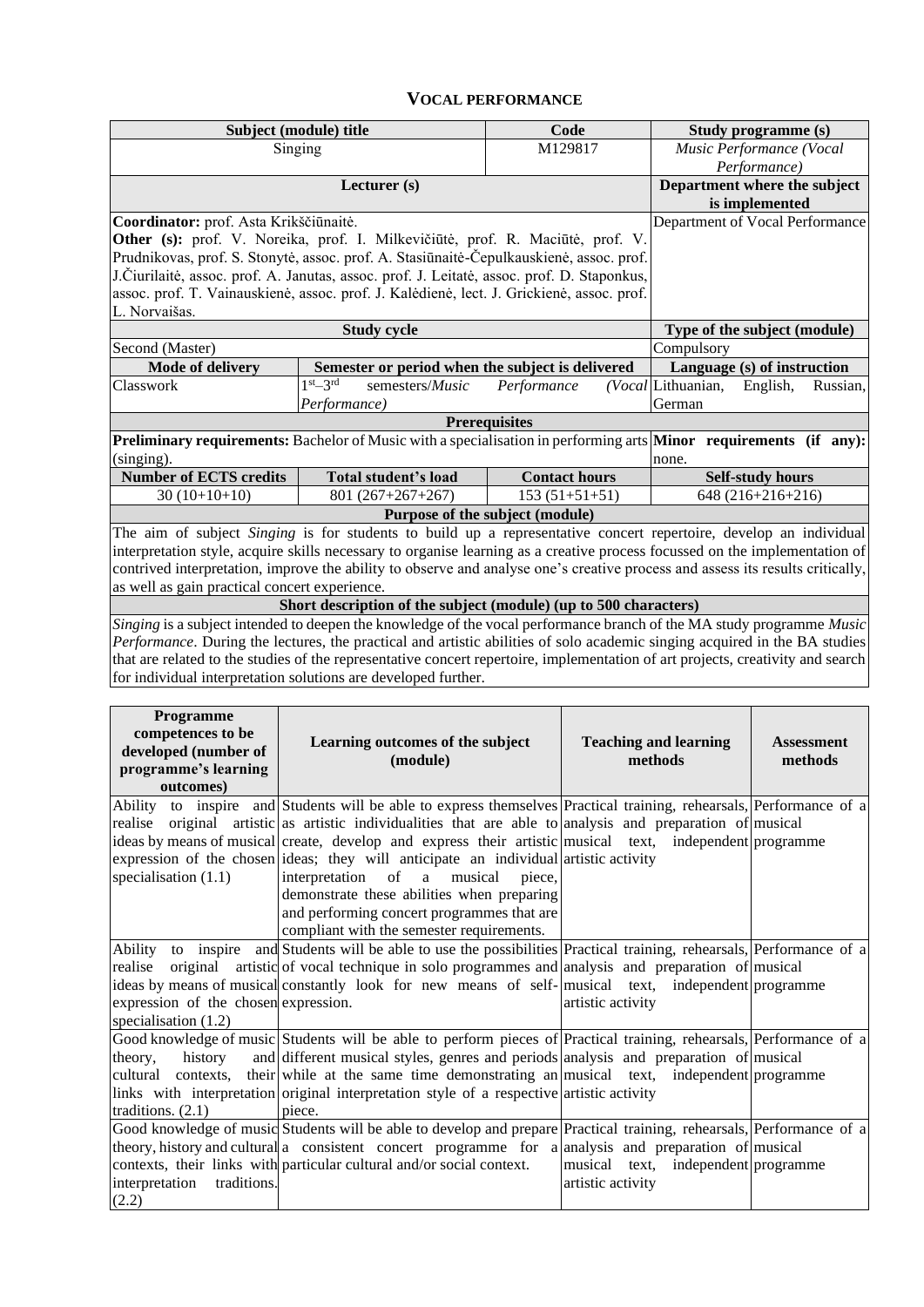| Ability<br>to<br>creative<br>engagement<br>independent<br>activity. $(3.1)$                   | broaden Students will have built up a representative Practical training, rehearsals, Practice report<br>experience concert repertoire that is compliant with the independent artistic activity<br>through initiation of and requirements for the scope and will have<br>in participated in four or more public concerts<br>artistic in the period of studies.                                                                                                                          |                                                             |                                                                 |  |  |  |  |
|-----------------------------------------------------------------------------------------------|----------------------------------------------------------------------------------------------------------------------------------------------------------------------------------------------------------------------------------------------------------------------------------------------------------------------------------------------------------------------------------------------------------------------------------------------------------------------------------------|-------------------------------------------------------------|-----------------------------------------------------------------|--|--|--|--|
| Ability<br>to<br>creative<br>engagement<br>in<br>independent<br>artistic<br>activity. $(3.2)$ | broaden Students will have independently initiated, Independent artistic activity<br>experience prepared and publicly presented at least two<br>through initiation of and opera parts and/or concert programmes.                                                                                                                                                                                                                                                                       |                                                             | Practice<br>report,<br>performance of a<br>musical<br>programme |  |  |  |  |
| and<br>processes<br>significance in the context<br>of contemporary culture.<br>(4.2)          | Ability to analyse and Students will be able to think critically, Practical training, rehearsals, Discussion<br>critically assess creative analyse the process and results of their and analysis and preparation of exam/concert<br>their other artists' creative activity.                                                                                                                                                                                                            | musical text,<br>independent<br>artistic activity           | of                                                              |  |  |  |  |
| Inter-personal<br>communication<br>leadership. (5.1)                                          | and Students will be able to cooperate with other Practical training, rehearsals, Performance of a<br>skills, performers constructively when participating analysis and preparation of musical<br>in inter-department art projects.                                                                                                                                                                                                                                                    | independent programme<br>musical text,<br>artistic activity |                                                                 |  |  |  |  |
| thinking. $(6.1)$                                                                             | Systemic and analytical Students will have acquired sufficient Practical training, rehearsals, Discussion<br>knowledge about the singer's profession; analysis and preparation of $\exp(-\cos \theta)$<br>they will be aware of the necessity for musical text, independent<br>theoretical and practical studies and be able artistic activity<br>to use this knowledge in lectures and<br>rehearsals as well as in preparation and<br>performance of concert programmes for<br>exams. |                                                             | of                                                              |  |  |  |  |
| Ability<br>work<br>to<br>improve. $(7.1)$                                                     | and Students will be able to analyse and learn the Practical training, rehearsals, Performance of a<br>given or selected score independently by analysis and preparation of musical<br>integrating their knowledge of music musical text,<br>literature and history about the composer's artistic activity<br>period and style; they will work and improve<br>independently<br>when<br>rehearsing<br>and<br>performing the exam programme with the<br>orchestra.                       | independent programme,                                      | discussion<br>of<br>exam/concert,<br>practice report            |  |  |  |  |
|                                                                                               | Time (hours) of contact and individual work                                                                                                                                                                                                                                                                                                                                                                                                                                            |                                                             |                                                                 |  |  |  |  |
|                                                                                               |                                                                                                                                                                                                                                                                                                                                                                                                                                                                                        |                                                             |                                                                 |  |  |  |  |

|                                                                                                                                                                                                                                                                                                                                                                                           |  |                       |          |                                   |                                |                                                 |                         |                    |                         | Time (hours) of contact and individual work                                          |
|-------------------------------------------------------------------------------------------------------------------------------------------------------------------------------------------------------------------------------------------------------------------------------------------------------------------------------------------------------------------------------------------|--|-----------------------|----------|-----------------------------------|--------------------------------|-------------------------------------------------|-------------------------|--------------------|-------------------------|--------------------------------------------------------------------------------------|
| <b>Topics</b>                                                                                                                                                                                                                                                                                                                                                                             |  | Individual activities | Seminars | small<br>Ξ.<br>Practical training | in large<br>Practical training | exam/Rehearsals/Consulta<br>Preparation for the | Exam/Course credit test | Total contact work | <b>Self-study hours</b> | <b>Assignments</b>                                                                   |
| 1 <sup>st</sup> semester                                                                                                                                                                                                                                                                                                                                                                  |  |                       |          |                                   |                                |                                                 |                         |                    |                         |                                                                                      |
| 1. Preparation of the selected vocal programme<br>of solo and chamber pieces of different styles.<br>Programme duration: from 25 to 30 minutes (e.g.,<br>vocal pieces by G. Pergolesi, G. F. Handel, H.<br>Purcell, J. S. Bach, W. A. Mozart, G. Rossini, G.<br>Donizetti, D. Verdi, G. Puccini, Fr. Schubert, R.<br>Schumann, J. Gruodis St. Šimkus, J. Indra, F.<br>Bajoras, V. Klova). |  | 48                    |          |                                   |                                |                                                 |                         | 48                 | 212                     | Analysis<br>and<br>preparation<br>of<br>musical text, studies<br>of audio recordings |
| 2. Self-analysis of the independent artistic<br>activity.                                                                                                                                                                                                                                                                                                                                 |  |                       |          |                                   |                                |                                                 |                         |                    | 4                       | Preparation<br>of<br>the<br>report                                                   |
| 3. Intermediate assessment, exam.                                                                                                                                                                                                                                                                                                                                                         |  |                       |          |                                   |                                |                                                 | 2                       | $\boldsymbol{2}$   |                         |                                                                                      |
| <b>Total:</b>                                                                                                                                                                                                                                                                                                                                                                             |  | 48                    |          |                                   |                                |                                                 | 3                       | 51                 | 216                     |                                                                                      |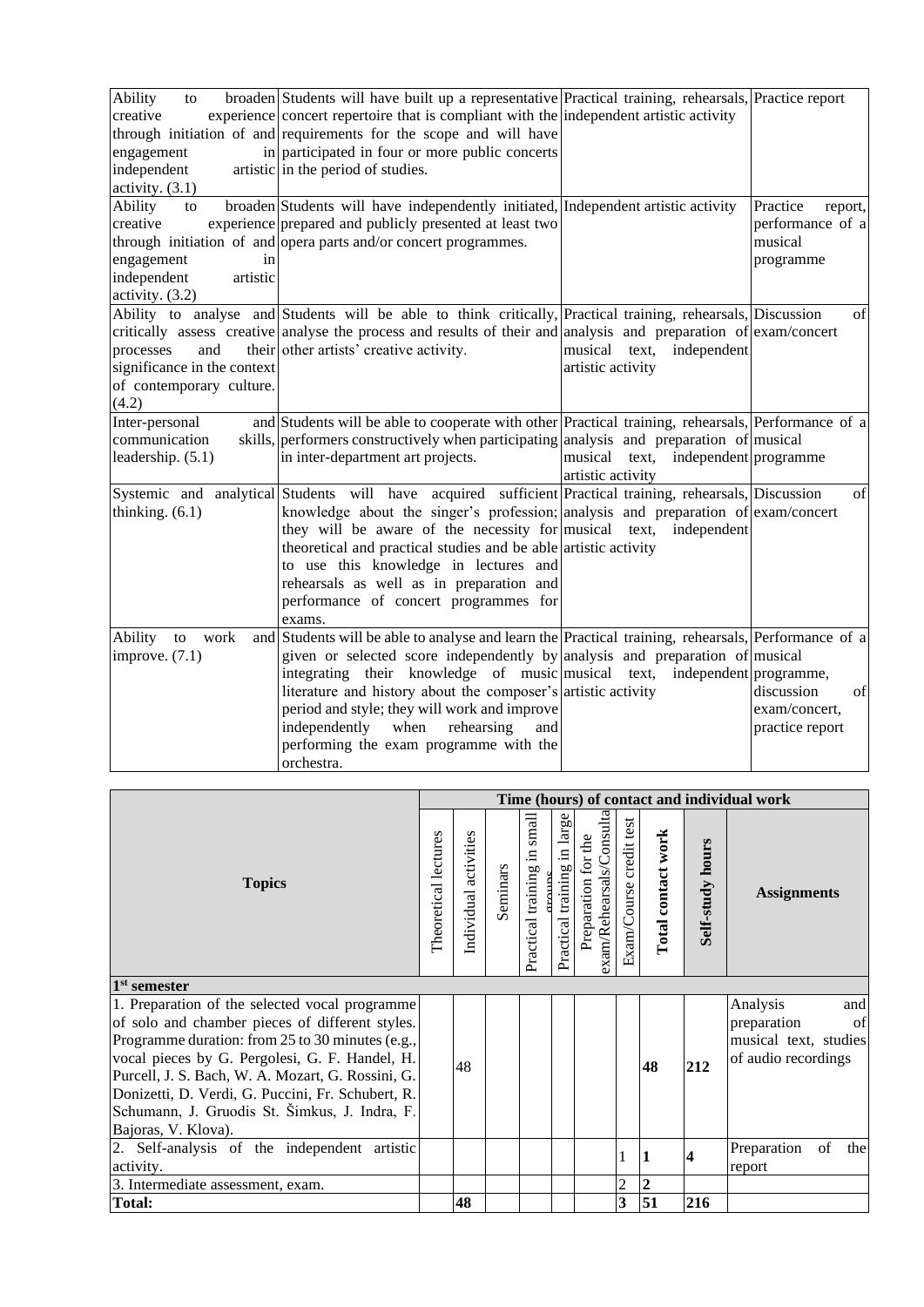| $2nd$ semester                                                                                                     |    |  |                |                |     |                                                                                      |
|--------------------------------------------------------------------------------------------------------------------|----|--|----------------|----------------|-----|--------------------------------------------------------------------------------------|
| 1. Preparation of the vocal part for the role in the<br>opera or operetta (a leading role, preferably).            |    |  |                |                |     | Analysis<br>and<br>preparation<br>of                                                 |
|                                                                                                                    | 32 |  |                | 32             | 142 | musical text, studies<br>of audio recordings                                         |
| 2. 1 large-scope piece; W. A. Mozart Requiem,<br>Pergolesi Stabat mater, A. Vivaldi Gloria.                        | 16 |  |                | 16             | 70  | Analysis<br>and<br>preparation<br>of<br>musical text, studies<br>of audio recordings |
| 3. Self-analysis of the independent artistic<br>activity.                                                          |    |  | 1              |                | 4   | Preparation of the<br>practice report                                                |
| 4. Intermediate assessment, exam.                                                                                  |    |  | $\overline{c}$ | $\overline{2}$ |     |                                                                                      |
| <b>Total:</b>                                                                                                      | 48 |  | 3              | 51             | 216 |                                                                                      |
| 3 <sup>rd</sup> semester                                                                                           |    |  |                |                |     |                                                                                      |
| 1. Preparation of the vocal part for the role in the<br>opera or operetta (a leading role, preferably).            | 32 |  |                | 32             | 142 | Analysis<br>and<br>preparation<br>of<br>musical text, studies<br>of audio recordings |
| 2. 1 large-scope piece; C. Orff Carmina Burana,<br>A.Dvorak Stabat Mater, O.Narbutaitė Skiautinys<br>mano miestui. | 16 |  |                | 16             | 70  | Analysis<br>and<br>preparation<br>of<br>musical text, studies<br>of audio recordings |
| 3. Self-analysis of the independent artistic<br>activity.                                                          |    |  | 1              |                | 4   | Preparation of the<br>practice report                                                |
| 4. Exam.                                                                                                           |    |  | $\overline{c}$ | $\mathbf{2}$   |     |                                                                                      |
| <b>Total:</b>                                                                                                      | 48 |  | 3              | 51             | 216 |                                                                                      |

| <b>Assessment</b><br>strategy | Weight,<br>$\frac{6}{9}$ | <b>Deadline for</b><br>completing the<br>assignments | <b>Assessment criteria</b>                                                                  |
|-------------------------------|--------------------------|------------------------------------------------------|---------------------------------------------------------------------------------------------|
| Report                        | of 10 %                  | During                                               | exam <b>Requirements for the concert activity:</b> the student must participate in at least |
| independent                   |                          | session                                              | two public events/concerts per semester.                                                    |
| concert                       |                          |                                                      | Requirements for the report: the list of events where the student participated              |
| activity                      |                          |                                                      | during the semester is provided in the Report on Concert Activity. It must                  |
|                               |                          |                                                      | contain the date and place of the event/concert, the title of the event, the                |
|                               |                          |                                                      | performed piece/pieces and its/their author, other performers. All the entries in           |
|                               |                          |                                                      | the Report on Concert Activity must be supported by documents or their copies               |
|                               |                          |                                                      | (concert programmes, announcements, reviews, letters of appreciation, etc.)                 |
|                               |                          |                                                      | that has to be added to the Report.                                                         |
|                               |                          |                                                      | The printed and bound Report is to be submitted to the Assessment Commission                |
|                               |                          |                                                      | during the exam.                                                                            |
|                               |                          |                                                      | <b>Assessment criteria:</b>                                                                 |
|                               |                          |                                                      | • Initiative when participating in independent artistic activity;                           |
|                               |                          |                                                      | • Conformity of artistic activity with the programme of specialisation;                     |
|                               |                          |                                                      | • Complexity of performed concert programmes;                                               |
|                               |                          |                                                      | • Prestigiousness of the event/concert stage;                                               |
|                               |                          |                                                      | • Tidiness of the report, support of submitted data with documents.                         |
| Exam                          | 90 %                     |                                                      | Requirements: Public concert.                                                               |
| (performance                  |                          |                                                      | Duration of the programme: in semester 1: from 25 to 30 minutes; semesters 2                |
| of a musical                  |                          |                                                      | and 3: from 35 to 40 minutes. The programme may include the specialisation                  |
| programme)                    |                          |                                                      | study: two authors or two periods. At least half of the musical pieces in the               |
|                               |                          |                                                      | programme must be performed in Lithuanian.                                                  |
|                               |                          |                                                      | The following is assessed:                                                                  |
|                               |                          |                                                      | Accurate performance of the musical pieces in terms of musical text;<br>$\bullet$           |
|                               |                          |                                                      | Vocal skills and performance of musical pieces/roles and interpretation;<br>$\bullet$       |
|                               |                          |                                                      | Articulation and diction of literary text;<br>٠                                             |
|                               |                          |                                                      | Sense of genre and form;                                                                    |
|                               |                          |                                                      | Artistry and convincingness, quality of musical expression.                                 |

| <b>Author</b> | <b>Publication</b> | <b>Title</b> | No. of               | Publisher (place,     |
|---------------|--------------------|--------------|----------------------|-----------------------|
|               | date (year)        |              | <b>periodical or</b> | publishing office) or |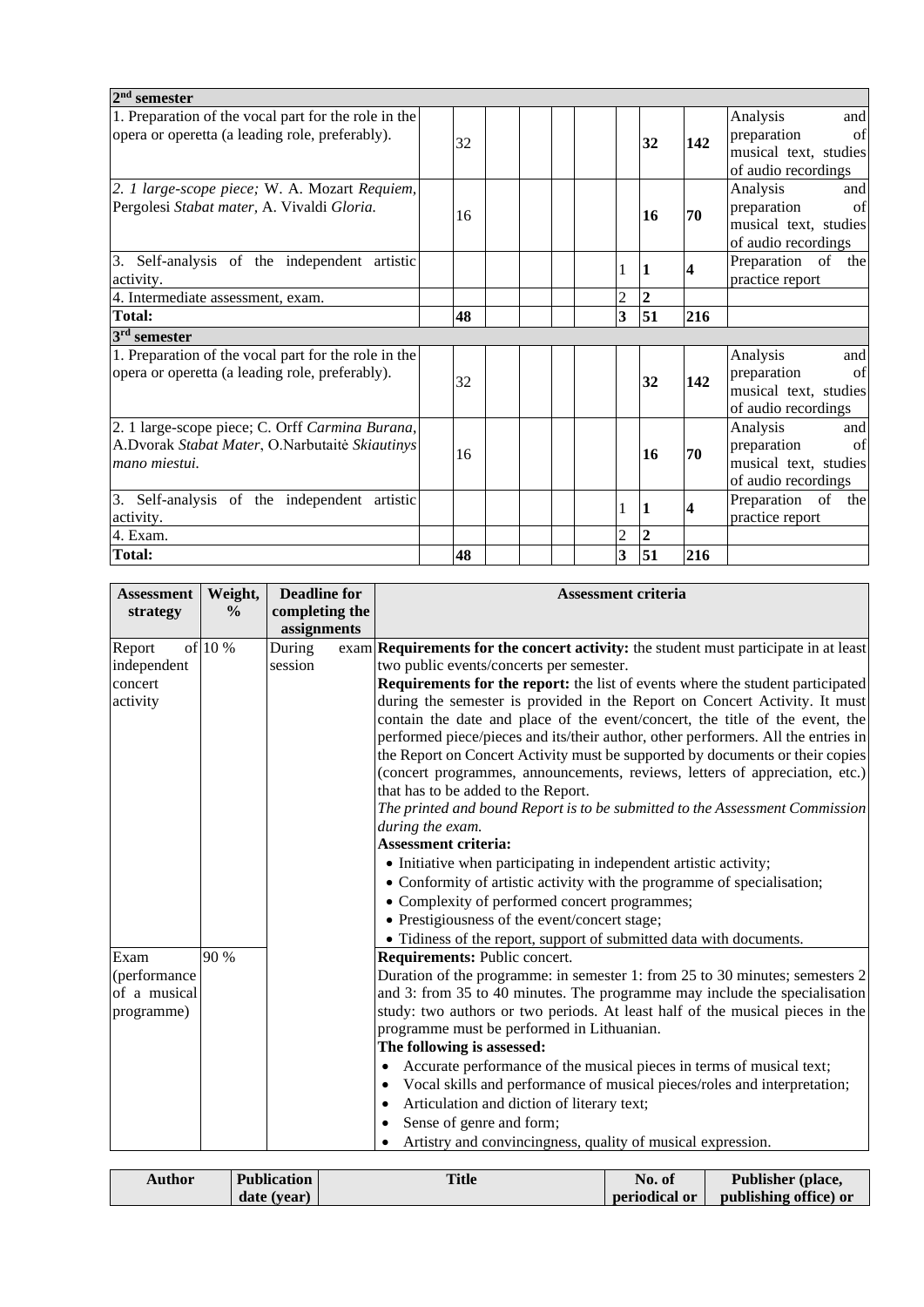|                                  |      |                                                   | volume             | web link                       |
|----------------------------------|------|---------------------------------------------------|--------------------|--------------------------------|
| <b>Required study material</b>   |      |                                                   |                    |                                |
| Smith, W. Stephen 2007           |      | A Wholistic approach to singing                   | <b>ISBN-978-0-</b> | Oxford university press        |
|                                  |      |                                                   | 19-53005-5         |                                |
| Sodeika, A. K.                   | 1968 | Sveikas ir gražus balsas                          | ISBN-10426         | Pergalės spaustuvė             |
|                                  |      |                                                   |                    |                                |
| Marchesi,                        | 1970 | Bel Canto: A Theoretical and Practical Vocal ISBN | $0-486$ -Dover     |                                |
| Mathilde                         |      | Method                                            | 22315-9            |                                |
| Murray, Dena                     | 2009 | Vocal Strenght&Power                              | <b>ISBN</b>        | 978-1-Hall Leonard Corporation |
|                                  |      |                                                   | 4234-6514-0        |                                |
| <b>Additional study material</b> |      |                                                   |                    |                                |
| Shirlee<br>Emmons, 1997          |      | The Art of the song recital                       | <b>ISBN</b>        | 0-02-Shirmer books             |
| <b>Stanley Sonntag</b>           |      |                                                   | 870530-0           |                                |

## **OPERA STUDIO**

<span id="page-5-0"></span>The study subject description is currently being updated or translated. For the previous version of the description, please contact the Study Programmes Office by e-mail [viktorija.papieve@lmta.lt](mailto:viktorija.papieve@lmta.lt)

### **OPERA PRACTICE**

<span id="page-5-1"></span>

| Subject (module) title                                                                                                     |                                                                                                                                                                                                                                                       | Code                            | Study programme (s)                                                                                                                                                                                                                                      |  |  |  |
|----------------------------------------------------------------------------------------------------------------------------|-------------------------------------------------------------------------------------------------------------------------------------------------------------------------------------------------------------------------------------------------------|---------------------------------|----------------------------------------------------------------------------------------------------------------------------------------------------------------------------------------------------------------------------------------------------------|--|--|--|
| Opera Practice                                                                                                             |                                                                                                                                                                                                                                                       | M150017                         | Music Performance (Vocal                                                                                                                                                                                                                                 |  |  |  |
|                                                                                                                            |                                                                                                                                                                                                                                                       |                                 | Performance)                                                                                                                                                                                                                                             |  |  |  |
|                                                                                                                            | Lecturer (s)                                                                                                                                                                                                                                          |                                 | Department where the                                                                                                                                                                                                                                     |  |  |  |
|                                                                                                                            |                                                                                                                                                                                                                                                       |                                 | subject is implemented                                                                                                                                                                                                                                   |  |  |  |
| Coordinator: assoc. prof. Martynas Staškus.                                                                                |                                                                                                                                                                                                                                                       |                                 | Vocal<br>Department<br>of                                                                                                                                                                                                                                |  |  |  |
|                                                                                                                            | Others: assoc. prof. Vytautas Lukočius, lect. Modestas Barkauskas, assoc. prof. Nerijus                                                                                                                                                               |                                 | Performance                                                                                                                                                                                                                                              |  |  |  |
| Petrokas, lect. V. Martinaitis, lect. Jūratė Bradauskienė.                                                                 |                                                                                                                                                                                                                                                       |                                 |                                                                                                                                                                                                                                                          |  |  |  |
| <b>Study cycle</b>                                                                                                         |                                                                                                                                                                                                                                                       |                                 | Type of the subject (module)                                                                                                                                                                                                                             |  |  |  |
| Second (Master)                                                                                                            | Compulsory                                                                                                                                                                                                                                            |                                 |                                                                                                                                                                                                                                                          |  |  |  |
| <b>Mode of delivery</b>                                                                                                    | Semester or period when the subject is delivered                                                                                                                                                                                                      |                                 | Language (s) of instruction                                                                                                                                                                                                                              |  |  |  |
| Classwork                                                                                                                  | $1st - 3rd$<br>semesters/Music                                                                                                                                                                                                                        | Performance<br>(Vocal           | Lithuanian,<br>English,                                                                                                                                                                                                                                  |  |  |  |
|                                                                                                                            | Performance)                                                                                                                                                                                                                                          |                                 | Russian,<br>German, Italian,                                                                                                                                                                                                                             |  |  |  |
|                                                                                                                            |                                                                                                                                                                                                                                                       |                                 | French                                                                                                                                                                                                                                                   |  |  |  |
|                                                                                                                            |                                                                                                                                                                                                                                                       | <b>Prerequisites</b>            |                                                                                                                                                                                                                                                          |  |  |  |
|                                                                                                                            | Preliminary requirements: Bachelor's qualification degree in Music, professional                                                                                                                                                                      |                                 | <b>Minor</b><br>requirements<br>(ii)                                                                                                                                                                                                                     |  |  |  |
|                                                                                                                            | vocal skills, practical experience of role creation and performance in a musical                                                                                                                                                                      |                                 | any):<br>mandatory<br>participation in rehearsals (at                                                                                                                                                                                                    |  |  |  |
|                                                                                                                            | performance during the BA studies or in a musical theatre.                                                                                                                                                                                            |                                 |                                                                                                                                                                                                                                                          |  |  |  |
|                                                                                                                            |                                                                                                                                                                                                                                                       |                                 |                                                                                                                                                                                                                                                          |  |  |  |
| <b>Number of ECTS credits</b>                                                                                              | Total student's load                                                                                                                                                                                                                                  | <b>Contact hours</b>            | <b>Self-study hours</b>                                                                                                                                                                                                                                  |  |  |  |
| $15(5+5+5)$                                                                                                                | 399 (133+133+133)                                                                                                                                                                                                                                     | $204(68+68+68)$                 | $195(65+65+65)$                                                                                                                                                                                                                                          |  |  |  |
|                                                                                                                            |                                                                                                                                                                                                                                                       | Purpose of the subject (module) |                                                                                                                                                                                                                                                          |  |  |  |
|                                                                                                                            |                                                                                                                                                                                                                                                       |                                 | The aim of Opera Practice is to improve the opera role creation and performance skills acquired in the BA studies: the                                                                                                                                   |  |  |  |
|                                                                                                                            |                                                                                                                                                                                                                                                       |                                 | singer's vocal and acting technique is developed, the performer's artistic individuality is shaped, the understanding of<br>professional and creative problems, the perception of the musical theatre as a synthetic genre and its specific features are |  |  |  |
|                                                                                                                            |                                                                                                                                                                                                                                                       |                                 | improved. Global classical pieces of different genres and styles for the stage (opera, operetta, musical, comic opera, opera                                                                                                                             |  |  |  |
|                                                                                                                            |                                                                                                                                                                                                                                                       |                                 | buffa, etc.) are analysed during the period of the studies. During the course of the studies of Opera Practice, students                                                                                                                                 |  |  |  |
|                                                                                                                            |                                                                                                                                                                                                                                                       |                                 | learn to practically and creatively apply the laws of their musical dramaturgy: vocal parts of various scopes and stylistics                                                                                                                             |  |  |  |
|                                                                                                                            |                                                                                                                                                                                                                                                       |                                 | - roles of stage characters are prepared, and the students also look deeper into the problems of stage and musical                                                                                                                                       |  |  |  |
|                                                                                                                            | interpretation of works in the individual and collective creative process.                                                                                                                                                                            |                                 |                                                                                                                                                                                                                                                          |  |  |  |
|                                                                                                                            | Short description of the subject (module) (up to 500 characters)                                                                                                                                                                                      |                                 |                                                                                                                                                                                                                                                          |  |  |  |
|                                                                                                                            |                                                                                                                                                                                                                                                       |                                 | During the course of the studies of <i>Opera Practice</i> , an opera (operetta, musical, etc.) soloist is comprehensively trained                                                                                                                        |  |  |  |
|                                                                                                                            |                                                                                                                                                                                                                                                       |                                 | on the basis of global classical pieces of different musical genres and styles intended specifically for stage (opera,                                                                                                                                   |  |  |  |
|                                                                                                                            |                                                                                                                                                                                                                                                       |                                 | operetta, musical, comic opera, opera buffa, etc.). During the studies, the soloist's abilities to understand the laws of                                                                                                                                |  |  |  |
|                                                                                                                            |                                                                                                                                                                                                                                                       |                                 |                                                                                                                                                                                                                                                          |  |  |  |
|                                                                                                                            | musical dramaturgy of a stage work are formed and the students are taught to apply them creatively, by preparing vocal<br>parts of various scopes and stylistics (roles) and creating stage characters. They further delve into the problems of stage |                                 |                                                                                                                                                                                                                                                          |  |  |  |
| and musical interpretation of works in individual (arias, monologues, etc.) and collective (mass scenes, duets, ensembles, |                                                                                                                                                                                                                                                       |                                 |                                                                                                                                                                                                                                                          |  |  |  |
|                                                                                                                            |                                                                                                                                                                                                                                                       |                                 | etc.) creative process. This is the second stage of the opera soloist's (actor's-singer's) versatile preparation studies, in                                                                                                                             |  |  |  |
|                                                                                                                            |                                                                                                                                                                                                                                                       |                                 | which the singer's vocal-acting technique is comprehensively developed, the artist's artistic individuality is formed, and                                                                                                                               |  |  |  |
|                                                                                                                            |                                                                                                                                                                                                                                                       |                                 | the understanding of professional-creative issues and musical theatre as a genre of synthetic art (dialectical unity of                                                                                                                                  |  |  |  |
| various independent art genres) is developed.                                                                              |                                                                                                                                                                                                                                                       |                                 |                                                                                                                                                                                                                                                          |  |  |  |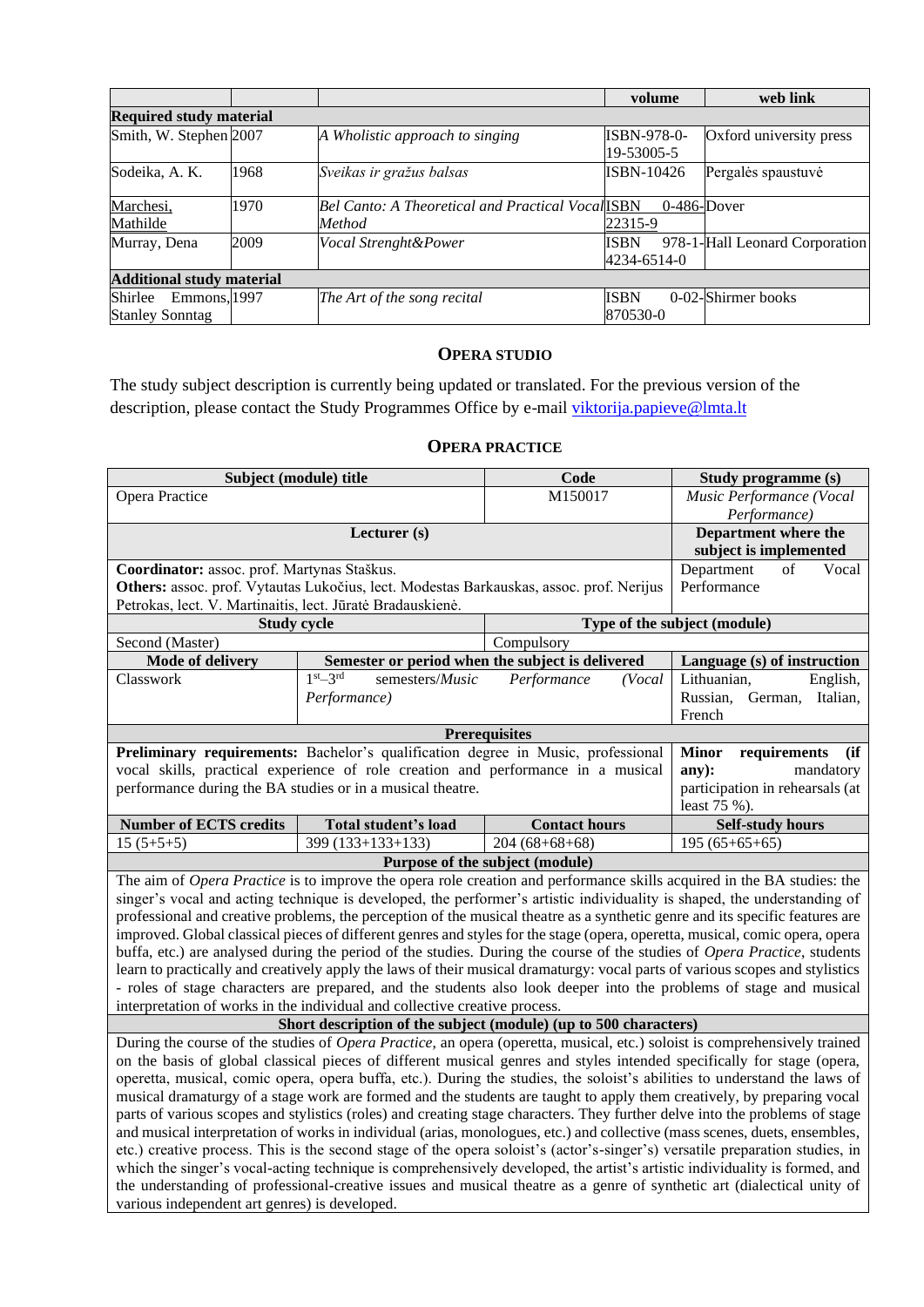The practice of opera lasts for 3 semesters, each of which ends with an exam - the performance of a programme prepared during the semester (a play or part thereof, or stage fragments from the composition of various stage works). During the whole period of Opera practice studies, 2 musical stage productions of different genres, styles and/or characters (or parts thereof) are prepared. The first production is presented during the  $1<sup>st</sup>$  or the  $2<sup>nd</sup>$  semester, and the second (sketch) is presented during the 3<sup>rd</sup> semester.

| <b>Programme competences</b><br>to be developed (number<br>of programme's learning<br>outcomes) | Learning outcomes of the subject (module)                                                                                                                                                                                                                                                                                                                                                                                                                                                                                                                                                                                                                                                                                                                                                                                                                                                                                                                                                                                                                                                                                                                                                                                               | <b>Teaching and</b><br>learning methods                                             | <b>Assessment</b><br>methods                                       |
|-------------------------------------------------------------------------------------------------|-----------------------------------------------------------------------------------------------------------------------------------------------------------------------------------------------------------------------------------------------------------------------------------------------------------------------------------------------------------------------------------------------------------------------------------------------------------------------------------------------------------------------------------------------------------------------------------------------------------------------------------------------------------------------------------------------------------------------------------------------------------------------------------------------------------------------------------------------------------------------------------------------------------------------------------------------------------------------------------------------------------------------------------------------------------------------------------------------------------------------------------------------------------------------------------------------------------------------------------------|-------------------------------------------------------------------------------------|--------------------------------------------------------------------|
| means<br>οf<br>specialisation $(1.1)$                                                           | Ability to inspire and realise Students will be able to implement professionally Analysis of literature, Performance<br>original artistic ideas by the interpretation ideas of those who stage the audio/video sources and and discussion<br>musical musical performance by transforming them musical<br>expression of the chosen creatively through their artistic individuality.                                                                                                                                                                                                                                                                                                                                                                                                                                                                                                                                                                                                                                                                                                                                                                                                                                                      | preparation of parts, play or part<br>practical<br>training, thereof<br>rehearsals. | text,  of a musical                                                |
| of<br>means<br>specialisation $(1.2)$                                                           | Ability to inspire and realise Students will be able to manage professionally the Analysis of literature, Performance<br>original artistic ideas by whole range of means of psychophysical expression audio/video sources and of a musical<br>musical of the singer's vocal/acting technique (musicality, musical<br>expression of the chosen acting excellence, rhythmicity, diversity of vocal preparation of parts, thereof<br>timbre nuances, body plasticity, facial expressions, practical<br>etc.); they will be able to express naturally and react rehearsals.<br>sensitively to the changes in the character's<br>psychological/emotional states, the action on the<br>stage, circumstances on the stage and the<br>atmosphere of the performance, as well as to convey<br>the character's line naturally and continuously<br>during the action on the stage.<br>Students will be able to create principal, supporting<br>and other roles of a different range of genres and<br>characters (comic, lyric, dramatic, etc.).<br>Students will know specific features of individual<br>and collective performance and its requirements;<br>they will demonstrate the ability to understand and<br>implement the director's idea. | training,                                                                           | text, play or part                                                 |
| interpretation<br>(2.1)                                                                         | Good knowledge of music Students will be able to perform professionally and Analysis of literature, Performance<br>theory, history and cultural interpret creatively vocal opera music of different audio/video sources and of a musical<br>contexts, their links with styles and genres; they will also understand genre- musical<br>traditions. related properties of musical pieces intended for the preparation<br>stage (opera, operetta, musical; comedy, drama, practical<br>farse, etc.) and their dialectical influence on the rehearsals.<br>creative interpretational process.<br>Students will be able to analyse the musical<br>dramaturgy of pieces for the stage that pertain to<br>different styles and create a convincing character<br>from the psychological and artistic perspective on<br>the basis of its laws by revealing his/her character,<br>conveying motivations of the action on the stage, its<br>atmosphere, circumstances, etc.                                                                                                                                                                                                                                                                        | of parts, thereof<br>training,                                                      | text, play or part                                                 |
| Good knowledge of music Students<br>interpretation<br>(2.2)                                     | will<br>interpretation-related Practical<br>know<br>theory, history and cultural performance traditions of the pieces of different analysis of<br>contexts, their links with styles pertaining to the musical-performing genre and audio recordings, play or part<br>traditions. and be able to develop them professionally or learning<br>transform when creating and playing appointed rehearsals.<br>roles.                                                                                                                                                                                                                                                                                                                                                                                                                                                                                                                                                                                                                                                                                                                                                                                                                          | of                                                                                  | training, Performance<br>literature of a musical<br>parts, thereof |
| experience<br>initiation<br>of<br>engagement in independent<br>artistic activity. (3.1)         | Ability to broaden creative Students will have prepared at least two roles of Practical<br>through different character for musical works of different analysis<br>and genres for the stage.                                                                                                                                                                                                                                                                                                                                                                                                                                                                                                                                                                                                                                                                                                                                                                                                                                                                                                                                                                                                                                             | of<br>and audio recordings, play or part<br>learning<br>of<br>rehearsals.           | training, Performance<br>literature of a musical<br>parts, thereof |
| analyse<br>Ability to                                                                           | and Students will be able to analyse and assess the Rehearsals,<br>critically assess creative process and results of their personal and the troupe's of rehearsals.                                                                                                                                                                                                                                                                                                                                                                                                                                                                                                                                                                                                                                                                                                                                                                                                                                                                                                                                                                                                                                                                     |                                                                                     | discussion Performance<br>and discussion                           |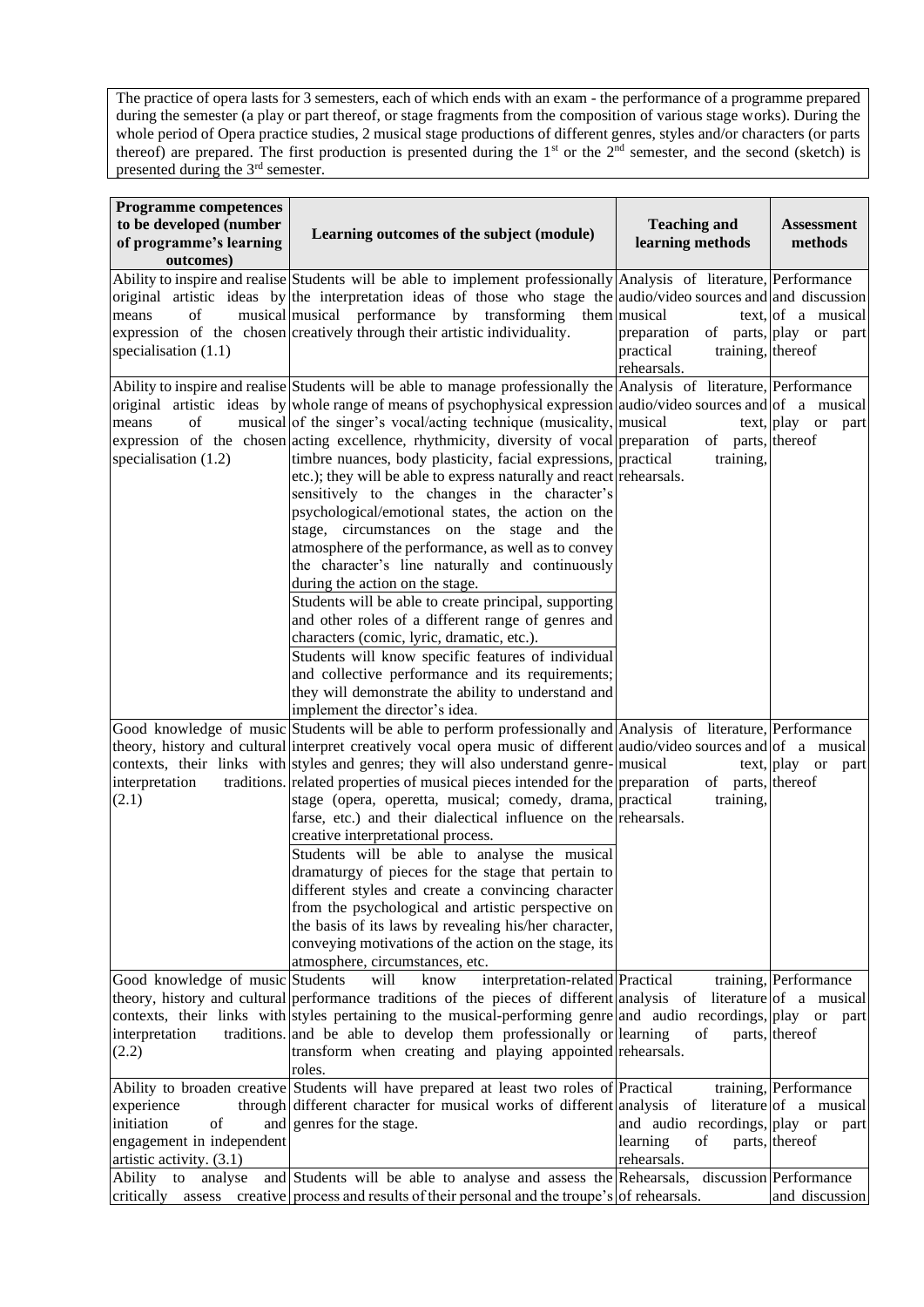| and<br>processes             | their creative activity critically; they will be able to                               |             | musical<br>of a         |
|------------------------------|----------------------------------------------------------------------------------------|-------------|-------------------------|
|                              | significance in the context provide proposals as to their improvement, adapt to        |             | play<br>or<br>part      |
| of contemporary              | culture. changing conditions of creative context, present                              |             | thereof                 |
| (4.2)                        | their insights during rehearsals and discussions of                                    |             |                         |
|                              | assessments.                                                                           |             |                         |
| Inter-personal               | and When preparing roles, students will demonstrate Rehearsals, discussion Performance |             |                         |
| communication                | skills of constructive professional of rehearsals.<br>skills, good                     |             | and discussion          |
| leadership. (5.1)            | communication; they will be able to cooperate with                                     |             | of a musical            |
|                              | other members of the troupe ethically.                                                 |             | play or part            |
|                              |                                                                                        |             | thereof                 |
| <b>Ability</b><br>work<br>to | and Students will be able to work in a motivated manner, Practical                     |             | training, Performance   |
| improve. $(7.1)$             | prepare for rehearsals and improve independently; analysis of                          |             | literature of a musical |
|                              | they will implement creative ideas professionally and audio recordings, play or part   |             |                         |
|                              | when creating and playing roles individually or in learning                            | of          | parts, thereof          |
|                              | performer groups of different composition.                                             | rehearsals. |                         |

|                                                                                                                                                                                                                                                                                                                                                                                                                                                                                  |                      |                       |          |                                       |                                    |                                                      |                         |                         |                  | Time (hours) of contact and individual work                                                                     |
|----------------------------------------------------------------------------------------------------------------------------------------------------------------------------------------------------------------------------------------------------------------------------------------------------------------------------------------------------------------------------------------------------------------------------------------------------------------------------------|----------------------|-----------------------|----------|---------------------------------------|------------------------------------|------------------------------------------------------|-------------------------|-------------------------|------------------|-----------------------------------------------------------------------------------------------------------------|
| <b>Topics</b>                                                                                                                                                                                                                                                                                                                                                                                                                                                                    | Theoretical lectures | Individual activities | Seminars | stonbs<br>Practical training in small | Practical training in large groups | exam/Rehearsals/Consultations<br>Preparation for the | Exam/Course credit test | Total contact work      | Self-study hours | <b>Assignments</b>                                                                                              |
| 1 <sup>st</sup> semester:                                                                                                                                                                                                                                                                                                                                                                                                                                                        |                      |                       |          |                                       |                                    |                                                      |                         |                         |                  |                                                                                                                 |
| Two or three supporting roles in performances of<br>different genres or one leading and one secondary<br>role:<br>Theoretical and creative analysis of<br>$\bullet$<br>musical dramaturgy;<br>Absorption of musical material;<br>٠<br>Genre analysis of musical pieces;<br>$\bullet$<br>Improvisational<br>searches<br>of<br>role<br>$\bullet$<br>characteristics.                                                                                                               |                      |                       |          | 16                                    | 48                                 |                                                      |                         | 64                      | 65               | Analysis<br>of<br>musical<br>and<br>literary<br>texts,<br>learning of parts                                     |
| Intermediate assessment, exam                                                                                                                                                                                                                                                                                                                                                                                                                                                    |                      |                       |          |                                       |                                    |                                                      | $\overline{\mathbf{4}}$ | $\overline{\mathbf{4}}$ |                  |                                                                                                                 |
| <b>Total:</b>                                                                                                                                                                                                                                                                                                                                                                                                                                                                    |                      |                       |          | 16                                    | 48                                 |                                                      | $\overline{\mathbf{4}}$ | 68                      | 65               |                                                                                                                 |
| $2nd$ semester                                                                                                                                                                                                                                                                                                                                                                                                                                                                   |                      |                       |          |                                       |                                    |                                                      |                         |                         |                  |                                                                                                                 |
| Further preparation of the repertoire selected during<br>the $1st$<br>analysis of protagonists'<br>semester:<br>characteristics while at the same time revealing<br>interpretational requirements imposed by the<br>musical dramaturgy of pieces.                                                                                                                                                                                                                                |                      |                       |          | 16                                    | 48                                 |                                                      |                         | 64                      | 65               | Preparation of an<br>opera role                                                                                 |
| Intermediate assessment, exam.                                                                                                                                                                                                                                                                                                                                                                                                                                                   |                      |                       |          |                                       |                                    |                                                      | 4                       | $\overline{\mathbf{4}}$ |                  |                                                                                                                 |
| <b>Total:</b>                                                                                                                                                                                                                                                                                                                                                                                                                                                                    |                      |                       |          | 16                                    | 48                                 |                                                      | $\overline{\mathbf{4}}$ | 68                      | 65               |                                                                                                                 |
| 3 semester<br>Two or three supporting roles in performances of<br>different genres or one leading and one supporting<br>role (new material: it is recommended for students to<br>choose a piece and/or character that contrasts with<br>the studies in semesters $1$ and $2$ ):<br>Theoretical and creative analysis of musical<br>dramaturgy;<br>Absorption of musical material;<br>٠<br>Genre analysis of musical pieces;<br>Improvisational searches of role characteristics. |                      |                       |          | 16                                    | 48                                 |                                                      |                         | 64                      | 65               | Analysis<br>of<br>musical<br>and<br>literary<br>texts,<br>learning of parts,<br>preparation of an<br>opera role |
| Intermediate assessment, exam.                                                                                                                                                                                                                                                                                                                                                                                                                                                   |                      |                       |          |                                       |                                    |                                                      | $\overline{4}$          | $\overline{\mathbf{4}}$ |                  |                                                                                                                 |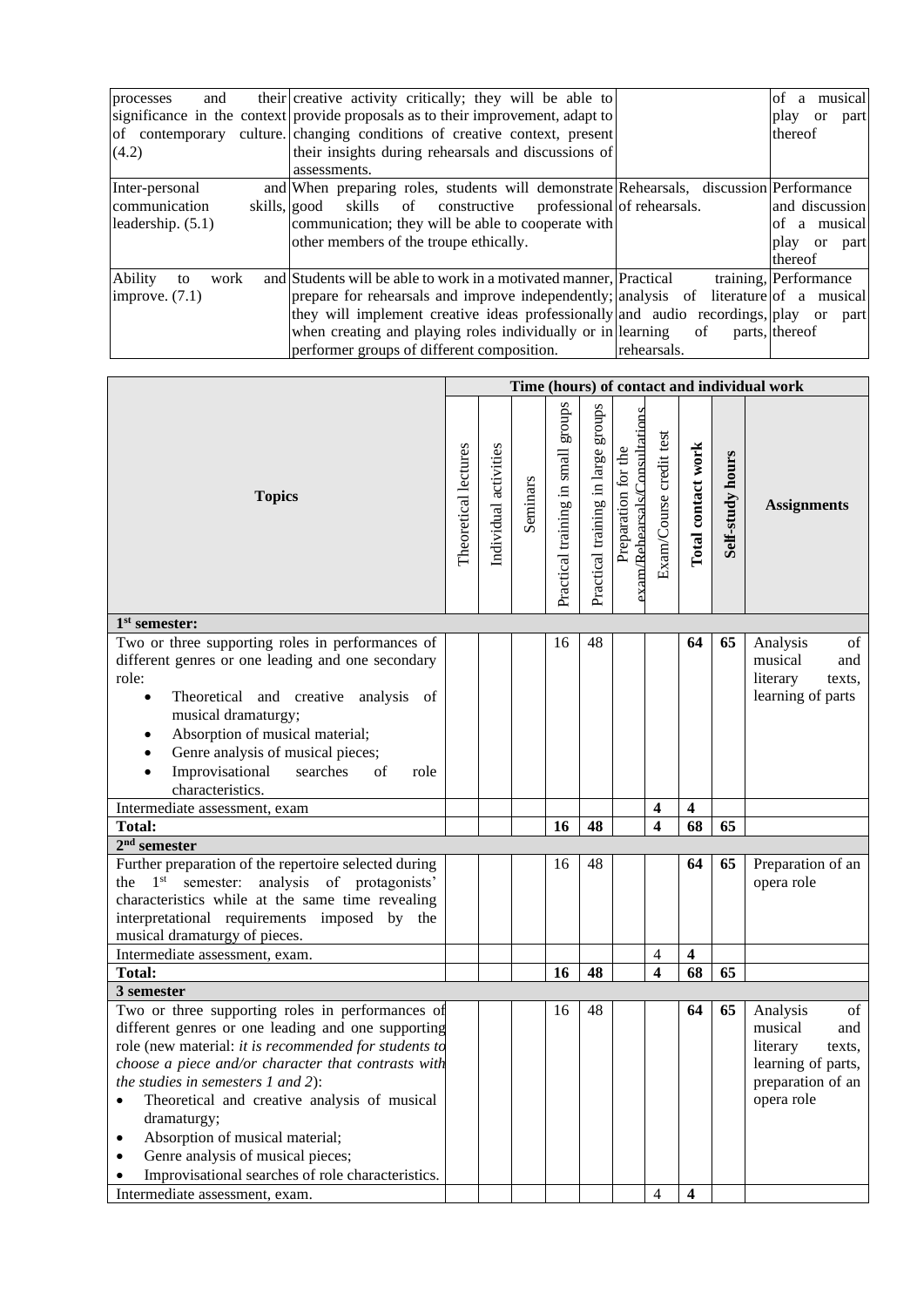| Total: |  | ۰<br>16 | 48 |  | 68 | - -<br>-65 |  |
|--------|--|---------|----|--|----|------------|--|
|        |  |         |    |  |    |            |  |

|                               |                          | <b>Deadline for</b>              |                                                                                                                                                                                                                                                                                                                                  |
|-------------------------------|--------------------------|----------------------------------|----------------------------------------------------------------------------------------------------------------------------------------------------------------------------------------------------------------------------------------------------------------------------------------------------------------------------------|
| <b>Assessment</b><br>strategy | Weight,<br>$\frac{0}{0}$ | completing the<br>assignments    | <b>Assessment requirements</b>                                                                                                                                                                                                                                                                                                   |
| $1st$ semester                |                          |                                  |                                                                                                                                                                                                                                                                                                                                  |
| Intermediate<br>assessment    | 40 %                     | In the middle of<br>the semester | Requirements:<br>Perform (in a group or solo) 2 to 3 fragments from the repertoire<br>being prepared (duration: around 30 minutes);<br>At least 50 % of musical material being prepared is performed by<br>heart.                                                                                                                |
| Exam                          | 60 %                     | During<br>exam<br>session        | Requirements:<br>Perform (in a group or solo) 3 to 5 fragments from the repertoire<br>being prepared (duration: around 45 minutes);<br>At least 70 % of musical material is performed by heart.<br>A student who missed more than 25 % of rehearsals may be not allowed<br>to take the exam upon the leading teachers' decision. |
| $2nd$ semester                |                          |                                  |                                                                                                                                                                                                                                                                                                                                  |
| Intermediate<br>assessment    | 40 %                     | In the middle of<br>the semester | Requirements:<br>Perform (in a group or solo) the interpreted episodes-fragments<br>from the repertoire being prepared (at least 60 % of the whole<br>staging);<br>All musical material is performed by heart.                                                                                                                   |
| Exam                          | 60 %                     | During<br>exam<br>session        | Requirements:<br>Perform the whole interpreted stage role (in a group or solo) from<br>the repertoire being prepared;<br>All musical material is performed by heart.<br>A student who missed more than 25 % of rehearsals may be not allowed<br>to take the exam upon the leading teachers' decision.                            |
| $3rd$ semester                |                          |                                  |                                                                                                                                                                                                                                                                                                                                  |
| Intermediate<br>assessment    | 40 %                     | In the middle of<br>the semester | Requirements:<br>Perform (in a group or solo) the interpreted episodes-fragments<br>from the repertoire being prepared (at least 60 % of the entire new<br>staging, which was prepared to be staged during the 3 <sup>rd</sup> semester);<br>All musical material is performed by heart.                                         |
| Exam                          | 60 %                     | During<br>exam<br>session        | Requirements:<br>Perform (in a group or solo) the interpreted role from the repertoire<br>being prepared;<br>All musical material is performed by heart.<br>A student who missed more than 25 % of rehearsals may be not allowed<br>to take the exam upon the leading teachers' decision.                                        |
|                               |                          |                                  | <b>Assessment criteria</b>                                                                                                                                                                                                                                                                                                       |

- Accuracy of performance of the musical and literary text of the role;
- Artistic quality of vocal expression;
- Sense of style, genre and form;
- Artistic abilities: freedom on the stage, confidence, artistic convincingness, charisma, etc.
- Convincingness of the character, revealing his character, psychological and emotional state, motivation for stage action;
- Level of the singer's vocal-acting technique: ability to manage the psychophysical range of expression means (musicality, vocal technique and diversity of timbre nuances; temperament of the idea, senses, emotionality, will; imagination, fantasy, perception; rhythmics; body plasticity, facial expressions, etc.);
- Ensemble-related abilities (musical ensemble awareness, ability to feel the partner/partners on the stage);
- Ability to implement accurately the performance interpretation goals set by the conductor and director by creatively transforming them through their artistic individuality;
- Quality of work: preparation for rehearsals, attendance, ability to cooperate with the troupe members, self-discipline, punctuality, activeness, communication ethics.

**Assessment basis**

**10 (Excellent).** Artistically expressive and professional performance of the selected role. Accurate performance of musical (and spoken) text; a persuasively and convincingly played stage character that reveals the opera soloist's special professional-artistic abilities.

**9 (Very good)**. Accurate and expressive performance of musical (and spoken) text demonstrating professional-artistic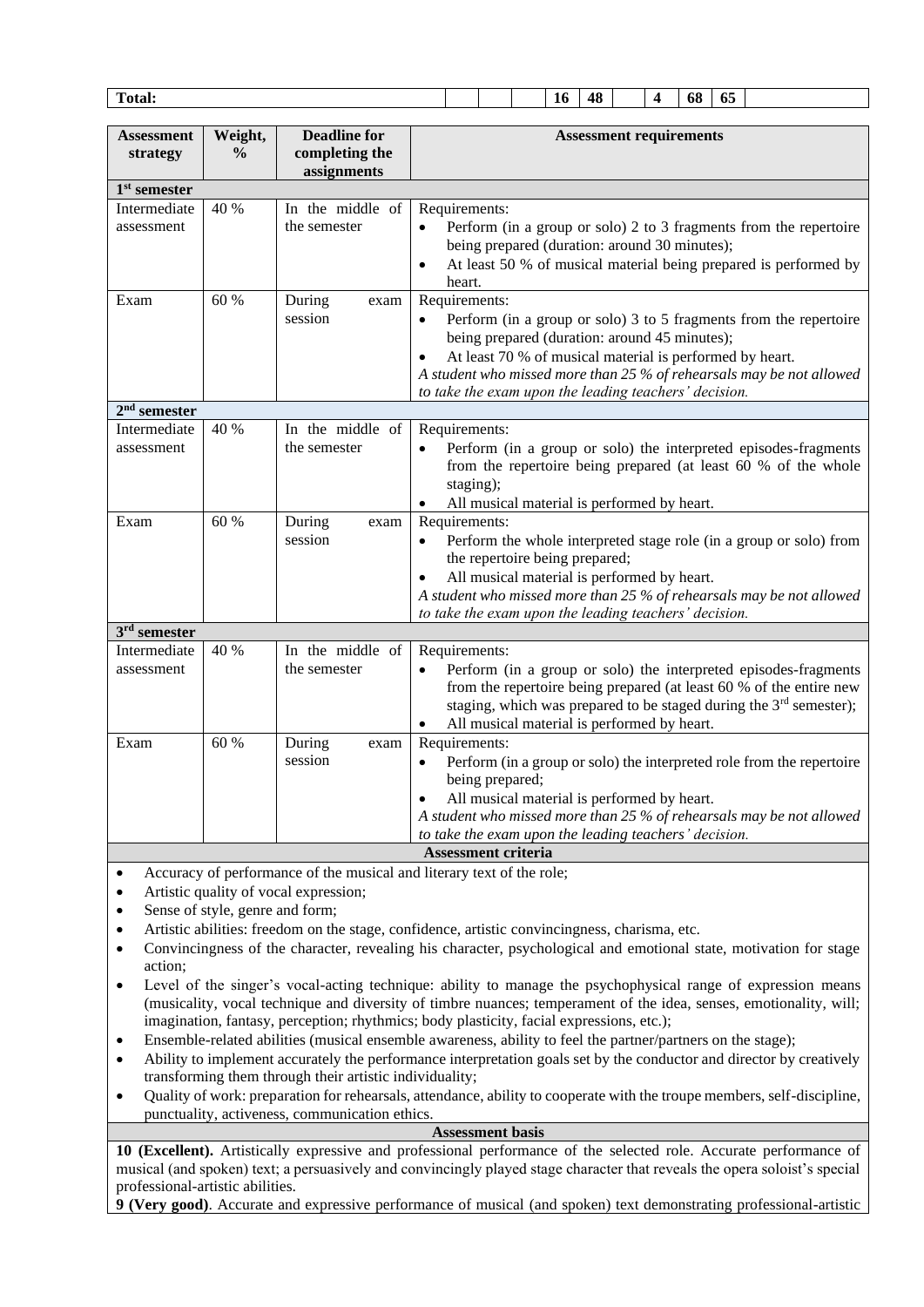abilities that are necessary for the opera singer in creating the stage character, when occasional minor mistakes or inaccuracies do not affect the convincingness and integrity of performance.

**8 (Good).** Convincing performance of the role with one or several occasional mistakes in the musical/spoken text which affect the general integrity of role performance when technical professionalism of vocal expression, acting excellence, a deeper sense of style or genre, etc., are lacking.

**7 (Highly satisfactory).** Average convincingness of role performance. Occasionally formal performance of the musical text with some mistakes which affect the integrity, convincingness of the played role, the sense of style, genre and form due to shortfalls in artistic convincingness, acting excellence or vocal technique.

**6 (Satisfactory).** Uneven and insufficiently convincing performance of the role with frequent mistakes which are preconditioned by the shortfalls in the vocal technique, acting excellence or other major technical faults.

**5 (Sufficient).** Role performance with a lot of mistakes demonstrating a low level of vocal technique and acting excellence, emphasising major deficiencies of artistic skills and the performer's creativity.

**4 (Unsatisfactory).** Very inaccurate and completely unconvincing creation and playing of the role that does not demonstrate any potential of performer's creative abilities.

| <b>Author</b>                    | <b>Publication</b><br>date (year) | <b>Title</b>                                         | No. of<br>periodical<br>or volume | Publisher (place,<br>publishing office) or web<br>link |
|----------------------------------|-----------------------------------|------------------------------------------------------|-----------------------------------|--------------------------------------------------------|
| <b>Required study material</b>   |                                   |                                                      |                                   |                                                        |
| Adomaitytė, A.;                  | 2012                              | Raiškusis aktoriaus judesys                          |                                   | Vilnius: Lietuvos muzikos                              |
| Mažeika, A.                      |                                   |                                                      |                                   | ir teatro akademija                                    |
| Brook, P.                        | 1992                              | Tuščia erdvė                                         |                                   | Vilnius: Scena                                         |
| Ostwald, David                   | 2005                              | <b>Acting Resources for Singers</b>                  |                                   | Oxford University<br>Press                             |
| F.                               |                                   |                                                      |                                   | 00 <sub>o</sub>                                        |
| Акулов, Е.А                      | 1978                              | Оперная<br>музыка<br>сценическое<br>$\boldsymbol{u}$ |                                   | Москва                                                 |
|                                  |                                   | действие                                             |                                   |                                                        |
| <b>Additional study material</b> |                                   |                                                      |                                   |                                                        |
| Burgess, T. M.;                  | 1999                              | The singing and acting handbook:                     |                                   | Routledge                                              |
| Skilbeck, N.                     |                                   | games and exercises for the performer                |                                   |                                                        |
| Шаляпин, Ф.                      | 1932                              | Маска и душа                                         |                                   | http://az.lib.ru/s/shaljapin                           |
|                                  |                                   |                                                      |                                   | f i/text 0040.shtml                                    |

### **BODY MOVEMENT**

<span id="page-9-0"></span>

|                                                                                                                     | Subject (module) title                                                                                                    | Code                                        | Study programme (s)          |  |  |  |  |  |  |
|---------------------------------------------------------------------------------------------------------------------|---------------------------------------------------------------------------------------------------------------------------|---------------------------------------------|------------------------------|--|--|--|--|--|--|
| <b>Body Movement</b>                                                                                                |                                                                                                                           | M150117                                     | Performance<br><i>Music</i>  |  |  |  |  |  |  |
|                                                                                                                     |                                                                                                                           |                                             | (Vocal Performance)          |  |  |  |  |  |  |
|                                                                                                                     | Lecturer $(s)$                                                                                                            | Department where the subject is implemented |                              |  |  |  |  |  |  |
| Coordinator: assist. Agnietė Lisičkinaitė.                                                                          |                                                                                                                           | Department of Vocal Performance             |                              |  |  |  |  |  |  |
|                                                                                                                     | <b>Study cycle</b>                                                                                                        |                                             | Type of the subject (module) |  |  |  |  |  |  |
| Second (Master)                                                                                                     | Compulsory                                                                                                                |                                             |                              |  |  |  |  |  |  |
| <b>Mode of delivery</b>                                                                                             | Semester or period when the subject is delivered                                                                          |                                             | Language (s) of              |  |  |  |  |  |  |
|                                                                                                                     |                                                                                                                           |                                             | instruction                  |  |  |  |  |  |  |
| Classwork                                                                                                           | 1 <sup>st</sup> –3 <sup>rd</sup> semesters/ <i>Music Performance</i> (Vocal Performance)                                  |                                             | Lithuanian, English          |  |  |  |  |  |  |
|                                                                                                                     | <b>Prerequisites</b>                                                                                                      |                                             |                              |  |  |  |  |  |  |
| Preliminary requirements: none.                                                                                     |                                                                                                                           | Minor requirements (if any): none.          |                              |  |  |  |  |  |  |
| <b>Number of ECTS credits</b>                                                                                       | Total student's load                                                                                                      | <b>Contact hours</b>                        | <b>Self-study hours</b>      |  |  |  |  |  |  |
| $15(5+5+5)$                                                                                                         | $399(133+133+133)$                                                                                                        | $76.5(25.5+25.5+25.5)$                      | 322.5                        |  |  |  |  |  |  |
|                                                                                                                     |                                                                                                                           |                                             | $(107.5+107.5+107.5)$        |  |  |  |  |  |  |
|                                                                                                                     | Purpose of the subject (module)                                                                                           |                                             |                              |  |  |  |  |  |  |
|                                                                                                                     | The aim of subject Body Movement is to discover, perceive and improve individual body properties and develop innate       |                                             |                              |  |  |  |  |  |  |
| movement plasticity possibilities; develop professional artistic abilities: plastic imagination, sculpturesqueness, |                                                                                                                           |                                             |                              |  |  |  |  |  |  |
|                                                                                                                     | musicality, rhythmicity, feeling of the partner; develop the ability to combine movement with breathing, speech, singing; |                                             |                              |  |  |  |  |  |  |
|                                                                                                                     | understand the dramaturgy of movement of the created role and implement it.                                               |                                             |                              |  |  |  |  |  |  |
|                                                                                                                     |                                                                                                                           |                                             |                              |  |  |  |  |  |  |

#### **Short description of the subject (module) (up to 500 characters)**

*Body Movement* is a subject intended for preparation of the future opera singer's "psychophysical apparatus" for creative work on the stage.

In the studies of *Body Movement*, individual style of movement plasticity is searched for and developed; students learn to mobilise it for the action on the stage by attempting to reject standard, predictable movement clichés; movement plasticity is developed, as well as the sense of musical and movement rhythm, and the ability to perform movements irrespective of music and look for ways to interpret music by employing the body language. During the course of the studies of the subject, students also develop their ability to assess the movement of stage partners, adapt to it and create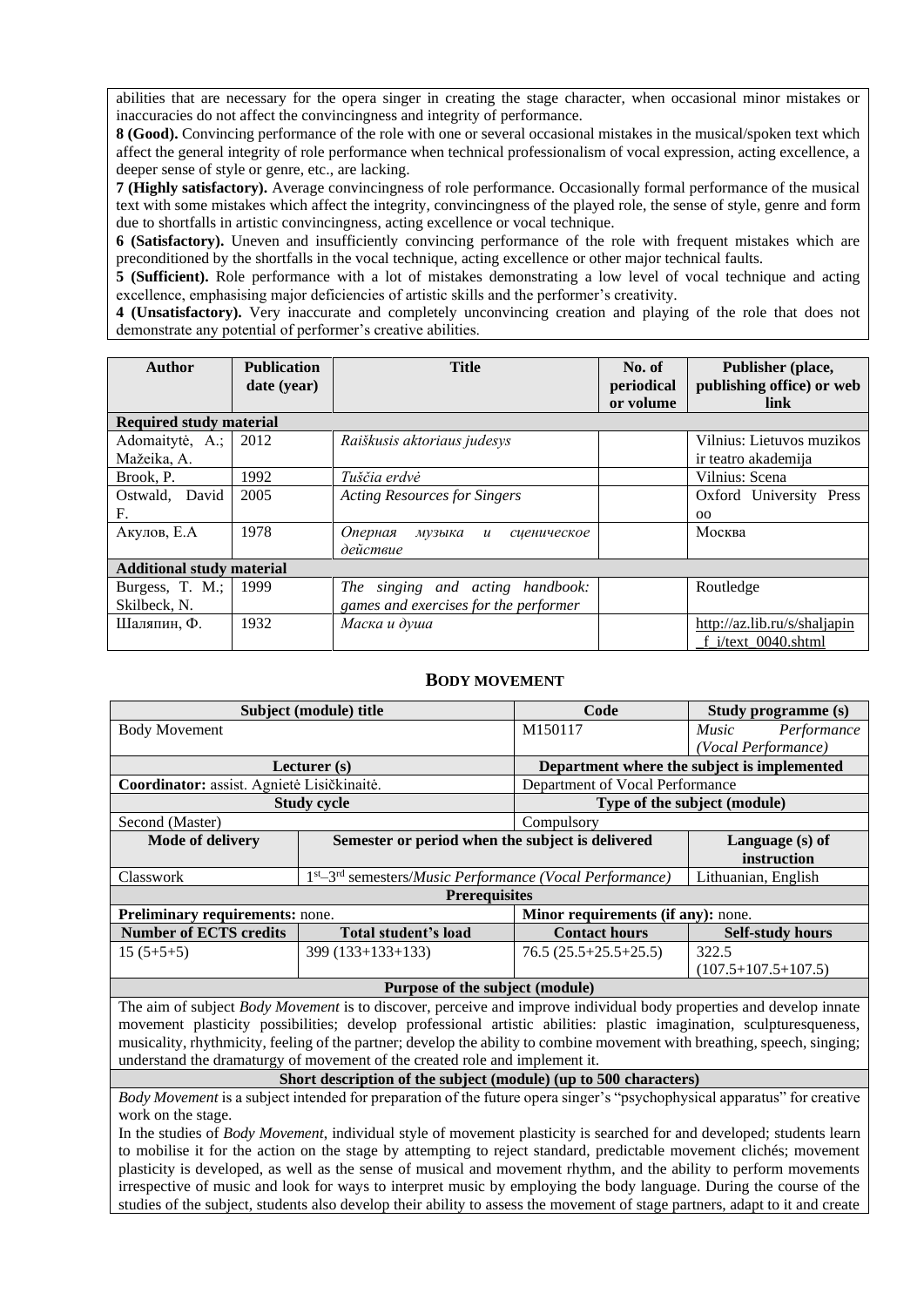a movement unit.

| Programme competences to<br>be developed (number of<br>programme's learning<br>outcomes)  | Learning outcomes of the subject (module)                                                                                                                                                                                                                                                                                                                                                                                                                                                         | <b>Teaching and</b><br>learning<br>methods | <b>Assessment</b><br>methods                              |
|-------------------------------------------------------------------------------------------|---------------------------------------------------------------------------------------------------------------------------------------------------------------------------------------------------------------------------------------------------------------------------------------------------------------------------------------------------------------------------------------------------------------------------------------------------------------------------------------------------|--------------------------------------------|-----------------------------------------------------------|
| means of musical expression relation with music.<br>of the chosen specialisation<br>(1.1) | Ability to inspire and realise Students will be able to complete movement improvisation Physical<br>original artistic ideas by assignments independently and by consciously selecting the vocal                                                                                                                                                                                                                                                                                                   | training                                   | and Carrying out<br>practical of practical<br>assignments |
| (1.1)                                                                                     | Ability to inspire and realise Students will be able to create improvisational movement Practical<br>original artistic ideas by dialogues with other bodies (performers) on the stage, not training<br>means of musical expression by imitating, by but using movement as an artistic contact<br>of the chosen specialisation expression that complements the stage process; they will be improvisation<br>able to mobilise their existing knowledge and use it to adapt<br>to the stage partner. |                                            | Carrying out<br>on of practical<br>assignments            |
| (1.2)                                                                                     | Ability to inspire and realise Students will be able to understand the psychophysics of the Practical<br>original artistic ideas by created opera role and adapt a particular movement to it by training<br>means of musical expression using the qualities of their body movement discovered<br>of the chosen specialisation independently during improvisation.                                                                                                                                 |                                            | Carrying out<br>of practical<br>assignments               |
| Systemic<br>and<br>thinking. $(6.1)$                                                      | analytical Students will be able assess the results of their and stage Practical<br>partners' creation professionally; they will be able to training,<br>provide constructive remarks during practical training and discussions<br>discussions of assessments.                                                                                                                                                                                                                                    |                                            | Discussion<br>of<br>the<br>assessment                     |
| Ability to work and improve.<br>(7.1)                                                     | Students will have discovered and will be able to use Practical<br>individual possibilities of body expression, within the limits training,<br>of physiological possibilities; they will know the faults of observation and assignments<br>their body movement and be able to eliminate them, as well analysis<br>as be able to improve the psychophysical expression of their<br>body through constant independent practical training.                                                           |                                            | Carrying out<br>of practical                              |

|                                                                                   | Time (hours) of contact and individual work |                       |          |                                       |                                    |                     |                         |                                    |                         |                              |
|-----------------------------------------------------------------------------------|---------------------------------------------|-----------------------|----------|---------------------------------------|------------------------------------|---------------------|-------------------------|------------------------------------|-------------------------|------------------------------|
| <b>Topics</b>                                                                     |                                             | Individual activities | Seminars | sdnora<br>Practical training in small | Practical training in large groups | Preparation for the | Exam/Course credit test | Total contact work                 | <b>Self-study hours</b> | <b>Assignments</b>           |
| $1st$ semester                                                                    |                                             |                       |          |                                       |                                    |                     |                         |                                    |                         |                              |
| 1. Introductory lecture: development of<br>mental and psychophysical qualities.   |                                             |                       |          |                                       | 1                                  |                     |                         | 1                                  |                         |                              |
| 2. Getting to know individual movement of<br>one's body.                          |                                             |                       |          |                                       | $\overline{c}$                     |                     |                         | $\mathbf{2}$                       | 8                       | Exercises,<br>improvisation. |
| 3. Development of ability to relax and<br>improvise freely.                       |                                             |                       |          |                                       | $\overline{4}$                     |                     |                         | 4                                  | 16                      | Exercises,<br>improvisation. |
| 4. Training of muscle<br>tension<br>and<br>relaxation sensations.                 |                                             |                       |          |                                       | $\overline{2}$                     |                     |                         | $\boldsymbol{2}$                   | 10                      | Exercises,<br>improvisation. |
| 5. Search for movement qualities: a relaxed<br>body.                              |                                             |                       |          |                                       | $\overline{4}$                     |                     |                         | $\overline{\mathbf{4}}$            | 16                      | Exercises,<br>improvisation. |
| 6. Search for movement qualities: the body<br>in tension, how to control it.      |                                             |                       |          |                                       | $\overline{2}$                     |                     |                         | Exercises,<br>10<br>$\overline{2}$ |                         | improvisation.               |
| 7. Search for movement qualities: slight<br>coordination<br>Movement<br>movement. |                                             |                       |          |                                       | $\overline{2}$                     |                     |                         | $\mathbf{2}$                       | 10                      | Exercises,<br>improvisation. |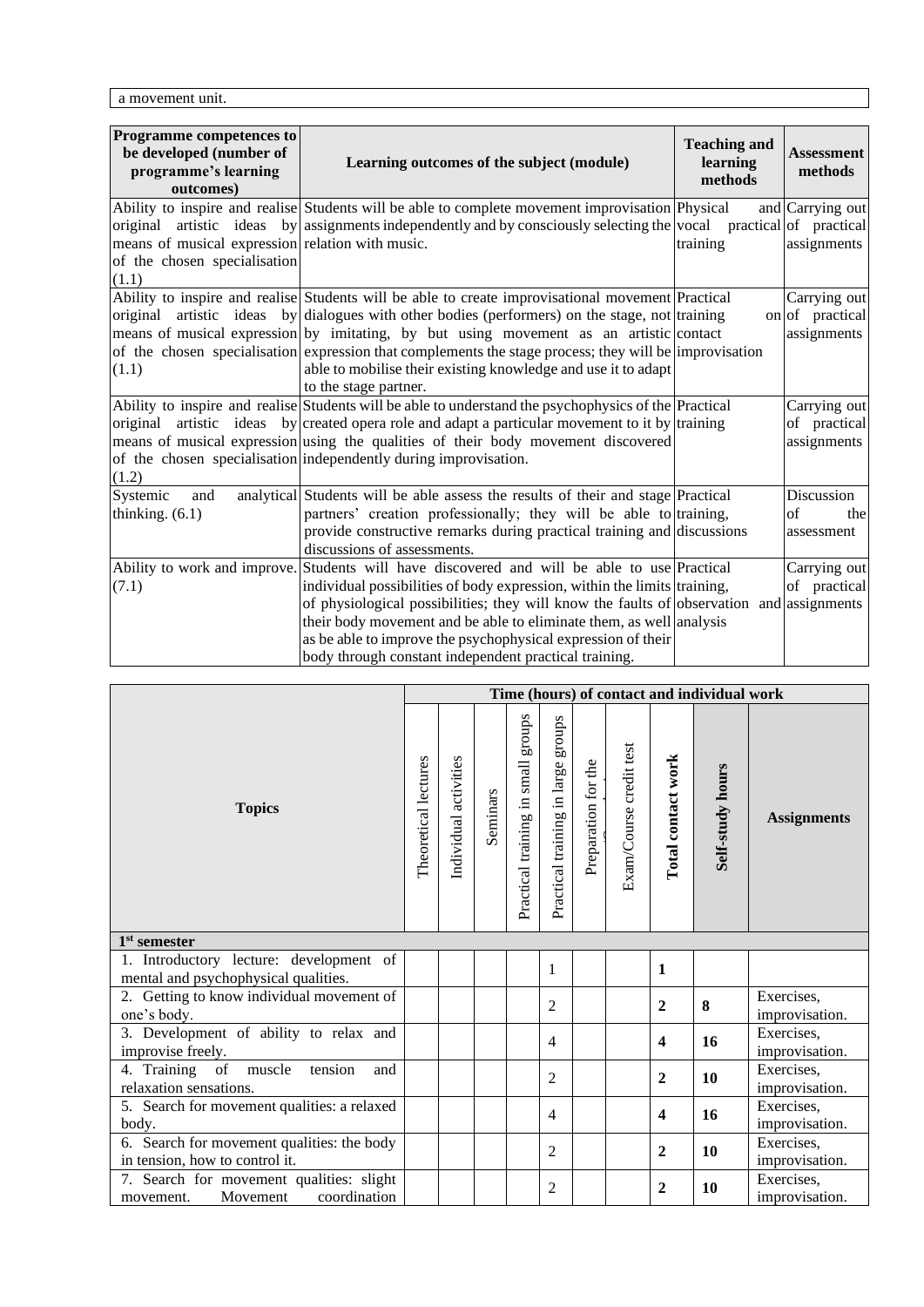| exercises<br>developing<br>independent       |  |                |     |                         |                  |                  |
|----------------------------------------------|--|----------------|-----|-------------------------|------------------|------------------|
| movement of individual parts of the body.    |  |                |     |                         |                  |                  |
| 8. Search<br>qualities:<br>for<br>movement   |  |                |     |                         |                  | Exercises,       |
| adaptation of matter to the body $-$ loose,  |  |                |     |                         |                  | improvisation.   |
| flowing, hard, soft, sudden, slow, etc.,     |  | 2              |     | 2                       | 10               |                  |
| movement.                                    |  |                |     |                         |                  |                  |
| 9. Link between discovered movement          |  |                |     |                         |                  | Exercises,       |
| qualities and voice.                         |  | 4              |     | $\overline{\mathbf{4}}$ | 16               | improvisation.   |
| 10. Revision and summary of improvisation    |  |                |     |                         |                  | Exercises,       |
| assignments of the first semester.           |  | 1              |     | 1                       | 11.5             | improvisation.   |
| 11. Course credit test                       |  |                | 1.5 | 1.5                     |                  |                  |
| <b>Total:</b>                                |  | 24             | 1.5 | 25.5                    | 107.5            |                  |
| $2nd$ semester                               |  |                |     |                         |                  |                  |
| 1. Search for movement qualities: revision   |  |                |     |                         |                  | Exercises,       |
| of the 1 <sup>st</sup> semester.             |  | $\overline{c}$ |     | $\boldsymbol{2}$        | $\boldsymbol{9}$ | improvisation.   |
| 2. Search for movement qualities: full       |  |                |     |                         |                  | Exercises,       |
| control of muscle tension and relaxation.    |  | 3              |     | $\overline{\mathbf{3}}$ | 12               | improvisation.   |
| 3. Search for movement qualities: line and   |  |                |     |                         |                  | Exercises,       |
| form (sculpturesqueness).                    |  |                |     |                         |                  | improvisation,   |
|                                              |  | 3              |     | 3                       | 12               | creative         |
|                                              |  |                |     |                         |                  | assignments      |
| 4. Linking movement, breathing, speech and   |  |                |     |                         |                  | Exercises,       |
| vocal.                                       |  |                |     |                         |                  | improvisation,   |
|                                              |  | 6              |     | 6                       | 24               | creative         |
|                                              |  |                |     |                         |                  | assignments      |
| 5. Developing movement coordination skills   |  |                |     |                         |                  | Exercises,       |
| by combining movement with voice.            |  |                |     |                         |                  | improvisation,   |
|                                              |  | 3              |     | 3                       | 14               | creative         |
|                                              |  |                |     |                         |                  | assignments      |
| 6. Contact improvisation.                    |  |                |     |                         |                  | Exercises,       |
|                                              |  |                |     |                         |                  | improvisation,   |
|                                              |  | 4              |     | 4                       | 16               | creative         |
|                                              |  |                |     |                         |                  | assignments      |
| 7. Contact with the partner and voice.       |  |                |     |                         |                  | Exercises.       |
|                                              |  |                |     |                         |                  | improvisation,   |
|                                              |  | 2              |     | 2                       | 12               | creative         |
|                                              |  |                |     |                         |                  | assignments      |
| 8. Repetition and generalisation of the      |  |                |     |                         |                  | Exercises,       |
| second semester course.                      |  | $\mathbf{1}$   |     | $\mathbf{1}$            | 8.5              | improvisation.   |
| 9. Course credit test                        |  |                | 1.5 | 1.5                     |                  |                  |
| <b>Total:</b>                                |  | 24             | 1.5 | 25.5                    | 107.5            |                  |
| $3rd$ semester                               |  |                |     |                         |                  |                  |
| 1. Movement dramaturgy.                      |  |                |     |                         |                  | Exercises,       |
|                                              |  |                |     |                         |                  | improvisation,   |
|                                              |  | 6              |     | 6                       | 24               | creative         |
|                                              |  |                |     |                         |                  | assignments      |
| 2. Motion-based<br>role<br>creation<br>using |  |                |     |                         |                  | Exercises,       |
| individual body movement.                    |  |                |     |                         |                  | improvisation,   |
|                                              |  | 6              |     | 6                       | 24               | creative         |
|                                              |  |                |     |                         |                  | assignments      |
| 3. Role creation through movement by using   |  |                |     |                         |                  | Exercises,       |
| individual body movement and linking it      |  |                |     |                         |                  | improvisation,   |
| with the voice.                              |  | 5              |     | 5                       | 20               | creative         |
|                                              |  |                |     |                         |                  | assignments      |
| 4. Role creation through movement by using   |  |                |     |                         |                  | Exercises,       |
| individual body movement and contact with    |  |                |     |                         |                  | improvisation,   |
| the partner.                                 |  | 5              |     | 5                       | 20               | creative         |
|                                              |  |                |     |                         |                  | assignments      |
| 5. Watching video recordings of operas       |  |                |     |                         |                  | Studies of video |
| where movement is important,<br>their        |  | 2              |     | $\boldsymbol{2}$        | 19.5             | material<br>and  |
| discussion.                                  |  |                |     |                         |                  |                  |
|                                              |  |                |     |                         |                  |                  |
| 6. Exam                                      |  |                | 1.5 | 1.5                     |                  | literary sources |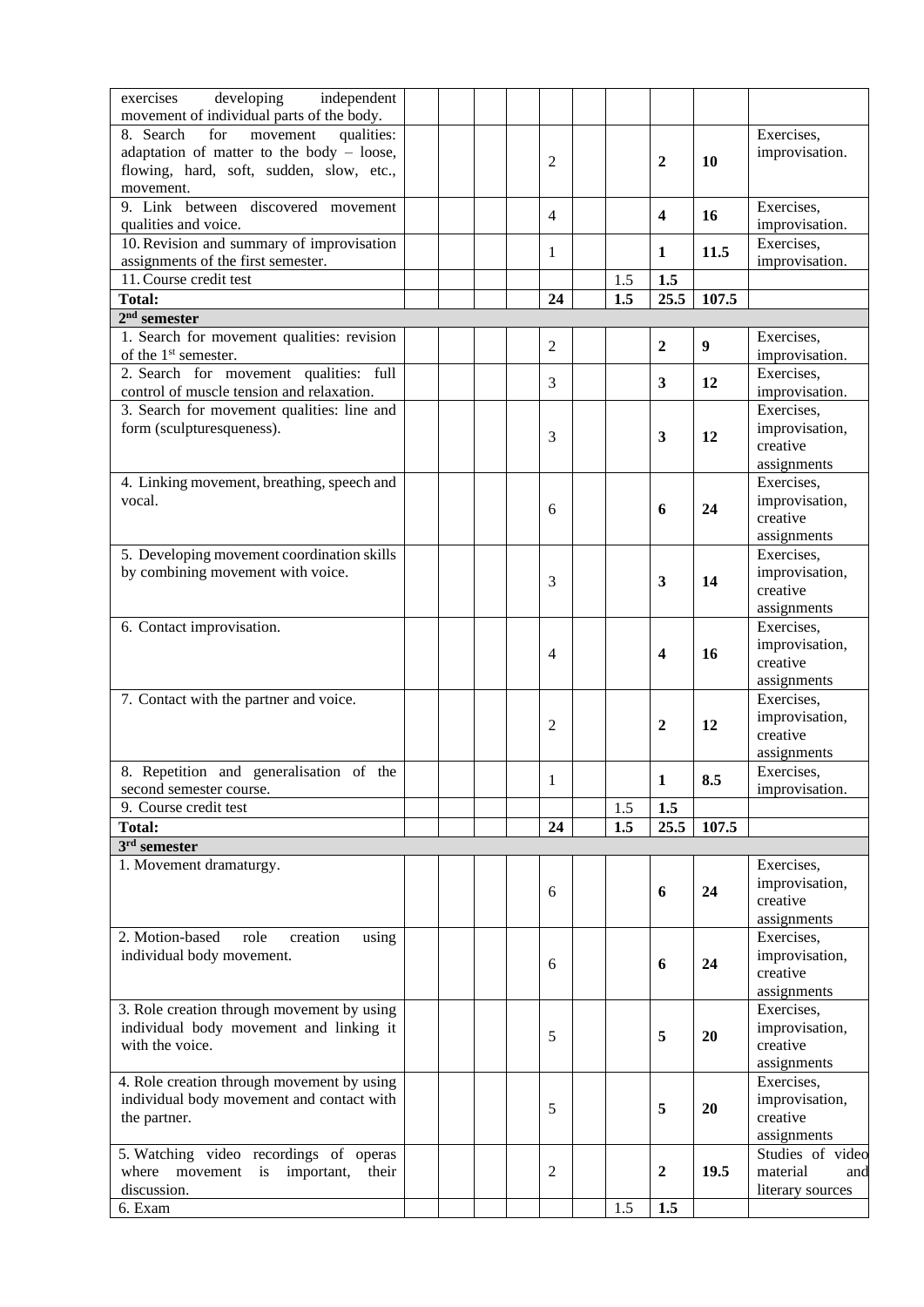| <b>PERS</b><br><b>Total:</b> |  |  | 24<br>- | ⊥•~ | $\mathbf{A}$<br>نەن سەر<br>. | $\mathbf{A}$<br>--<br>10 I IV |  |
|------------------------------|--|--|---------|-----|------------------------------|-------------------------------|--|
|                              |  |  |         |     |                              |                               |  |

| <b>Assessment</b><br>strategy | Weight,<br>$\frac{0}{0}$ | <b>Deadline for</b><br>completing the<br>assignments | Assessment criteria                                                                                                                                                                                                                                                                                                                                                                                                                                                                                                                                                                                                                  |
|-------------------------------|--------------------------|------------------------------------------------------|--------------------------------------------------------------------------------------------------------------------------------------------------------------------------------------------------------------------------------------------------------------------------------------------------------------------------------------------------------------------------------------------------------------------------------------------------------------------------------------------------------------------------------------------------------------------------------------------------------------------------------------|
| Course credit<br>test/Exam    | 100 %                    | At the end of<br>semester                            | Assessment requirements: $1st$ semester – movement improvisation; $2nd$<br>semester – movement improvisation and creative assignment; $3rd$<br>semester – movement improvisation, creative assignment, assignment<br>performance analysis.<br><b>Assessment criteria:</b><br>• Ability to relax during improvisation.<br>• Movement performance without imitation.<br>• Plastic imagination.<br>• Creativity.<br>• Quality of movement.<br>• Personal progress.<br>• Analysis of assignment completion, perception of artistic whole.<br>• Attendance (the pass is granted when at least 70 % of practical<br>training is attended). |

| Author                           | <b>Publication</b><br>date (year) | <b>Title</b>             | No. of<br>periodical<br>or volume | Publisher (place,<br>publishing office)<br>or web link |  |  |  |  |  |  |
|----------------------------------|-----------------------------------|--------------------------|-----------------------------------|--------------------------------------------------------|--|--|--|--|--|--|
| <b>Required study material</b>   |                                   |                          |                                   |                                                        |  |  |  |  |  |  |
| Ashley, Linda                    | 2012                              | Essential guide to dance | $3rd$ edition                     | <b>Hodder Education</b>                                |  |  |  |  |  |  |
| <b>Additional study material</b> |                                   |                          |                                   |                                                        |  |  |  |  |  |  |
| Fischer-Lichte, Erika            | 2013                              | Performatyvumo Estetika  |                                   | Leidykla<br>"Menų<br>spaustuvė"                        |  |  |  |  |  |  |

### **OPERA DRAMATURGY**

<span id="page-12-0"></span>The study subject description is currently being updated or translated. For the previous version of the description, please contact the Study Programmes Office by e-mail [viktorija.papieve@lmta.lt](mailto:viktorija.papieve@lmta.lt)

### **OPERA DRAMATURGY**

<span id="page-12-1"></span>

|                                                                                                                          | Subject (module) title<br>Code                                                                                               |                                 |                                                                                                                                 |  |  |  |  |  |  |
|--------------------------------------------------------------------------------------------------------------------------|------------------------------------------------------------------------------------------------------------------------------|---------------------------------|---------------------------------------------------------------------------------------------------------------------------------|--|--|--|--|--|--|
| Opera Dramaturgy                                                                                                         |                                                                                                                              | M117317                         | Performance<br>Music<br>(Vocal                                                                                                  |  |  |  |  |  |  |
|                                                                                                                          |                                                                                                                              |                                 | Performance,<br>Symphony                                                                                                        |  |  |  |  |  |  |
|                                                                                                                          |                                                                                                                              |                                 | <b>Orchestra Conducting</b>                                                                                                     |  |  |  |  |  |  |
|                                                                                                                          | Department where the subject                                                                                                 |                                 |                                                                                                                                 |  |  |  |  |  |  |
|                                                                                                                          | is implemented                                                                                                               |                                 |                                                                                                                                 |  |  |  |  |  |  |
| Coordinator: assoc. prof. Audronė Nekrošienė.                                                                            |                                                                                                                              |                                 | Department of Conducting                                                                                                        |  |  |  |  |  |  |
|                                                                                                                          | <b>Study cycle</b>                                                                                                           |                                 | Type of the subject (module)                                                                                                    |  |  |  |  |  |  |
| Second (Master)                                                                                                          | Compulsory                                                                                                                   |                                 |                                                                                                                                 |  |  |  |  |  |  |
| <b>Mode of delivery</b>                                                                                                  | Semester or period when the subject is delivered                                                                             | Language (s) of instruction     |                                                                                                                                 |  |  |  |  |  |  |
| Classwork                                                                                                                | 1st-2 <sup>nd</sup> semesters/ <i>Music Performance</i> (Vocal Performance, Lithuanian, German, Russian                      |                                 |                                                                                                                                 |  |  |  |  |  |  |
|                                                                                                                          | <b>Symphony Orchestra Conducting</b>                                                                                         |                                 |                                                                                                                                 |  |  |  |  |  |  |
|                                                                                                                          | <b>Prerequisites</b>                                                                                                         |                                 |                                                                                                                                 |  |  |  |  |  |  |
|                                                                                                                          |                                                                                                                              |                                 | Preliminary requirements: knowledge of music history, the language of music Minor requirements (if any):                        |  |  |  |  |  |  |
|                                                                                                                          | (harmony, polyphony), philosophy, literature, art history and styles of orchestral music, none.                              |                                 |                                                                                                                                 |  |  |  |  |  |  |
| as well as score reading and instrumentation skills.                                                                     |                                                                                                                              |                                 |                                                                                                                                 |  |  |  |  |  |  |
| <b>Number of ECTS credits</b>                                                                                            | Total student's load                                                                                                         | <b>Contact hours</b>            | <b>Self-study hours</b>                                                                                                         |  |  |  |  |  |  |
| $10(5+5)$                                                                                                                | 266 (133+133)                                                                                                                | $68(34+34)$                     | 198 (99+99)                                                                                                                     |  |  |  |  |  |  |
|                                                                                                                          |                                                                                                                              | Purpose of the subject (module) |                                                                                                                                 |  |  |  |  |  |  |
|                                                                                                                          |                                                                                                                              |                                 | The aim of subject <i>Opera Dramaturgy</i> is to introduce students to the specific features and stylistics of the opera genre, |  |  |  |  |  |  |
|                                                                                                                          | specific works, creators (composers, librettists, directors, conductors, singers) who had the greatest impact on the history |                                 |                                                                                                                                 |  |  |  |  |  |  |
| of the genre, as well as theatres, most famous works and their staging. In the course of the studies, qualities of works |                                                                                                                              |                                 |                                                                                                                                 |  |  |  |  |  |  |
|                                                                                                                          |                                                                                                                              |                                 | pertaining to different periods are compared; works of different periods and styles are compared and classified according       |  |  |  |  |  |  |
|                                                                                                                          |                                                                                                                              |                                 | to their exceptional dramaturgic properties; dramaturgy of operas is analysed as well as their the language of music and        |  |  |  |  |  |  |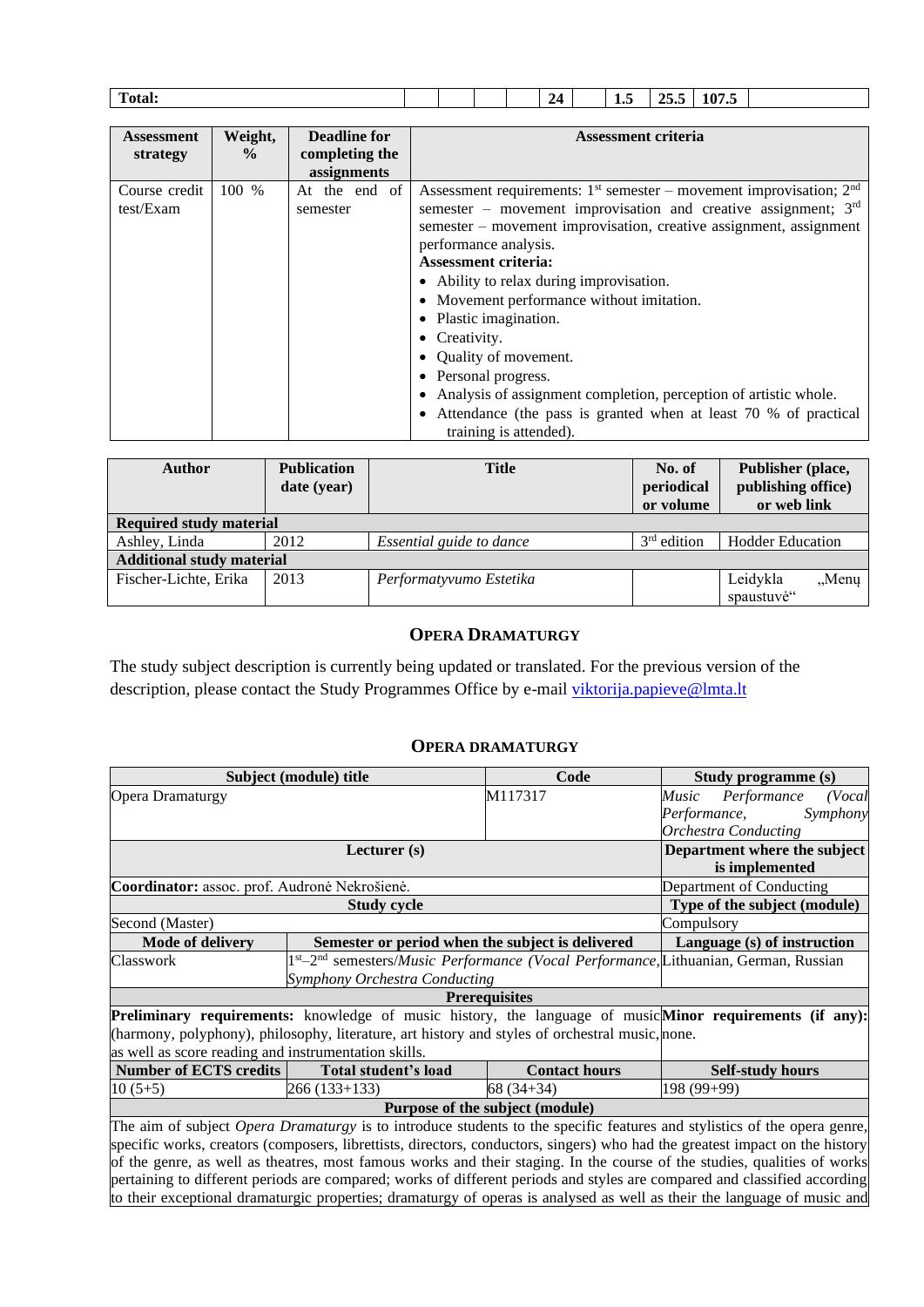thematic developments; regularities in opera dramaturgy and relations between the elements of opera synthesis are analysed.

**Short description of the subject (module) (up to 500 characters)**

In the studies of subject *Opera Dramaturgy*, the problems of the genre, specific features of the piece for the stage, specific nature of opera dramaturgy, the essence of opera characters as a complex artistic whole consisting of music, word and action on the stage, forms of dramatic conflict (external, internal, supposed/or distance/conflict, interaction of different forms of conflict, etc.), forms of action development in the opera (direct, secondary, cyclical forms of development, retrospective, "release", associations, etc.), major stages in historical development, formation of different types of musicaldramatic compositions in the opera, the leitmotif and its dramaturgic function are broadly discussed. Opera librettos and their literary predecessors are analysed as well as opera stagings and psychology of opera perception.

The subject is taught by analysing video and audio recordings, opera scores and claviers. A lot of attention is paid to different stagings of the same works and the analysis of interpretation by different performers. Each student studies two selected works (one per semester, two per two semesters) independently from the literary source and looks at aspects from libretto analysis to assessment of different staging versions.

| <b>Programme competences</b>    |                                                      |                        |                   |
|---------------------------------|------------------------------------------------------|------------------------|-------------------|
| to be developed (number         | Learning outcomes of the subject                     | <b>Teaching and</b>    | <b>Assessment</b> |
| of programme's learning         | (module)                                             | learning methods       | methods           |
| outcomes)                       |                                                      |                        |                   |
| Good knowledge of music         | Students will know the history of opera genre,       | Analysis of literature | Oral<br>quiz,     |
| theory, history and cultural    | the major opera creators and works; they will        | audio/video<br>and     | score/clavier     |
| contexts, their links with      | be able to recognise the works that influenced       | recordings, discussion | analysis, music   |
| traditions.<br>interpretation   | opera development; they will also know the           | in group               | listening test    |
| (2.1)                           | possibilities of conveying the musical and           |                        |                   |
|                                 | literary text by visual means.                       |                        |                   |
| Good knowledge of music         | Students will be able to compare different           | Analysis of literature | Oral<br>quiz,     |
| theory, history and cultural    | opera stagings, identify the ways by which           | audio/video<br>and     | score/clavier     |
| contexts, their links with      | the concepts of works are conveyed.                  | recordings, discussion | analysis, music   |
| traditions.<br>interpretation   |                                                      | in group               | listening test    |
| (2.2)                           |                                                      |                        |                   |
| Ability<br>analyse<br>to        | an Students will be able to analyse and compare      | Analysis of literature | Oral<br>quiz,     |
| critically<br>creativ<br>assess | different interpretations and stagings of opera      | and<br>audio/video     | score/clavier     |
| and<br>processes                | the pieces; they will be able to assess the activity | recordings, discussion | analysis, music   |
| significance in the context     | of musical theatres from different countries.        | in group               | listening test    |
| contemporary culture. (4.1)     |                                                      |                        |                   |
| Ability<br>analyse<br>to<br>ar  | Students will be able to assess the quality and      | Analysis of literature | Oral<br>quiz,     |
| critically<br>creativ<br>assess | artistic value of performance and staging            | audio/video<br>and     | score/clavier     |
| the<br>processes<br>and         | critically.                                          | recordings, discussion | analysis, music   |
| significance in the context     |                                                      | in group               | listening test    |
| contemporary culture. (4.2)     |                                                      |                        |                   |

|                                                                                                                                                                               | Time (hours) of contact and individual work |                       |          |                                                |                                       |                                                                       |                         |                    |                     |                                                                                     |  |
|-------------------------------------------------------------------------------------------------------------------------------------------------------------------------------|---------------------------------------------|-----------------------|----------|------------------------------------------------|---------------------------------------|-----------------------------------------------------------------------|-------------------------|--------------------|---------------------|-------------------------------------------------------------------------------------|--|
| <b>Topics</b>                                                                                                                                                                 | Theoretical lectures                        | Individual activities | Seminars | sdnora<br>small<br>$\Xi$<br>Practical training | groups<br>Practical training in large | m/Rehearcalc/Consultati<br>the<br>$\operatorname{fot}$<br>Preparation | Exam/Course credit test | Total contact work | hours<br>Self-study | <b>Assignments</b>                                                                  |  |
| $1st$ semester                                                                                                                                                                |                                             |                       |          |                                                |                                       |                                                                       |                         |                    |                     |                                                                                     |  |
| 1. Introduction. Perception and essence of the<br>term "dramaturgy". Problems of genre. Specific<br>features of a work for the stage. Specific nature<br>of opera dramaturgy. |                                             |                       |          |                                                |                                       |                                                                       |                         | 4                  | 5                   | <b>Studies</b><br>of<br>literature,<br>audio/video<br>recordings,<br>score/claviers |  |
| 2. Origins of the genre in Italy. C.<br>Monteverdi's L'Orfeo and L'incoronazione di <sup>4</sup><br>Poppea.                                                                   |                                             |                       |          |                                                |                                       |                                                                       |                         |                    | 8                   |                                                                                     |  |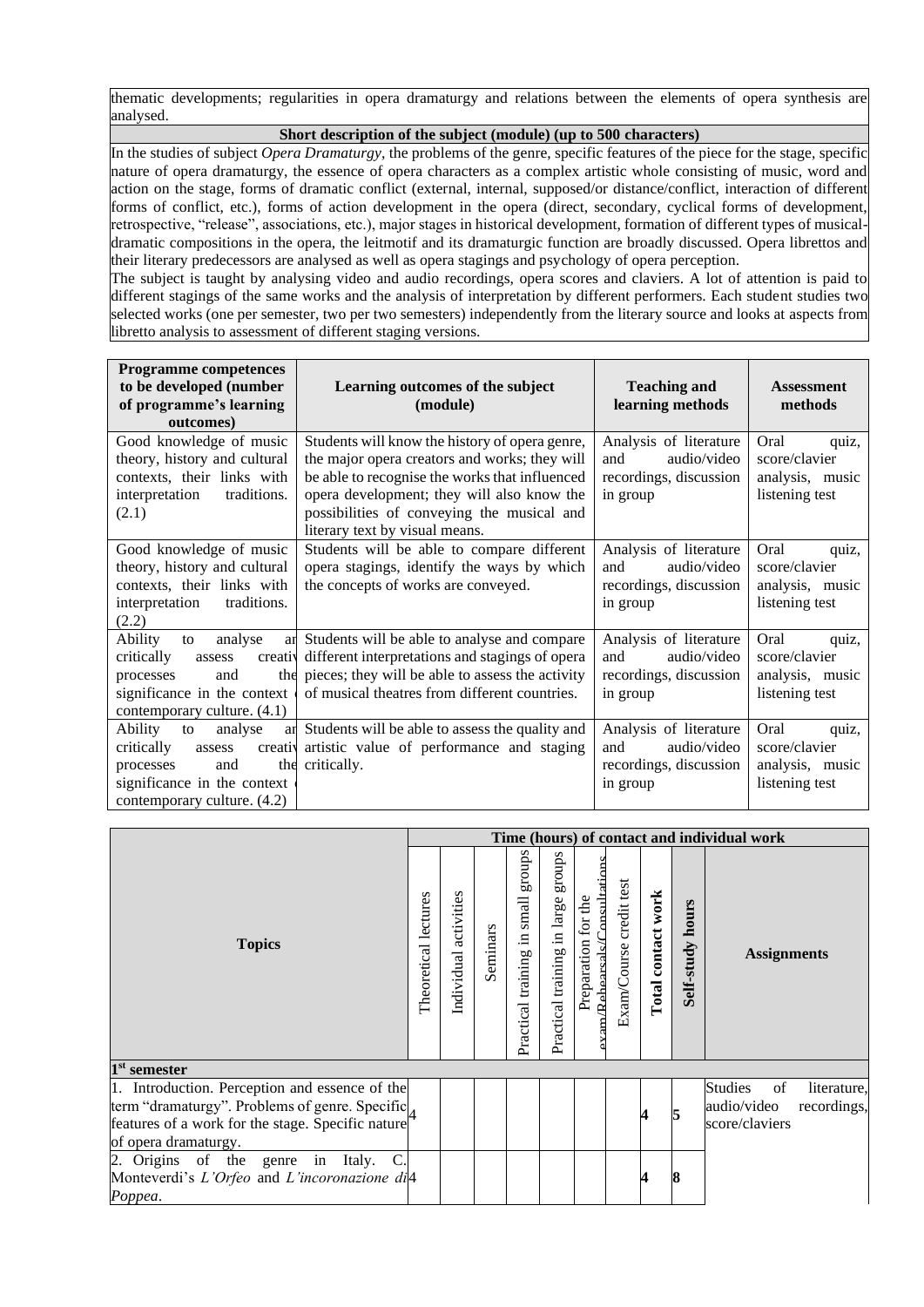| 3. Opera in France. Jean Baptiste Lully.                           | 4              |  |  |                             | 4                       | 8                |                                     |
|--------------------------------------------------------------------|----------------|--|--|-----------------------------|-------------------------|------------------|-------------------------------------|
|                                                                    |                |  |  |                             |                         |                  | <b>Studies</b>                      |
| 4. Artistic image in the opera. Opera character:                   |                |  |  |                             |                         |                  | of<br>literature,                   |
| a complex artistic whole consisting of music, 4                    |                |  |  |                             | 4                       | 8                | audio/video<br>recordings,          |
| word and action on the stage.                                      |                |  |  |                             |                         |                  | score/claviers (G.Verdi's           |
| 5. Dramatic conflict in the opera. Forms of                        |                |  |  |                             |                         |                  | La traviata,<br>Rigoletto,          |
| conflict: external, internal, distance conflict, 8                 |                |  |  |                             | 8                       | 35               | Otello,<br>Un<br>ballo in           |
| interaction of different forms of conflict.                        |                |  |  |                             |                         |                  | maschera; G. Puccini's              |
| 6. Action in the opera. Forms of action                            |                |  |  |                             |                         |                  | Tosca,<br>La<br>bohème,             |
| development in the opera: direct, secondary, $\vert_{\mathcal{R}}$ |                |  |  |                             | 8                       | 35               | Madama<br><i>Butterfly</i> ; P.     |
| cyclical forms of development, retrospective,                      |                |  |  |                             |                         |                  | Tchaikovsky's Pikovaya              |
| "release", associations.                                           |                |  |  |                             |                         |                  | dama)                               |
| 7. Exam.                                                           |                |  |  | 2                           | $\overline{c}$          |                  |                                     |
| <b>Total:</b>                                                      | 32             |  |  | $\mathfrak{D}$              | 34                      | 99               |                                     |
| $2nd$ semester                                                     |                |  |  |                             |                         |                  |                                     |
| 1. Opera in Germany. K. W. Gluck, L. van                           |                |  |  |                             |                         |                  | <b>Studies</b><br>of<br>literature, |
| Beethoven.                                                         |                |  |  |                             | 2                       | $\boldsymbol{6}$ | audio/video<br>recordings,          |
|                                                                    |                |  |  |                             |                         |                  | score/claviers                      |
| 2. Main stages in the action and continuous                        |                |  |  |                             |                         |                  |                                     |
| music development. W. A. Mozart's Don2                             |                |  |  |                             | 2                       | 6                |                                     |
| Giovanni.                                                          |                |  |  |                             |                         |                  |                                     |
| 3. Libretto and its literary predecessor (1).                      |                |  |  |                             |                         |                  |                                     |
| Supposed conflict and the theme of Faust in                        |                |  |  |                             |                         |                  |                                     |
| opera (A. Radvila Faustas, H. Berlioz's La2                        |                |  |  |                             | 2                       | 6                |                                     |
| damnation de Faust, A. Boito's Mefistofele, Ch.                    |                |  |  |                             |                         |                  |                                     |
| Gounod's Faust etc.)                                               |                |  |  |                             |                         |                  |                                     |
| 4. Formation of different types of musical-                        |                |  |  |                             |                         |                  |                                     |
| dramatic compositions in opera. Leitmotif and                      |                |  |  |                             |                         |                  |                                     |
| its dramaturgic function. R. Wagner: Der                           |                |  |  |                             |                         |                  |                                     |
| fliegende Holländer, Lohengrin, Der Ring des 12                    |                |  |  |                             | 12                      | 37               |                                     |
| Nibelungen (Das Rheingold, Die Walküre,                            |                |  |  |                             |                         |                  |                                     |
| Siegfried, Götterdämmerung), Tristan und                           |                |  |  |                             |                         |                  |                                     |
| Izolde, Parsifal.                                                  |                |  |  |                             |                         |                  |                                     |
| 5. Libretto and its literary predecessor (2)                       |                |  |  |                             |                         |                  | <b>Studies</b><br>of<br>literature, |
| (Aleksandr Pushkin, Maurice Maeterlinck,                           |                |  |  |                             |                         |                  | audio/video<br>recordings,          |
| Oscar Wilde, Georg Büchner, Balys Sruoga, 2                        |                |  |  |                             | $\boldsymbol{2}$        | 6                | score/claviers                      |
| Vincas<br>Mykolaitis-Putinas,<br>Justinas                          |                |  |  |                             |                         |                  |                                     |
| Marcinkevičius etc.)                                               |                |  |  |                             |                         |                  |                                     |
|                                                                    | $\overline{2}$ |  |  |                             | $\overline{c}$          | 6                |                                     |
| 6. Opera staging. R. Strauss's Salome.                             |                |  |  |                             |                         |                  |                                     |
| 7. Psychology of opera perception.<br>$\overline{c}$ <sub>2</sub>  |                |  |  |                             | $\overline{2}$          | 6                |                                     |
| Debussy's Pelléas et Mélisande.                                    |                |  |  |                             |                         |                  |                                     |
| 8. Dramaturgic function of opera forms in                          |                |  |  |                             | $\overline{2}$          | 6                |                                     |
| opera composition. A. Berg's Wozzeck                               |                |  |  |                             |                         |                  |                                     |
| 9. Overview of operas at the end of the $20th$                     |                |  |  |                             |                         |                  |                                     |
| century. O. Messiaen's Saint François d'Assise, 4                  |                |  |  |                             | 4                       | 14               |                                     |
| operas by P. Glass and J. Adams                                    |                |  |  |                             |                         |                  |                                     |
| 10. Opera in Lithuania. History and problems. B.                   |                |  |  |                             |                         |                  |                                     |
| Dvarionas Dalia; E. Balsys Kelionė į Tilžę; B.                     |                |  |  |                             |                         |                  |                                     |
| Kutavičius Strazdas žalias paukštis, Lokys; G.                     |                |  |  |                             | $\overline{\mathbf{2}}$ |                  |                                     |
| Kuprevičius Herkus Mantas, Veronika; A.                            |                |  |  |                             |                         | 6                |                                     |
| Žigaitytė<br>Mažvydas, Žilvinas<br>ir<br>Eglė,                     |                |  |  |                             |                         |                  |                                     |
| Praregėjimas.                                                      |                |  |  |                             |                         |                  |                                     |
| 11.Exam.                                                           |                |  |  |                             | $\overline{2}$          |                  |                                     |
| <b>Total:</b>                                                      | 32             |  |  | $\mathcal{D}_{\mathcal{L}}$ | 34                      | 99               |                                     |

| <b>Assessment strategy   Weight, %  </b> |       | <b>Deadline for</b> |  | <b>Assessment criteria</b>                                     |
|------------------------------------------|-------|---------------------|--|----------------------------------------------------------------|
|                                          |       | completing the      |  |                                                                |
|                                          |       | assignments         |  |                                                                |
| Exam (oral)                              | 100 % | During              |  | examExam structure:                                            |
|                                          |       | session             |  | Theoretical question (statements must be illustrated by the    |
|                                          |       |                     |  | fragments of the opera selected for study by playing them from |
|                                          |       |                     |  | the clavier or score).                                         |
|                                          |       |                     |  | Analysis of the selected opera score/clavier.                  |
|                                          |       |                     |  | Music listening test (students have to recognise the nature of |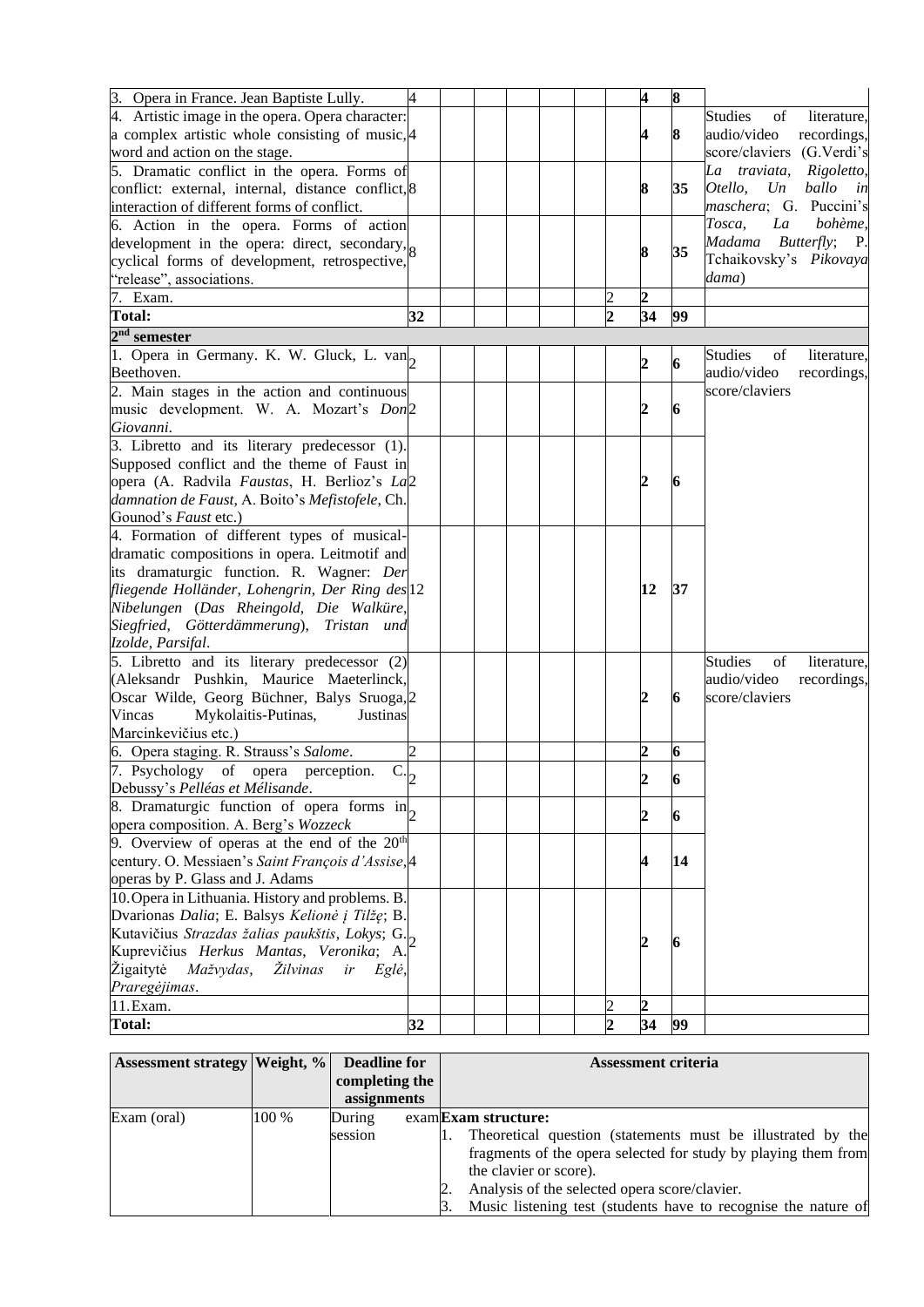| dramaturgy in opera fragments being played to them).<br><b>Assessment criteria:</b>                                                                                                                                                                                              |
|----------------------------------------------------------------------------------------------------------------------------------------------------------------------------------------------------------------------------------------------------------------------------------|
| Ability to base theoretical knowledge on the skills of practical<br>analysis and playing from the clavier or score.<br>Ability to recognise the works studied during the semester (from<br>the notes and by ear).<br>Ability to recognise the dramaturgic stage of the work when |
| listening or watching fragments of opera recordings.                                                                                                                                                                                                                             |

| <b>Author</b>                  | <b>Publication</b><br>date (year) | <b>Title</b>                                       | No. of<br>periodical<br>or volume | Publisher (place,<br>publishing office) or<br>web link |
|--------------------------------|-----------------------------------|----------------------------------------------------|-----------------------------------|--------------------------------------------------------|
| <b>Required study material</b> |                                   |                                                    |                                   |                                                        |
| Nekrošienė, A.                 |                                   | Operos dramaturgijos kurso konspektas (rankraštis) |                                   |                                                        |
| Nietzsche, F.                  | 1997                              | Tragedijos gimimas                                 |                                   | Vilnius                                                |
| Горович, Б.                    | 1971                              | Оперный театр                                      |                                   | Ленинград                                              |
| Кулешова, Г.                   | 1979                              | Вопросы драматургии оперы                          |                                   | Минск                                                  |
| Кулешова, Г.                   | 1983                              | Композиция оперы                                   |                                   | Минск                                                  |

## **HISTORY AND THEORY OF MUSIC INTERPRETATION**

<span id="page-15-0"></span>The study subject description is currently being updated or translated. For the previous version of the description, please contact the Study Programmes Office by e-mail [viktorija.papieve@lmta.lt](mailto:viktorija.papieve@lmta.lt)

### **BASICS OF RESEARCH PAPER**

<span id="page-15-1"></span>

| Subject (module) title                                                                                                             |                                                                  |                               | Code                 | Study programme (s) |                                  |  |  |
|------------------------------------------------------------------------------------------------------------------------------------|------------------------------------------------------------------|-------------------------------|----------------------|---------------------|----------------------------------|--|--|
| <b>Basics of Research Paper</b>                                                                                                    |                                                                  | M062915                       |                      |                     | Music Performance, Composition   |  |  |
|                                                                                                                                    | Lecturer (s)                                                     |                               |                      |                     | Department where the subject     |  |  |
|                                                                                                                                    |                                                                  |                               |                      | is implemented      |                                  |  |  |
| Coordinator: assoc. prof. dr. Laima Budzinauskienė.                                                                                |                                                                  | Department of Arts Management |                      |                     |                                  |  |  |
| Other: assoc. prof. dr. Eglė Šeduikytė-Korienė.                                                                                    |                                                                  |                               |                      |                     |                                  |  |  |
|                                                                                                                                    | <b>Study cycle</b>                                               |                               |                      |                     | Type of the course unit (module) |  |  |
| Second (Master)                                                                                                                    |                                                                  |                               | Compulsory           |                     |                                  |  |  |
| Mode of delivery                                                                                                                   | Semester or period when the course unit is                       |                               |                      |                     | Language (s) of instruction      |  |  |
|                                                                                                                                    | delivered/study programme                                        |                               |                      |                     |                                  |  |  |
| Classwork                                                                                                                          | 2 <sup>nd</sup> semester/Music Performance, Composition          |                               |                      |                     |                                  |  |  |
|                                                                                                                                    |                                                                  | <b>Prerequisites</b>          |                      |                     |                                  |  |  |
| <b>Preliminary requirements:</b>                                                                                                   |                                                                  |                               |                      |                     | Minor requirements (if any):     |  |  |
| Bachelor's degree.                                                                                                                 |                                                                  |                               |                      | None                |                                  |  |  |
| <b>Number of ECTS credits</b>                                                                                                      | <b>Total student's load</b>                                      |                               | <b>Contact hours</b> |                     | <b>Self-study hours</b>          |  |  |
| 5                                                                                                                                  | 133                                                              | 32                            |                      |                     | 101                              |  |  |
|                                                                                                                                    | Purpose of the subject (module)                                  |                               |                      |                     |                                  |  |  |
| The purpose of the subject Basics of Research Paper is to introduce students to the main theoretical approaches to research        |                                                                  |                               |                      |                     |                                  |  |  |
| activity, as well as principles and forms of research, to develop their practical skills of research activity and their skills of  |                                                                  |                               |                      |                     |                                  |  |  |
| critical thinking, to help students shape their personal attitude, to develop the ability to assess a certain phenomenon           |                                                                  |                               |                      |                     |                                  |  |  |
| analytically, express their thoughts, substantiate in an argument-based manner and to defend their statements, and to be           |                                                                  |                               |                      |                     |                                  |  |  |
| able to independently find and select the necessary information.                                                                   |                                                                  |                               |                      |                     |                                  |  |  |
|                                                                                                                                    | Short description of the subject (module) (up to 500 characters) |                               |                      |                     |                                  |  |  |
| Basics of Research Paper is an applied discipline of art studies, which reflects the objective of scientific perception that       |                                                                  |                               |                      |                     |                                  |  |  |
| is typical of the second cycle university studies. During the lectures the main theoretical approaches to research activity        |                                                                  |                               |                      |                     |                                  |  |  |
| are outlined, students are introduced to the principles and forms of research, they develop practical skills of research           |                                                                  |                               |                      |                     |                                  |  |  |
| activity, they also develop skills to think critically, to shape their personal attitude, to assess analytically, to express their |                                                                  |                               |                      |                     |                                  |  |  |
| thoughts, to substantiate in an argument-based manner and to defend their statements. Students are taught to refer to the          |                                                                  |                               |                      |                     |                                  |  |  |
| knowledge accumulated during the studies and experience of practical artistic activity and to generalise them, to be able          |                                                                  |                               |                      |                     |                                  |  |  |
| to independently find and select the necessary information.                                                                        |                                                                  |                               |                      |                     |                                  |  |  |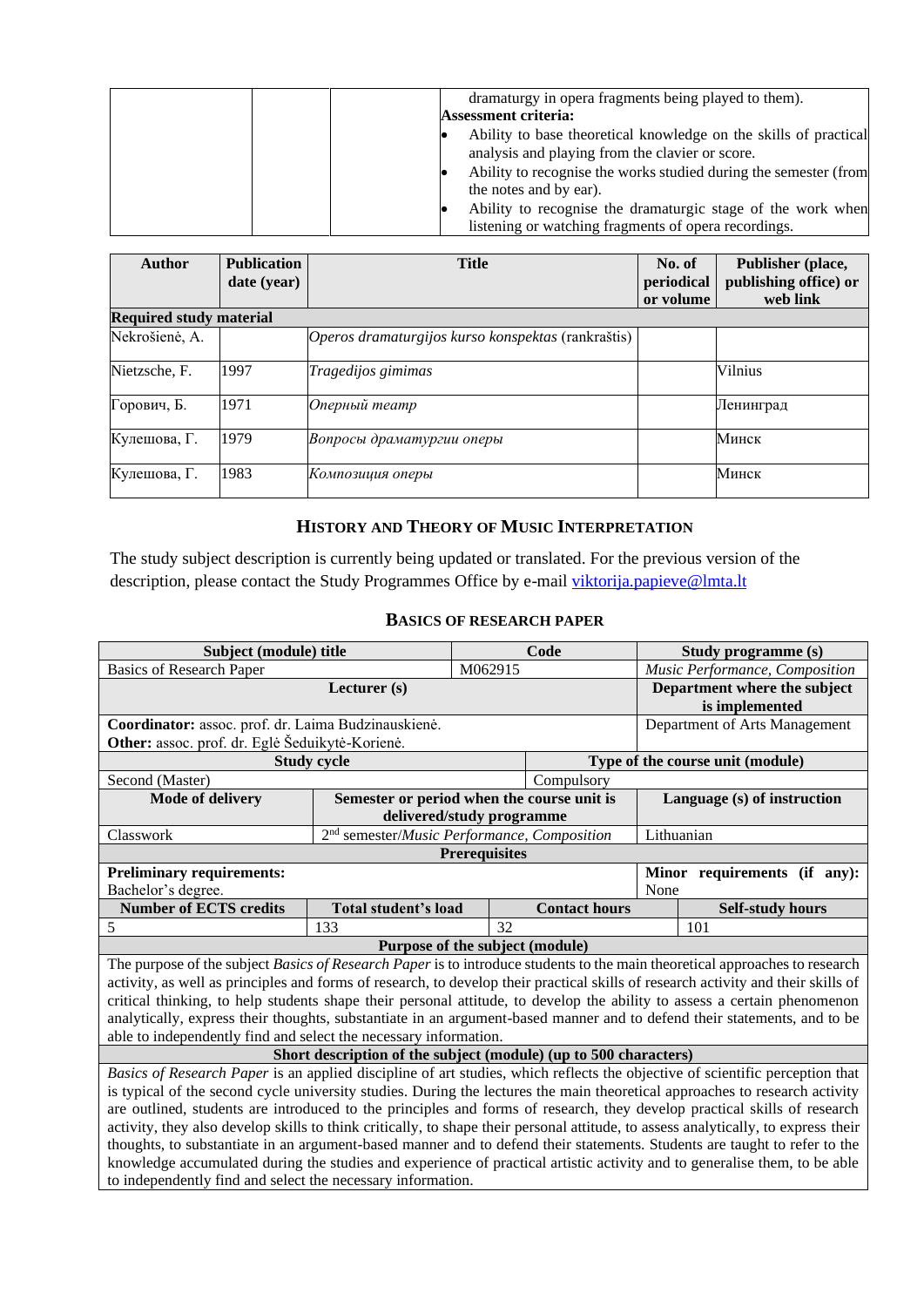| Programme competences to be<br>developed (number of programme's<br>learning outcomes)                                                                                                                                                                | Learning outcomes of the course<br>unit (module)                                                                                                                                                                                                                                           | <b>Teaching and</b><br>learning<br>methods | <b>Assessment</b><br>methods |
|------------------------------------------------------------------------------------------------------------------------------------------------------------------------------------------------------------------------------------------------------|--------------------------------------------------------------------------------------------------------------------------------------------------------------------------------------------------------------------------------------------------------------------------------------------|--------------------------------------------|------------------------------|
| <i>Music Performance:</i> Ability to analyse and<br>critically assess creative processes and<br>their significance in the context of<br>contemporary culture. (4.2)<br><i>Composition:</i> Ability to think critically and<br>self-critically. (2.1) | Students<br>will demonstrate critical<br>thinking and verbal abilities when<br>introducing art research.                                                                                                                                                                                   | <b>Seminars</b>                            | Exam                         |
| Music Performance: Ability to conduct<br>independent scientific research and present<br>it. $(8.1)$<br>Composition: Ability to integrate into<br>different musical, social and cultural<br>contexts. $(8.1)$                                         | Students will have a good knowledge<br>of specific features of the history and<br>theory of art, and key methods of<br>research; they will be able to refer to<br>the knowledge accumulated during the<br>studies and experience of practical<br>artistic activity and to generalise them. | Lectures,<br>seminars                      | Paper<br>work,<br>exam       |
| Music Performance: Knowledge<br>of<br>professional field and perception of one's<br>own profession. (6.1)<br><i>Composition:</i> Knowledge of different<br>musical contexts. (7.1)                                                                   | Students will demonstrate basic skills<br>of practical research activity, will know<br>how to analyse art phenomena, to make<br>theoretical statements and critical<br>assessments in an argument-based<br>manner.                                                                         | Lectures,<br>seminars                      | Paper<br>work,<br>exam       |

|                                                                                    |                          |                       |          |                                    |                                       |                                                      |                         |                    |                         |                    | Time (hours) and assignments of contact and self-study hours |  |
|------------------------------------------------------------------------------------|--------------------------|-----------------------|----------|------------------------------------|---------------------------------------|------------------------------------------------------|-------------------------|--------------------|-------------------------|--------------------|--------------------------------------------------------------|--|
| <b>Topics</b>                                                                      | Lectures in large groups | Individual activities | Seminars | Practical training in small groups | stonbs<br>Practical training in large | exam/rehearsals/consultations<br>Preparation for the | Exam/course credit test | Total contact work | Self-study hours        | Practical training | <b>Assignments</b>                                           |  |
| 1. Introduction. Concept of art.                                                   | $\mathbf{1}$             |                       |          |                                    |                                       |                                                      |                         | 1                  | $\overline{2}$          |                    | Analysis of literature                                       |  |
| 2. Stages and procedures of research.                                              | $\overline{2}$           |                       |          |                                    |                                       |                                                      |                         | $\overline{2}$     | $\overline{\mathbf{4}}$ |                    | and<br>scientific<br>publications                            |  |
| 3. Subject, goals and objectives of<br>research.                                   | $\overline{2}$           |                       |          |                                    |                                       |                                                      |                         | $\overline{2}$     | 6                       |                    |                                                              |  |
| 4. Sources and literature of research.                                             | 1                        |                       |          |                                    |                                       |                                                      |                         | 1                  | 6                       |                    |                                                              |  |
| 5. Methods and methodology of<br>research.                                         | $\overline{2}$           |                       |          |                                    |                                       |                                                      |                         | $\overline{2}$     | 6                       |                    |                                                              |  |
| 6. Art as subject of research (specific<br>features of history and theory of art). | $\overline{2}$           |                       |          |                                    |                                       |                                                      |                         | $\overline{2}$     | 6                       |                    | Analysis of literature<br>and<br>scientific                  |  |
| 7. Subject of research and its<br>attributes (macro-system approach).              | $\overline{2}$           |                       |          |                                    |                                       |                                                      |                         | $\mathbf{2}$       | 6                       |                    | publications,<br>written<br>tasks                            |  |
| 8. Subject of research and its<br>attributes (micro-system approach).              | $\overline{2}$           |                       |          |                                    |                                       |                                                      |                         | $\overline{2}$     | 6                       |                    |                                                              |  |
| 9. Art objects (author $-$ performer $-$<br>listener).                             | $\overline{2}$           |                       |          |                                    |                                       |                                                      |                         | $\overline{2}$     | 6                       |                    |                                                              |  |
| 10. Preparation for research paper.                                                |                          |                       | 14       |                                    |                                       |                                                      |                         | 14                 | 53                      |                    | Paper work                                                   |  |
| 11. Exam                                                                           |                          |                       |          |                                    |                                       |                                                      | $\overline{2}$          | $\overline{2}$     |                         |                    |                                                              |  |
| <b>Total</b>                                                                       | 16                       | $\bf{0}$              | 14       | $\bf{0}$                           | $\boldsymbol{0}$                      | $\bf{0}$                                             | $\overline{2}$          | $\overline{32}$    | 101                     | $\bf{0}$           |                                                              |  |

| <b>Assessment</b><br>strategy | Weight,<br>$\frac{0}{0}$ | <b>Deadline for</b><br>completing the<br>assignments | <b>Assessment criteria</b>        |  |  |  |  |                |     |       |
|-------------------------------|--------------------------|------------------------------------------------------|-----------------------------------|--|--|--|--|----------------|-----|-------|
| Paper work 1                  | 20 %                     | In March                                             | Developing research subject, goal |  |  |  |  | and objectives | and | their |
| Paper work 2                  | 30 %                     | In May                                               | consistency.                      |  |  |  |  |                |     |       |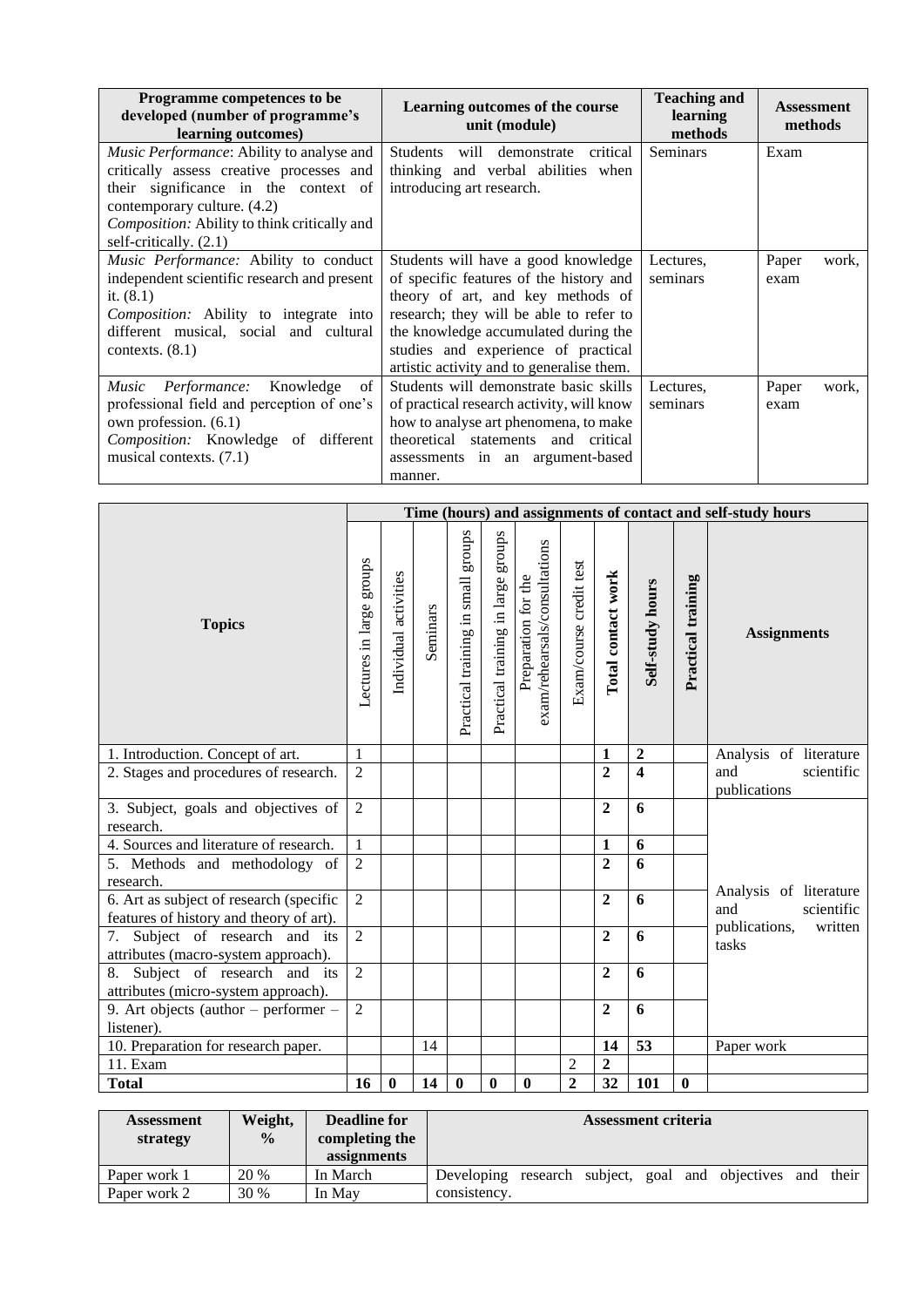| Exam (paper work | 50 % | During  | exam | Appropriateness of the chosen research methodology and arguments      |
|------------------|------|---------|------|-----------------------------------------------------------------------|
|                  |      | session |      | to ground it.                                                         |
|                  |      |         |      | Appropriateness of the choice of sources and literature for research. |
|                  |      |         |      | Compliance with formal requirements for a paper work.                 |
|                  |      |         |      | Oral presentation of paper work.                                      |

| Author                                        | <b>Publication</b><br>date (year) | <b>Title</b>                                          | No. of<br>periodical<br>or volume | Publisher (place,<br>publishing office)<br>or web link        |
|-----------------------------------------------|-----------------------------------|-------------------------------------------------------|-----------------------------------|---------------------------------------------------------------|
| <b>Required study material</b>                |                                   |                                                       |                                   |                                                               |
| Bitinas, B.; Rupšienė, L.;<br>Žydžiūnaitė, V. | 2008                              | tyrimų<br>Kokybinių<br>metodologija                   |                                   | Klaipėda                                                      |
| Kardelis, K.                                  | 2002                              | Mokslinių tyrimų metodologija<br>ir metodai           |                                   | K.: JUDEX                                                     |
| Rieneker,<br>L:<br>Jorgensen, P. S.           | 2003                              | Kaip rašyti mokslinį darbą                            |                                   | Vilnius: Aidai                                                |
| Rupšienė, L                                   | 2007                              | Kokybinio tyrimo<br>duomenų<br>rinkimo metodologija   |                                   | Klaipėda :<br>Klaipėdos<br>universiteto leidykla              |
| Tidikis, R.                                   | 2003                              | Socialinių<br>tyrimų<br>metodologija                  |                                   | teisės<br>Vilnius: Lietuvos<br>universite to leidybos centras |
| Žydžiūnaitė, V.                               | 2006                              | Taikomųjų<br>tyrimų<br>metodologijos charakteristikos |                                   | Vilnius:<br>Pedagoginės<br>profesinės raidos centras          |

### **POLITICS OF CULTURE AND DEVELOPMENT OF PROFESSIONAL ARTS**

<span id="page-17-0"></span>The study subject description is currently being updated or translated. For the previous version of the description, please contact the Study Programmes Office by e-mail [viktorija.papieve@lmta.lt](mailto:viktorija.papieve@lmta.lt)

### **FINAL RESEARCH PAPER**

<span id="page-17-1"></span>

| Subject (module) title                                                                      |                                                                       | Code                 | Study programme (s)                                                                                                                  |
|---------------------------------------------------------------------------------------------|-----------------------------------------------------------------------|----------------------|--------------------------------------------------------------------------------------------------------------------------------------|
| <b>Final Research Paper</b>                                                                 |                                                                       | M086515              | Music Performance, Composition                                                                                                       |
|                                                                                             | Lecturer $(s)$                                                        |                      | Department where the subject is                                                                                                      |
|                                                                                             | implemented                                                           |                      |                                                                                                                                      |
| Coordinator: assoc. prof. dr. Laima Budzinauskienė, assoc. prof. dr. Judita                 | Department of Musicology                                              |                      |                                                                                                                                      |
| Žukienė                                                                                     |                                                                       |                      |                                                                                                                                      |
|                                                                                             | <b>Study cycle</b>                                                    |                      | Type of the course unit (module)                                                                                                     |
| Second (Master)                                                                             |                                                                       |                      | Compulsory                                                                                                                           |
| <b>Mode of delivery</b>                                                                     | Semester or period when the course unit is                            |                      | Language (s) of instruction                                                                                                          |
|                                                                                             | delivered/study programme                                             |                      |                                                                                                                                      |
| Classwork                                                                                   | 3 <sup>rd</sup> semester, 4 <sup>th</sup> semester/Music Performance, |                      | Lithuanian                                                                                                                           |
|                                                                                             | Composition                                                           |                      |                                                                                                                                      |
|                                                                                             | <b>Prerequisites</b>                                                  |                      |                                                                                                                                      |
| Preliminary requirements: competences acquired during the studies of Bachelor               |                                                                       |                      | Minor requirements (if any):                                                                                                         |
| of Arts, basics of research.                                                                |                                                                       |                      | None                                                                                                                                 |
| <b>Number of ECTS credits</b>                                                               | Total student's load                                                  | <b>Contact hours</b> | <b>Self-study hours</b>                                                                                                              |
| $10(5+5)$                                                                                   | $266(133+133)$                                                        | $34(17+17)$          | 232 (116+116)                                                                                                                        |
|                                                                                             | Purpose of the subject (module)                                       |                      |                                                                                                                                      |
|                                                                                             |                                                                       |                      | The purpose of the subject is to develop students' scientific analytical competence, their ability of critical thinking, and to      |
| provide skills for independent research and summarisation and dissemination of its results. |                                                                       |                      |                                                                                                                                      |
|                                                                                             | Short description of the subject (module) (up to 500 characters)      |                      |                                                                                                                                      |
|                                                                                             |                                                                       |                      | Final Research Paper is a subject of Master studies, the aim of which is to develop students' competences of scientific              |
|                                                                                             |                                                                       |                      | research work. The subject reflects the aspiration for scientific cognition necessary for the second cycle of university             |
|                                                                                             |                                                                       |                      | studies. A Master's research paper is prepared on a topic directly related to the final art project of the Master's studies.         |
|                                                                                             |                                                                       |                      | Practical skills of research activity are developed, as well as the ability to think critically, evaluate analytically, substantiate |
|                                                                                             |                                                                       |                      | and defend one's statements, and express thoughts fluently. Students are taught to use the knowledge and experience of               |
|                                                                                             |                                                                       |                      | practical artistic activity accumulated during their studies, and to be able to independently collect information, analyse it,       |
| systematise and summarise it.                                                               |                                                                       |                      |                                                                                                                                      |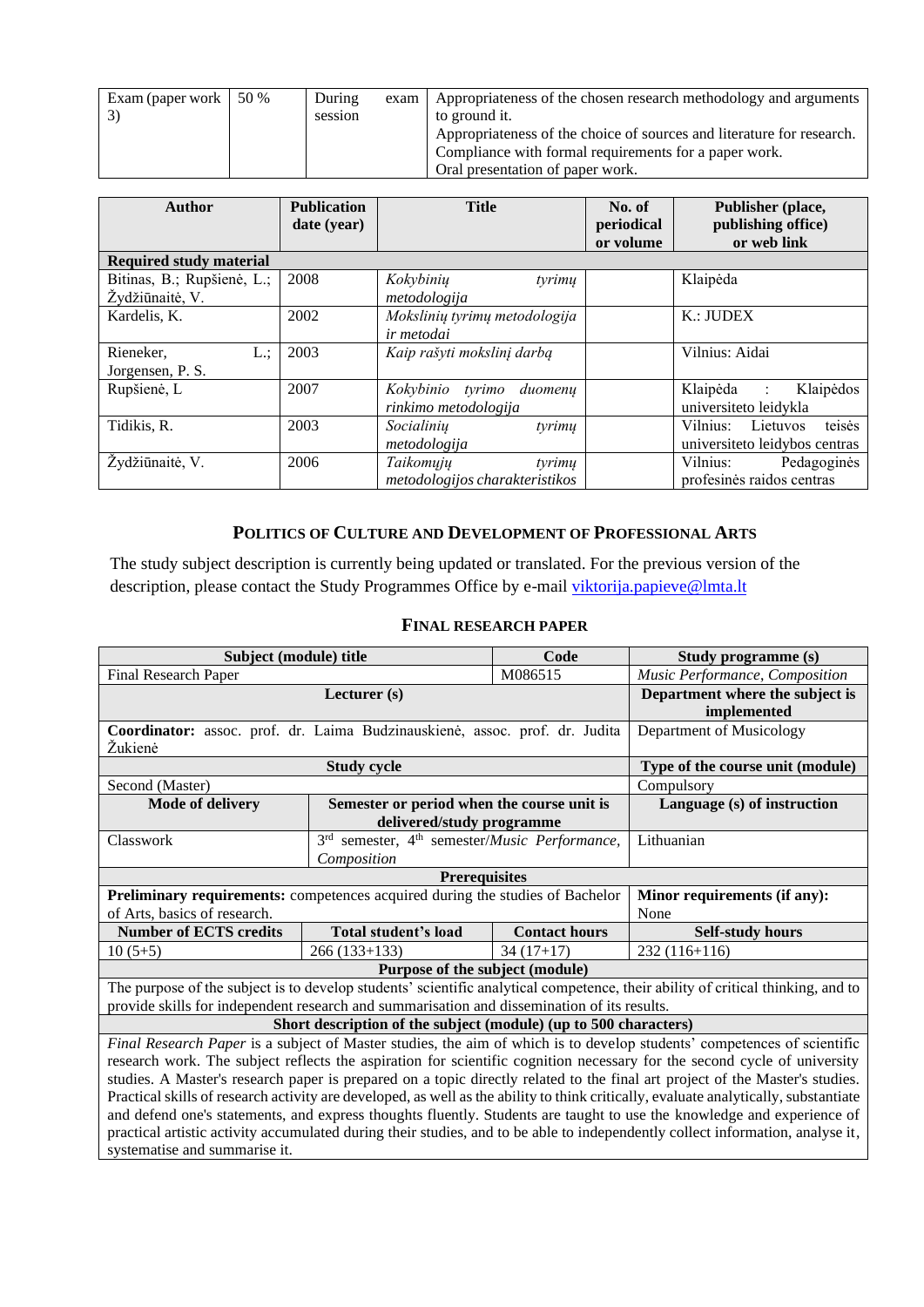| Programme competences to be<br>developed (number of programme's<br>learning outcomes)                                                                                                                                                                                                                                                                                  | Learning outcomes of the course unit<br>(module)                                                                                                                                                                                                               | <b>Teaching and</b><br>learning<br>methods                                                     | <b>Assessment</b><br>methods         |
|------------------------------------------------------------------------------------------------------------------------------------------------------------------------------------------------------------------------------------------------------------------------------------------------------------------------------------------------------------------------|----------------------------------------------------------------------------------------------------------------------------------------------------------------------------------------------------------------------------------------------------------------|------------------------------------------------------------------------------------------------|--------------------------------------|
| Music Performance: Knowledge<br>of<br>professional field and perception of one's<br>own profession. (6.1)<br>Composition: Ability to think critically<br>and self-critically. (2.1)                                                                                                                                                                                    | During the presentation and the defence<br>of the final research paper (art research)<br>demonstrate<br>students<br>will<br>good<br>understanding of the profession of a<br>musician and critical thinking.                                                    | Individual<br>activities,<br>discussions                                                       | Course<br>credit<br>test,<br>defence |
| Music Performance: Interpersonal and<br>communication skills, leadership. (5.1)<br>Composition: Ability to think critically<br>and self-critically. (2.1)                                                                                                                                                                                                              | Students will demonstrate good verbal<br>abilities and skills of constructive,<br>argument-based<br>and<br>professional<br>interaction during the presentation and<br>defence of the art research.                                                             | Individual<br>activities,<br>discussions                                                       | Course<br>credit<br>test,<br>defence |
| Music Performance: Good knowledge of<br>music theory, history and cultural<br>contexts, their links with interpretation<br>traditions. $(2.1)$<br>Composition: Knowledge of different<br>musical contexts. (7.1)                                                                                                                                                       | Students will be able to substantiate art<br>research being conducted with practical<br>professional and theoretical knowledge<br>of art.                                                                                                                      | Individual<br>activities,<br>analysis<br>of<br>literature<br>and<br>audio/video<br>sources.    | Course<br>credit<br>test,<br>defence |
| Music Performance: Ability to work and<br>to improve independently. $(7.1)$<br>Composition: Ability to work and to<br>improve independently. (1.1)                                                                                                                                                                                                                     | Students will be able to carry out research<br>individually and in an organised way on<br>a topic related to final art project, and<br>describe it.                                                                                                            | Individual<br>activities,<br>research<br>activities                                            | Course<br>credit<br>test,<br>defence |
| Music Performance: Ability to conduct<br>independent scientific research. (8.1)<br>Composition:<br>Ability<br>to<br>conduct<br>independent scientific research. (5.1)                                                                                                                                                                                                  | Students will be able to outline research<br>goals and objectives related to the topic<br>of the final art project, ground the choice<br>methods<br>and<br>of<br>sources,<br>make<br>conclusions, and write a paper of no less<br>than 40 thousand characters. | Individual<br>activities,<br>analysis<br>of<br>audio/video<br>sources and data                 | Course<br>credit<br>test,<br>defence |
| Music Performance: Ability to conduct<br>independent scientific research. (8.1)<br>Composition:<br>Ability<br>to<br>conduct<br>independent scientific research. (5.1)                                                                                                                                                                                                  | Students will be able to summarise art<br>research and the results<br>obtained,<br>formulate conclusions, and provide<br>evaluations of art phenomena, taking into<br>account the wider cultural context.                                                      | Individual<br>activities,<br>research<br>activities,<br>analysis<br>of<br>research<br>findings | Course<br>credit<br>test,<br>defence |
| Music Performance: Ability to analyse<br>and to critically assess art processes and<br>their implications in the context of<br>contemporary culture, and to influence<br>the evolution of culture by being active in<br>professional art activity. (4.1; 4.2)<br>Composition: Ability to integrate into<br>different musical, social and cultural<br>contexts. $(8.1)$ | Students will be able to analyse the<br>cultural context and its developments,<br>enabling the evaluation of artistic<br>phenomena.                                                                                                                            | Individual<br>activities,<br>of<br>analysis<br>audio/video<br>sources and data,<br>discussions | Course<br>credit<br>test,<br>defence |

|                                          |                                  |                          |          |                                                |                                                 |                           |                               |                          |                     | Time (hours) and assignments of contact and self-study hours |
|------------------------------------------|----------------------------------|--------------------------|----------|------------------------------------------------|-------------------------------------------------|---------------------------|-------------------------------|--------------------------|---------------------|--------------------------------------------------------------|
| <b>Topics</b>                            | sdnora<br>large<br>드.<br>ectures | activities<br>Individual | Seminars | groups<br>small<br>크.<br>training<br>Practical | sdno.fa<br>large<br>Ξ.<br>training<br>Practical | the<br>for<br>Preparation | test<br>credit<br>Exam/course | work<br>contact<br>Total | hours<br>Self-study | <b>Assignments</b>                                           |
| 1 <sup>st</sup> semester                 |                                  |                          |          |                                                |                                                 |                           |                               |                          |                     |                                                              |
| 1. Formulation of the research topic and |                                  | 3                        |          |                                                |                                                 |                           |                               | 3                        | 12                  | Formulation of research topics                               |
| creation of the research programme.      |                                  |                          |          |                                                |                                                 |                           |                               |                          |                     | and goals, creation of a plan.                               |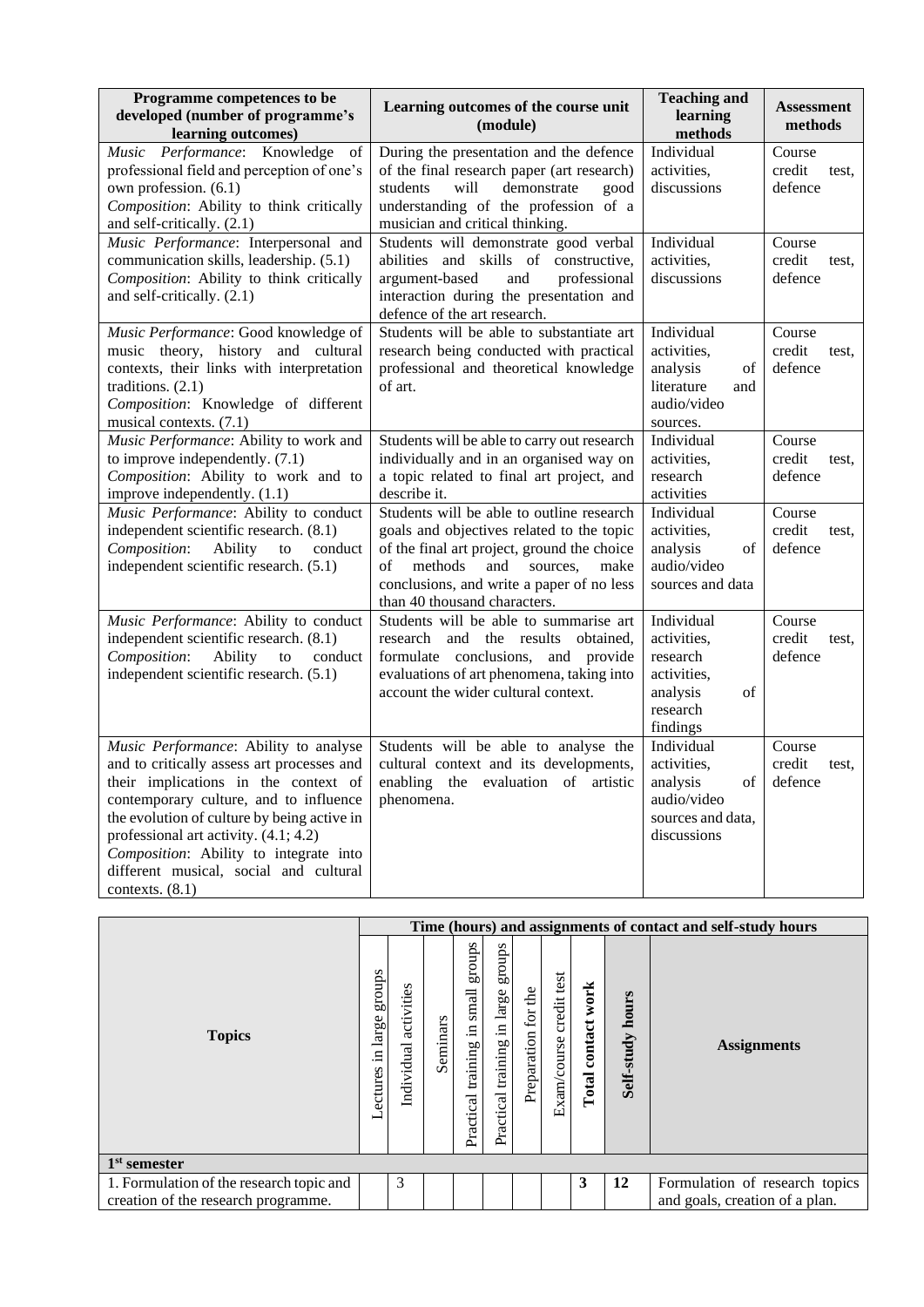| 2. Data search and studies of literature. |              | 6              |              |              |              |              | 6                       | 54  | Preparation of literature review. |
|-------------------------------------------|--------------|----------------|--------------|--------------|--------------|--------------|-------------------------|-----|-----------------------------------|
| 3. Data analysis.                         |              | 4              |              |              |              |              | 4                       | 25  | Performing data analysis.         |
| 4. Drafting a text of a research paper.   |              | 3              |              |              |              |              | 3                       | 25  | Drafting a text of a research     |
|                                           |              |                |              |              |              |              |                         |     | paper (no less than 12 pages)     |
| 5. Course credit test                     |              |                |              |              |              |              | 1                       |     |                                   |
| <b>Total</b>                              | $\mathbf{0}$ | 16             | $\mathbf{0}$ | $\mathbf{0}$ | $\mathbf{0}$ | $\mathbf{0}$ | 17                      | 116 |                                   |
| $2nd$ semester                            |              |                |              |              |              |              |                         |     |                                   |
| 1. Analysis of research paper data.       |              | 4              |              |              |              |              | $\overline{\mathbf{4}}$ | 30  | Performing data analysis          |
| 2. Systemising, generalising<br>and       |              | 4              |              |              |              |              | $\boldsymbol{4}$        | 30  | Systemising and<br>evaluating     |
| evaluating results of data analysis.      |              |                |              |              |              |              |                         |     | results                           |
| 3. Drafting a text of a research paper    |              | 4              |              |              |              |              | 4                       | 36  | Drafting a text of a research     |
|                                           |              |                |              |              |              |              |                         |     | paper (no less than 32 pages)     |
| 4. Developing conclusions.                |              | $\overline{c}$ |              |              |              |              | $\mathbf{2}$            | 10  | Developing conclusions            |
| 5. Finalising the paper and preparing     |              | $\overline{2}$ |              |              |              |              | $\overline{2}$          | 10  | Finalizing the paper, submitting  |
| for defence.                              |              |                |              |              |              |              |                         |     | it for assessment, preparing for  |
|                                           |              |                |              |              |              |              |                         |     | the presentation of research      |
|                                           |              |                |              |              |              |              |                         |     | findings                          |
| 6. Defence.                               |              |                |              |              |              |              | 1                       |     |                                   |
| <b>Total</b>                              | $\mathbf{0}$ | 16             | $\mathbf{0}$ | $\mathbf{0}$ | 0            | $\mathbf{0}$ | 17                      | 116 |                                   |

| <b>Assessment strategy</b>             | Weight<br>$\cdot$ % | Deadline for<br>completing the | <b>Assessment criteria</b>                   |
|----------------------------------------|---------------------|--------------------------------|----------------------------------------------|
|                                        |                     | assignments                    |                                              |
| 1 <sup>st</sup> semester               |                     |                                |                                              |
| Intermediate assessment (choosing the  | 30 %                | The end of first month         | Accuracy, relevance, links with art project. |
| topic)                                 |                     |                                |                                              |
| Course credit test:                    | 30 %                | During exam session            | Relevance,<br>appropriateness,               |
| 1. Literature review.                  |                     |                                | comprehensiveness.                           |
| 2. Drafting a text of a research paper | 40 %                | During exam session            | Accuracy, relevance, originality, fluency of |
| (no less than 15,000 characters)       |                     |                                | professional language.                       |
| $2nd$ semester                         |                     |                                |                                              |
| Defence:                               | 50 %                | During exam session            | Accuracy, relevance, originality, high level |
| 1. Presentation of data, analysis,     |                     | of the graduates               | of competence.                               |
| summary of the findings, conclusions   |                     |                                |                                              |
| 2. Drafting a text of a research paper | 20 %                |                                | Correctness of language, compliance of the   |
| (no less than 40,000 characters)       |                     |                                | paper with the requirements                  |
| 3. Presentation and defence of a final | 30 %                |                                | Quality of the presentation, accuracy and    |
| research paper                         |                     |                                | comprehensiveness of answers to<br>the       |
|                                        |                     |                                | questions, clear expression of thoughts.     |

| <b>Author</b>                    | <b>Publication</b><br>date (year) | <b>Title</b>                              | No. of<br>periodical or<br>volume | Publisher (place,<br>publishing office)<br>or web link |
|----------------------------------|-----------------------------------|-------------------------------------------|-----------------------------------|--------------------------------------------------------|
| <b>Required study material</b>   |                                   |                                           |                                   |                                                        |
| Gerulis, S.; Melnikas,           | 2004                              | Magistro mokslo darbas                    |                                   | Vilnius: LMTA                                          |
|                                  |                                   |                                           |                                   |                                                        |
| <b>Additional study material</b> |                                   |                                           |                                   |                                                        |
| Kardelis, K.                     | 2002                              | Mokslinių<br>tyrimų<br>metodologija<br>ir |                                   | Kaunas: JUDEX                                          |
|                                  |                                   | metodai                                   |                                   |                                                        |
| Rieneker,<br>L.:                 | 2003                              | Kaip rašyti mokslinį darbą                |                                   | Vilnius: Aidai                                         |
| Jorgensen, P.S.                  |                                   |                                           |                                   |                                                        |

# **MASTER'S ART PROJECT**

<span id="page-19-0"></span>

| Subject (module) title                                                                | Code                 | <b>Study programme (s)</b> |       |  |
|---------------------------------------------------------------------------------------|----------------------|----------------------------|-------|--|
| Master's Art Project (Vocal Performance)                                              | M036417              | Music Performance (Vocal   |       |  |
|                                                                                       |                      | Performance)               |       |  |
| Lecturer $(s)$                                                                        | Department where the |                            |       |  |
|                                                                                       |                      | subject is implemented     |       |  |
| Coordinator: prof. Asta Krikščiūnaitė.                                                | Department           | -of                        | Vocal |  |
| Others: prof. Virgilijus Noreika, prof. Regina Maciūtė, prof. Vladimiras Prudnikovas, | Performance          |                            |       |  |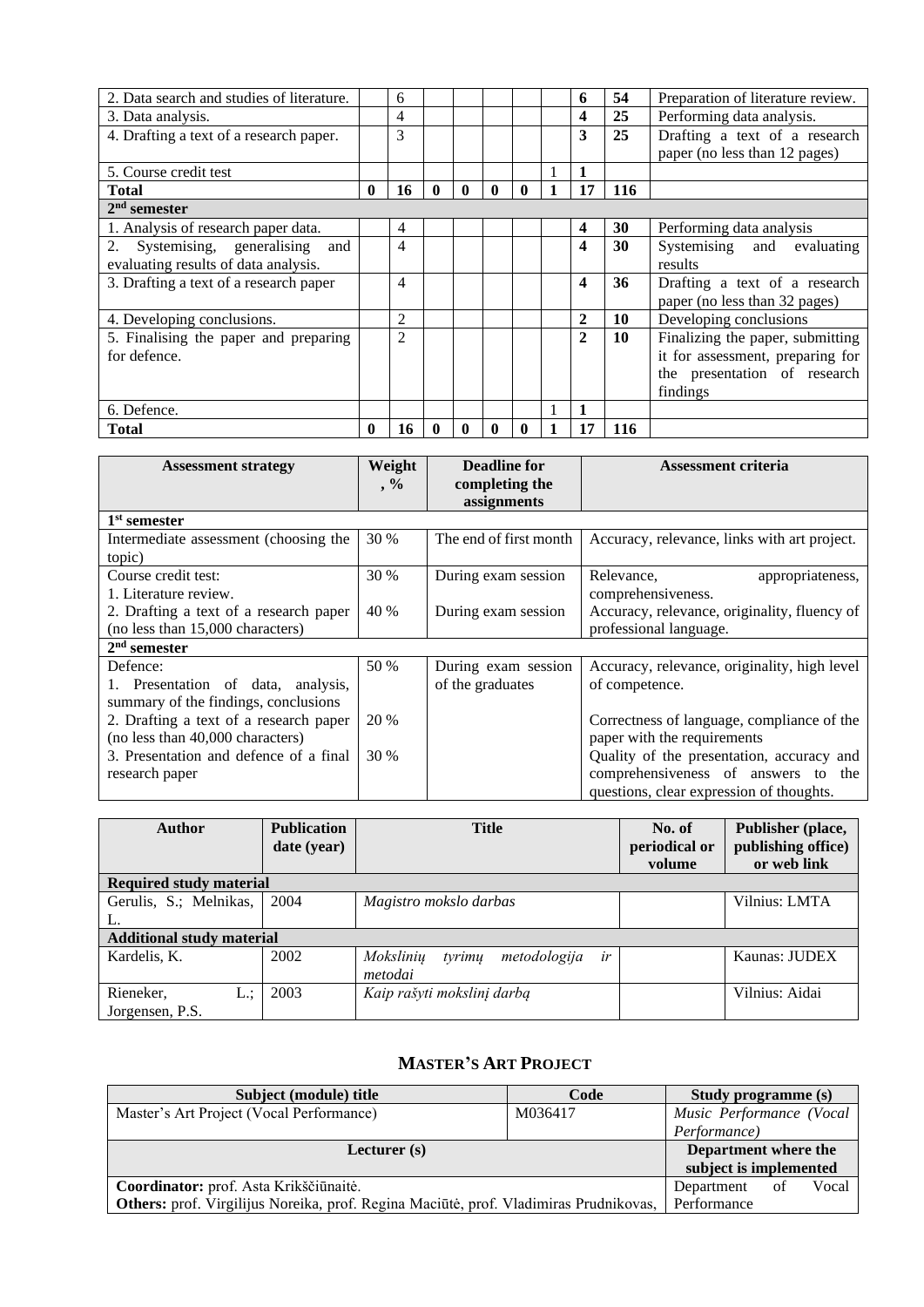|                                                                                        | prof. Sigutė Stonytė, assoc. prof. Algirdas Janutas, assoc. prof. Aušra Stasiūnaitė                                          |                      |                           |  |  |  |  |  |  |
|----------------------------------------------------------------------------------------|------------------------------------------------------------------------------------------------------------------------------|----------------------|---------------------------|--|--|--|--|--|--|
| Čepulkauskienė, assoc. prof. Judita Leitaitė, assoc. prof. Julija Supnianek Kalėdienė, |                                                                                                                              |                      |                           |  |  |  |  |  |  |
| assoc. prof. Deividas Staponkus, assoc. prof. Liudas Norvaišas.                        |                                                                                                                              |                      |                           |  |  |  |  |  |  |
|                                                                                        | <b>Study cycle</b>                                                                                                           |                      | Type of the subject       |  |  |  |  |  |  |
|                                                                                        |                                                                                                                              |                      | (module)                  |  |  |  |  |  |  |
| Second (Master)                                                                        |                                                                                                                              |                      | Compulsory                |  |  |  |  |  |  |
| <b>Mode of delivery</b>                                                                | Semester or period when the subject is delivered                                                                             |                      | Language (s) of           |  |  |  |  |  |  |
|                                                                                        |                                                                                                                              |                      | instruction               |  |  |  |  |  |  |
| Classwork                                                                              | 4 <sup>th</sup> semester/ <i>Music Performance</i> (Vocal Performance)                                                       |                      | Lithuanian,<br>English,   |  |  |  |  |  |  |
|                                                                                        |                                                                                                                              |                      | Russian, German, Italian, |  |  |  |  |  |  |
|                                                                                        |                                                                                                                              |                      | French                    |  |  |  |  |  |  |
| <b>Prerequisites</b>                                                                   |                                                                                                                              |                      |                           |  |  |  |  |  |  |
|                                                                                        | <b>Preliminary requirements:</b> all the requirements of the $1st - 3rd$ semesters of the Master's                           |                      | Minor requirements<br>(if |  |  |  |  |  |  |
|                                                                                        | study programme in Music Performance have been fulfilled.                                                                    |                      | any): none.               |  |  |  |  |  |  |
| <b>Number of ECTS credits</b>                                                          | Total student's load                                                                                                         | <b>Contact hours</b> | <b>Self-study hours</b>   |  |  |  |  |  |  |
| 15                                                                                     | 400                                                                                                                          | 51                   | 349                       |  |  |  |  |  |  |
|                                                                                        | Purpose of the subject (module)                                                                                              |                      |                           |  |  |  |  |  |  |
|                                                                                        | The aim of preparation and defence of <i>Final Master's Art Project</i> (carrying out of the prepared artistic programme) is |                      |                           |  |  |  |  |  |  |
|                                                                                        | to demonstrate artistic abilities acquired in Master's studies that confirm the awarded Master's Qualification Degree.       |                      |                           |  |  |  |  |  |  |
|                                                                                        | Short description of the subject (module) (up to 500 characters)                                                             |                      |                           |  |  |  |  |  |  |
|                                                                                        | The Final Master's Art Project refers to the preparation and performance of the final programme/recital of musical           |                      |                           |  |  |  |  |  |  |
| pieces that demonstrate artistic and creative abilities developed in MA studies.       |                                                                                                                              |                      |                           |  |  |  |  |  |  |
|                                                                                        | When carrying out individual activities and practical training, the topic and repertoire of the Master's art project are     |                      |                           |  |  |  |  |  |  |
|                                                                                        | selected under supervision of the final thesis supervisor. Specific features of interpretation of musical pieces are         |                      |                           |  |  |  |  |  |  |
|                                                                                        | discussed and students learn how to perform them properly in terms of style, genre, form, interpretation and                 |                      |                           |  |  |  |  |  |  |
|                                                                                        | performance technique. Repertoire preparation stages are planned, the calendar of rehearsals is drawn up and the             |                      |                           |  |  |  |  |  |  |

schedule of concerts is prepared.

**Programme competences to be developed (number of programme's learning outcomes) Learning outcomes of the subject (module) Teaching and learning methods Assessmen t methods** Ability to inspire and realise original artistic ideas by means of musical expression of the chosen specialisation (1.1) Students will prepare and perform the programme of Practical the final art project distinguished by an original artistic rehearsals, analysis ce of a concept, while at the same time demonstrating the and preparation of musical ability to develop and express their artistic ideas, an literature and individual concept of interpretation and original point musical text of view. Practical training, Performan programm e Ability to inspire and realise original artistic ideas by means of musical expression of the chosen specialisation (1.2) When performing the Master's art project, students Practical training, Performan will demonstrate broad possibilities of the vocal rehearsals, analysis ce of a technique and the ability to make a purposeful use of and preparation of musical them in order to achieve a creative result; they will literature and demonstrate a developed ability of musical musical text communication. and programm e Good knowledge of music theory, history and cultural contexts, their links with interpretation traditions. (2.1) When performing the Master's art project, students will demonstrate an original interpretation style of the rehearsals, analysis ce of a performed pieces based on their knowledge about the the language of music, historical development and performance practice of the repertoire (individual periods, styles, genres, etc.). Practical training, Performan and preparation of musical literature musical text and programm e Good knowledge of music theory, history and cultural contexts, their links with interpretation traditions. (2.2) By understanding the links between interpretation traditions in their specialisation, international rehearsals, performance standards and different contexts of preparation of artistic and cultural activity, students will be able to musical text prepare and perform a conceptually integral musical programme intended for a particular cultural and/or social context. Practical training, Performan ce of musical programm e Ability to broaden creative experience through initiation of and engagement in independent artistic activity. (3.1) Students will have built up a representative concert Practical repertoire of the scope that complies with the rehearsals requirements for the Master's degree; they will demonstrate the gained concert experience when performing the final Master's art project. Practical training, Performan ce of a musical programm e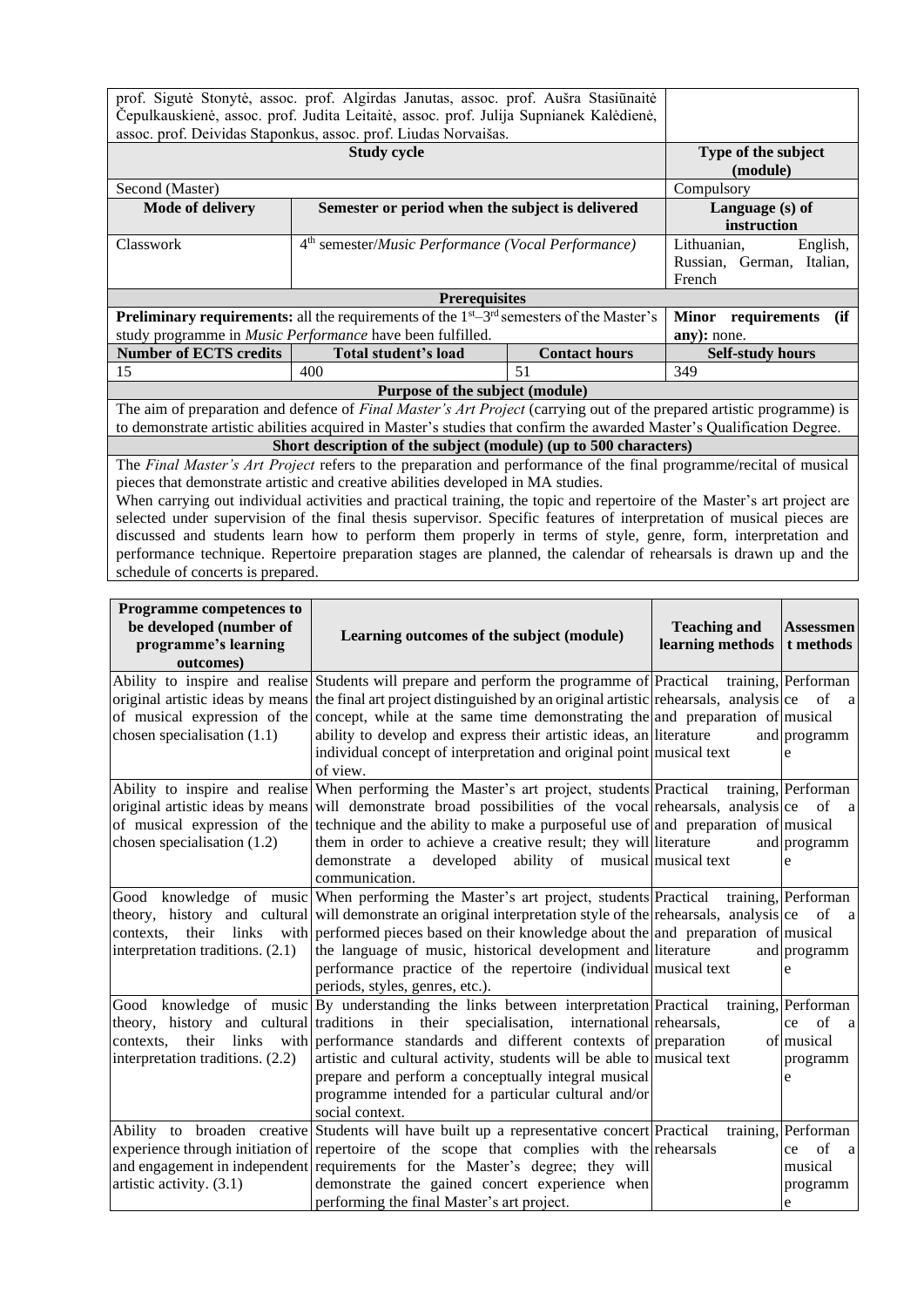|                                  | Ability to broaden creative Students will demonstrate abilities to develop artistic Practical             |                              | training, Performan         |
|----------------------------------|-----------------------------------------------------------------------------------------------------------|------------------------------|-----------------------------|
|                                  | experience through initiation of activity when preparing and performing the final rehearsals              |                              | of<br>ce<br>a               |
|                                  | and engagement in independent Master's art programme in the form of a public                              |                              | musical                     |
| artistic activity. (3.2)         | concert.                                                                                                  |                              | programm                    |
|                                  |                                                                                                           |                              | e                           |
|                                  | Ability to analyse and critically By means of developed intellect and erudition, Analysis                 |                              | and Performan               |
|                                  | assess creative processes and students will be able to analyse and assess the results preparation         |                              | of ce<br>of<br><sub>a</sub> |
|                                  | their significance in the context of the creative process critically in different stages of literature    |                              | and musical                 |
| of contemporary culture. $(4.1)$ | preparation of the final art project; they will apply musical                                             |                              | text, programm              |
|                                  | these skills in predicting potential trends of cultural discussions,                                      |                              | e,                          |
|                                  | processes and possibilities for influencing them with rehearsals                                          |                              | interview                   |
|                                  | their artistic ideas.                                                                                     |                              |                             |
|                                  | Ability to analyse and critically Students will have a developed ability of musical Practical             |                              | training, Performan         |
|                                  | assess creative processes and communication; they will be able to react fast and rehearsals, analysis ce  |                              | of<br>a                     |
|                                  | their significance in the context change the processes of musical creation and and preparation of musical |                              |                             |
| of contemporary culture. (4.2)   | performance depending on the situation at all stages of musical text                                      |                              | programm                    |
|                                  | final art project preparation and its presentation.                                                       |                              | e                           |
| Inter-personal                   | and Students<br>will<br>have<br>accumulated                                                               | business Analysis            | of Interview                |
| communication                    | experience,<br>will be<br>able<br>skills, communication                                                   | to literature and audio      |                             |
| leadership. $(5.1)$              | constructively cooperate with the thesis supervisor, recordings,                                          |                              |                             |
|                                  | accompanist and other performers in the creative discussions,                                             |                              |                             |
|                                  | process of final art project preparation.                                                                 | rehearsals.                  |                             |
| Systemic<br>and                  | analytical Students will prepare and perform the final art project Analysis                               |                              | of Performan                |
| thinking. $(6.1)$                | and will base the artistic idea and its implementation literature and audio ce                            |                              | of<br>a                     |
|                                  | on theoretical sources and practical experience.                                                          | recordings,                  | musical                     |
|                                  |                                                                                                           | discussions.                 | programm                    |
|                                  |                                                                                                           | practical<br>training, $ e $ |                             |
|                                  |                                                                                                           | rehearsals.                  |                             |
|                                  | Ability to work and improve. When preparing the programme of the final art project, Analysis              |                              | of Performan                |
| (7.1)                            | students will be able to learn independently, integrate literature,                                       | audioce                      | of<br>a                     |
|                                  | knowledge and complete artistic tasks in an organised recordings                                          |                              | and musical                 |
|                                  | manner.                                                                                                   | musical                      | $text,$ programm            |
|                                  |                                                                                                           | practical<br>training, e     |                             |
|                                  |                                                                                                           | rehearsals.                  |                             |

|                                                                                               |                      |                       |          |                                       |                                       |                                                      |                         |                    |                  | Time (hours) of contact and individual work    |
|-----------------------------------------------------------------------------------------------|----------------------|-----------------------|----------|---------------------------------------|---------------------------------------|------------------------------------------------------|-------------------------|--------------------|------------------|------------------------------------------------|
| <b>Topics</b>                                                                                 | Theoretical lectures | Individual activities | Seminars | groups<br>Practical training in small | sdnora<br>Practical training in large | exam/Rehearsals/Consultations<br>Preparation for the | Exam/Course credit test | Total contact work | Self-study hours | <b>Assignments</b>                             |
| 1. Development of the programme for the final<br>art project/solo concert and the plan of its |                      | 3                     |          |                                       |                                       |                                                      |                         | 3                  | 20               | Studies of musical<br>text, audio and video    |
| preparation and rehearsals. Requirements for<br>the recital programme: Programme duration -   |                      |                       |          |                                       |                                       |                                                      |                         |                    |                  | recordings,<br>development of the              |
| 40 min. The programme must consist of pieces<br>pertaining to different periods and genres.   |                      |                       |          |                                       |                                       |                                                      |                         |                    |                  | work plan.                                     |
| 2. Analysis and solutions of the artistic idea of                                             |                      | 2                     |          |                                       |                                       |                                                      |                         | $\overline{2}$     | 20               | Studies of musical                             |
| the final art project and its implementation.                                                 |                      |                       |          |                                       |                                       |                                                      |                         |                    |                  | text, audio and video<br>recordings, practical |
|                                                                                               |                      |                       |          |                                       |                                       |                                                      |                         |                    |                  | training                                       |
| 3. Analysis of musical material and solution of                                               |                      | 43                    |          |                                       |                                       |                                                      |                         | 4                  | 30               | Studies of literature,                         |
| individual artistic and vocal problems.                                                       |                      |                       |          |                                       |                                       |                                                      |                         | 3                  | 9                | audio recordings and                           |
|                                                                                               |                      |                       |          |                                       |                                       |                                                      |                         |                    |                  | musical<br>text.                               |
|                                                                                               |                      |                       |          |                                       |                                       |                                                      |                         |                    |                  | training,<br>practical                         |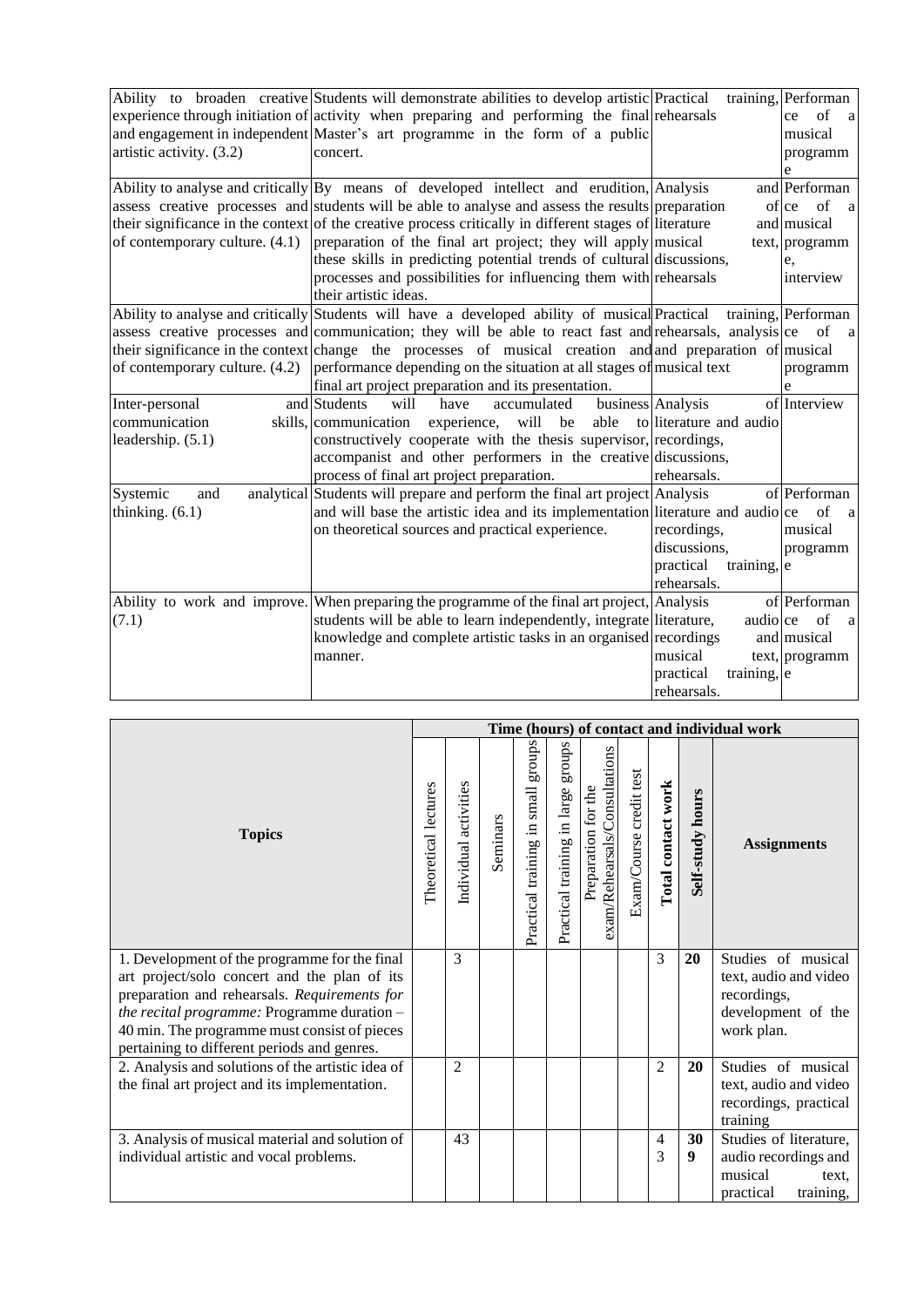|                                                |  |  |  |        | rehearsals |
|------------------------------------------------|--|--|--|--------|------------|
| 4. Public hearing.                             |  |  |  |        |            |
| 5. Defence of the Master's art project (public |  |  |  |        |            |
| performance of the concert programme).         |  |  |  |        |            |
| <b>Total:</b>                                  |  |  |  | 34 149 |            |

| <b>Assessment</b>                                     | Weight | <b>Deadline for</b>                          | <b>Assessment criteria</b>                                                                                                                                                                                                                                                                                                                                                                                                                                                                                                                                                                                                                                                          |
|-------------------------------------------------------|--------|----------------------------------------------|-------------------------------------------------------------------------------------------------------------------------------------------------------------------------------------------------------------------------------------------------------------------------------------------------------------------------------------------------------------------------------------------------------------------------------------------------------------------------------------------------------------------------------------------------------------------------------------------------------------------------------------------------------------------------------------|
| strategy                                              | $, \%$ | completing the<br>assignments                |                                                                                                                                                                                                                                                                                                                                                                                                                                                                                                                                                                                                                                                                                     |
| Public hearing                                        |        | By the start of<br>the final exam<br>session | <b>Requirements:</b> the entire Master's art project programme is<br>performed during the public hearing.<br><b>Assessment criteria:</b><br>Originality, maturity and artistry of the programme concept;<br>$\bullet$<br>Creativity, artistry, convincingness and professionalism of<br>performance;<br>Level of vocal technique;<br>$\bullet$<br>Demonstration of an original style of interpretation of the<br>performed piece based on historical knowledge and<br>performance tradition;<br>Analysis of programme interpretation, oral self-evaluation of<br>the work process (discussion of the public hearing).                                                               |
| Defence<br>(performance<br>of a musical<br>programme) | 100 %  | During the final<br>exam session             | The programme may be performed only if positive assessment is<br>received during the public hearing.<br>Requirements for the programme for the final art project/recital:<br>programme duration is between 50 and 60 min. The programme must<br>consist of pieces pertaining to different periods and genres.<br><b>Assessment criteria:</b><br>Originality, maturity and artistry of the programme concept;<br>Creativity, artistry, convincingness and professionalism of<br>performance;<br>Level of vocal technique;<br>Demonstration of an original style of interpretation of the<br>$\bullet$<br>performed piece based on historical knowledge and<br>performance tradition. |

| <b>Author</b>                    | <b>Publication</b><br>date (year) | <b>Title</b>                                            | No. of<br>periodical or<br>volume | <b>Publisher (place, publishing)</b><br>office) or web link |
|----------------------------------|-----------------------------------|---------------------------------------------------------|-----------------------------------|-------------------------------------------------------------|
| <b>Required study material</b>   |                                   |                                                         |                                   |                                                             |
| Marchesi,                        | 1970                              | Bel Canto: A Theoretical and Practical ISBN 0-486-Dover |                                   |                                                             |
| Mathilde                         |                                   | Vocal Method                                            | 22315-9                           |                                                             |
| Murray, Dena                     | 2009                              | Vocal Strength & Power                                  |                                   | ISBN 978-1-Hall Leonard Corporation                         |
|                                  |                                   |                                                         | 4234-6514-0                       |                                                             |
| Smith, W. Stephen 2007           |                                   | A Wholistic approach to singing                         |                                   | <b>ISBN-978-0-</b> Oxford university press                  |
|                                  |                                   |                                                         | 19-53005-5                        |                                                             |
| <b>Additional study material</b> |                                   |                                                         |                                   |                                                             |
| Emmons, Shirlee; 1997            |                                   | The Art of the song recital                             | ISBN                              | 0-02-Shirmer books                                          |
| Sonntag, Stanley                 |                                   |                                                         | 870530-0                          |                                                             |
| Taylor, David C.                 | 1917                              | The psychology of singing; a rational                   |                                   | The<br>Macmilla<br>York:<br>New                             |
|                                  |                                   | method of voice culture based on a                      |                                   | Company                                                     |
|                                  |                                   | scientific analysis of all systems, ancient             |                                   | https://archive.org/stream/psyc                             |
|                                  |                                   | and modern                                              |                                   | hologyofsing00taylrich#page/n                               |
|                                  |                                   |                                                         |                                   | 6/mode/1up                                                  |

# **OPERA ART PROJECT**

<span id="page-22-0"></span>

| Subject (module) title | Code    | <b>Study programme (s)</b> |
|------------------------|---------|----------------------------|
| Opera Art Project      | M043817 | Music Performance (Vocal   |
|                        |         | Performance)               |
| Lecturer $(s)$         |         | Department where the       |
|                        |         | subject is implemented     |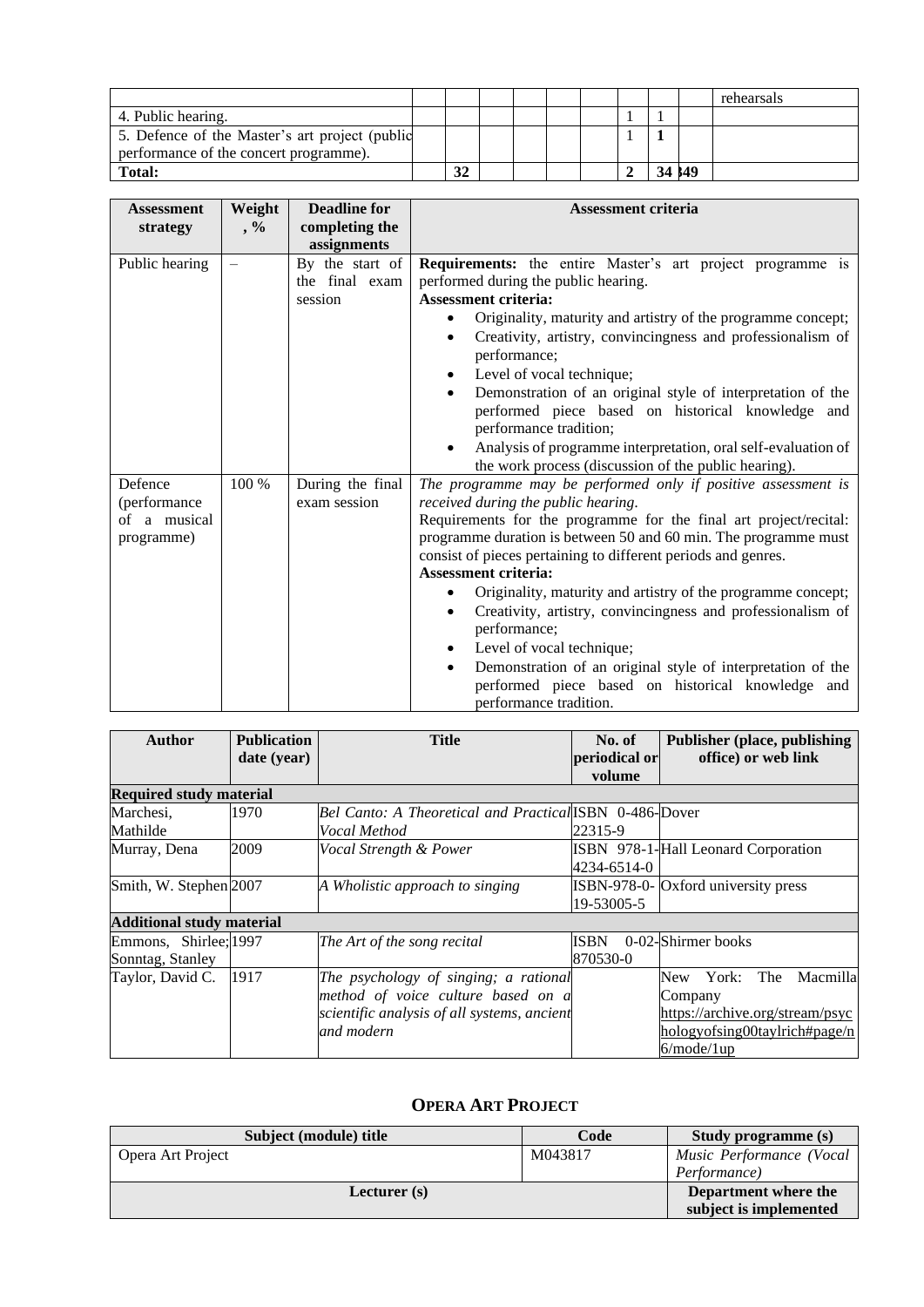|                                                                                         | Coordinator: assoc. prof. Martynas Staškus.                                                                                 |                                              |                           |  |  |  |  |
|-----------------------------------------------------------------------------------------|-----------------------------------------------------------------------------------------------------------------------------|----------------------------------------------|---------------------------|--|--|--|--|
| Others: assoc. prof. Vytautas Lukočius, lect. Modestas Barkauskas, assoc. prof. Nerijus | Department<br>Performance                                                                                                   |                                              |                           |  |  |  |  |
| Petrokas, lect. V. Martinaitis, lect. Jūratė Sodytė-Bradauskienė.                       |                                                                                                                             |                                              |                           |  |  |  |  |
|                                                                                         | Type of the subject                                                                                                         |                                              |                           |  |  |  |  |
|                                                                                         | (module)                                                                                                                    |                                              |                           |  |  |  |  |
| Second (Master)                                                                         | Compulsory                                                                                                                  |                                              |                           |  |  |  |  |
| <b>Mode of delivery</b>                                                                 | Semester or period when the subject is delivered                                                                            |                                              | Language (s) of           |  |  |  |  |
|                                                                                         |                                                                                                                             |                                              | instruction               |  |  |  |  |
| Classwork                                                                               | 4 <sup>th</sup> semester/Music Performance (Vocal Performance)                                                              |                                              | Lithuanian,<br>English,   |  |  |  |  |
|                                                                                         |                                                                                                                             |                                              | Russian, German, Italian, |  |  |  |  |
|                                                                                         |                                                                                                                             |                                              | French                    |  |  |  |  |
|                                                                                         | <b>Prerequisites</b>                                                                                                        |                                              |                           |  |  |  |  |
| <b>Preliminary requirements:</b> all the requirements of the $1^{st} - 3^{rd}$          | requirements<br>(ii)<br>$anV$ :<br>compulsory                                                                               |                                              |                           |  |  |  |  |
|                                                                                         | semesters of the Master of Performance Art study programme                                                                  | participation in rehearsals (at least 75 %). |                           |  |  |  |  |
| have been fulfilled.                                                                    |                                                                                                                             |                                              |                           |  |  |  |  |
|                                                                                         |                                                                                                                             |                                              |                           |  |  |  |  |
| <b>Number of ECTS credits</b>                                                           | Total student's load                                                                                                        | <b>Contact hours</b>                         | <b>Self-study hours</b>   |  |  |  |  |
| 10                                                                                      | 267                                                                                                                         | 68                                           | 199                       |  |  |  |  |
|                                                                                         | Purpose of the subject (module)                                                                                             |                                              |                           |  |  |  |  |
|                                                                                         | The aim of Opera Art Project is to demonstrate the opera soloist's artistic abilities acquired in MA studies that comply    |                                              |                           |  |  |  |  |
| with the Master's Qualification Degree.                                                 |                                                                                                                             |                                              |                           |  |  |  |  |
|                                                                                         | Short description of the subject (module) (up to 500 characters)                                                            |                                              |                           |  |  |  |  |
|                                                                                         | Opera Art Project of the MA studies refers to the student's participation in the diploma opera performance where one        |                                              |                           |  |  |  |  |
|                                                                                         | or two leading roles or one leading role and one or two supporting (character) roles that demonstrate artistic and creative |                                              |                           |  |  |  |  |
| abilities developed in MA studies are prepared.                                         |                                                                                                                             |                                              |                           |  |  |  |  |
|                                                                                         | Preparation of the diploma performance: analysis of characters' traits, where interpretation requirements imposed by        |                                              |                           |  |  |  |  |
|                                                                                         | the laws of musical dramaturgy of works are revealed. If the performance is going to be held in a musical theatre,          |                                              |                           |  |  |  |  |
|                                                                                         | technical preparation (getting acquainted with interpretational characteristics of theatre staging: scenography,            |                                              |                           |  |  |  |  |

is coordinated with the theatre management.

| <b>Programme competences</b><br>to be developed (number of<br>programme's learning<br>outcomes)       | Learning outcomes of the subject (module)                                                                                                                                                                                                                                                                                                                                                                                                                                  | <b>Teaching and</b><br>learning methods | <b>Assessment</b><br>methods                        |
|-------------------------------------------------------------------------------------------------------|----------------------------------------------------------------------------------------------------------------------------------------------------------------------------------------------------------------------------------------------------------------------------------------------------------------------------------------------------------------------------------------------------------------------------------------------------------------------------|-----------------------------------------|-----------------------------------------------------|
| (1.1)                                                                                                 | Ability to inspire and realise Students will prepare and perform the opera Practical<br>original artistic ideas by character distinguished by an original artistic rehearsals,<br>means of musical expression concept while at the same time demonstrating the and preparation of opera<br>of the chosen specialisation ability to develop and express their artistic ideas, literature and musical<br>and an individual concept of the role.                              | text                                    | training, Performance of<br>analysis the role in an |
| (1.2)                                                                                                 | Ability to inspire and realise When performing opera parts, students will Practical<br>original artistic ideas by demonstrate broad possibilities of the vocal rehearsals,<br>means of musical expression technique and the ability to make a purposeful and preparation of opera<br>of the chosen specialisation use of them in order to achieve a creative result; literature and musical<br>they will demonstrate a developed ability of text<br>musical communication. |                                         | training, Performance of<br>analysis the role in an |
|                                                                                                       | Good knowledge of music When performing the role in an opera, students Practical<br>theory, history and cultural will demonstrate an original style of its rehearsals,<br>contexts, their links with interpretation that is based on the knowledge of and preparation of opera<br>interpretation traditions. $(2.1)$ the language of music and performance practice literature and musical<br>of opera art (individual periods, styles, genres, text<br>$etc.$ ).          |                                         | training, Performance of<br>analysis the role in an |
| and<br>of<br>independent artistic activity. musical project.<br>(3.2)                                 | Ability to broaden creative Students will demonstrate abilities to conduct Practical<br>experience through initiation independent artistic activity when participating rehearsals<br>engagement in in the preparation and public performance of a                                                                                                                                                                                                                          |                                         | training, Performance of<br>the role in an<br>opera |
| Ability<br>analyse<br>to<br>critically<br>assess<br>and<br>processes<br>contemporary culture. $(4.1)$ | and By means of developed intellect and erudition, Analysis<br>creative students will be able to analyse and assess the preparation<br>their results of the creative process critically in literature and musical role in an opera<br>significance in the context of different stages of preparation of the opera art text,<br>project; they will be able to engage in the process rehearsals<br>with their artistic ideas.                                                | discussions,                            | and Performance and<br>of discussion of the         |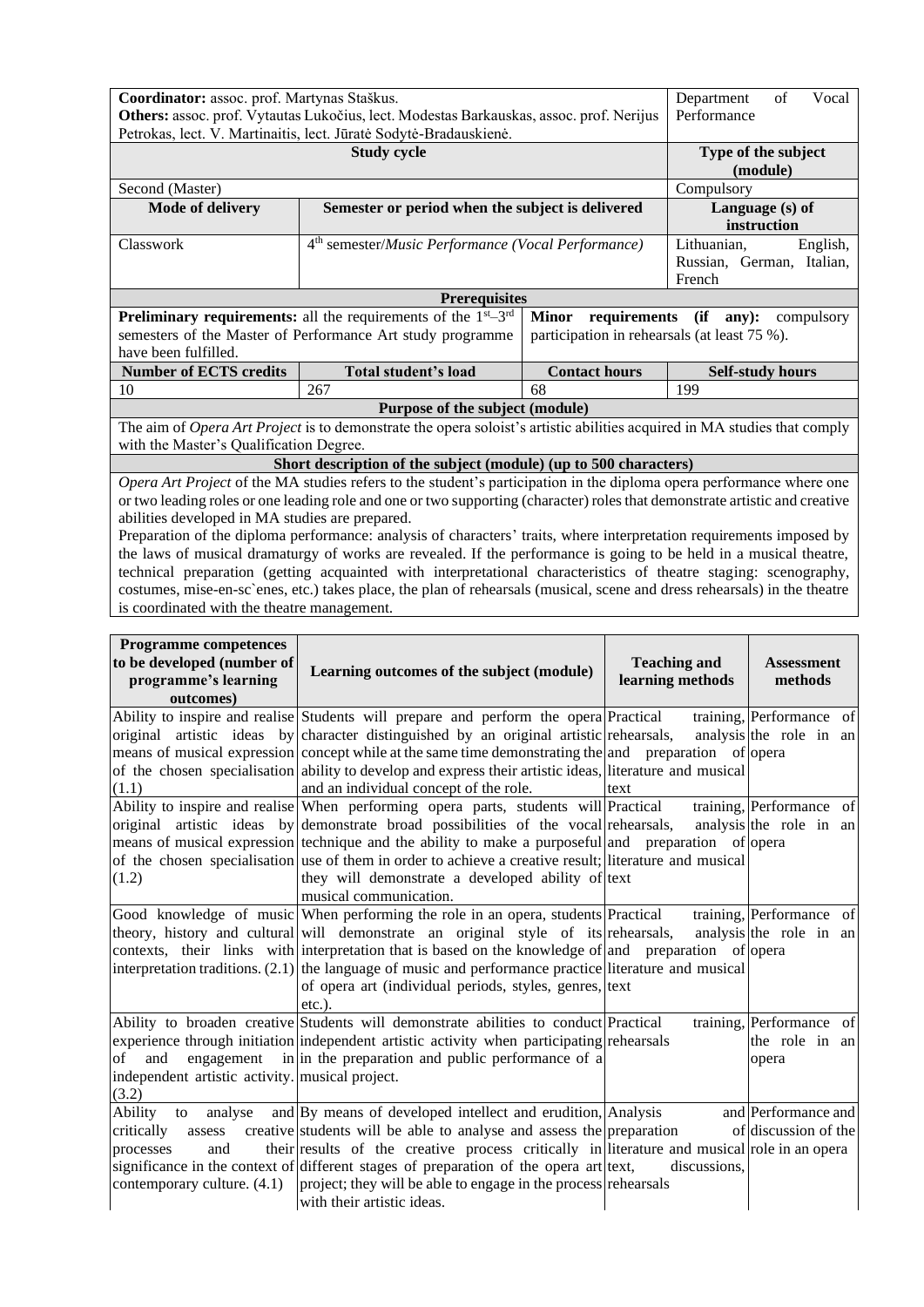| Ability<br>analyse<br>to                        | and Students will have a developed ability of musical Practical                                                    |                       | training, Performance and  |
|-------------------------------------------------|--------------------------------------------------------------------------------------------------------------------|-----------------------|----------------------------|
| critically<br>assess                            | creative communication; they will be able to react fast and rehearsals,                                            |                       | analysis discussion of the |
| processes<br>and                                | their change creative processes at all stages of opera art and preparation of role in an opera                     |                       |                            |
| significance in the context of project staging. |                                                                                                                    | musical text          |                            |
| contemporary culture. (4.2)                     |                                                                                                                    |                       |                            |
| Inter-personal                                  | and Students will have gained the experience of Analysis of literature Performance and                             |                       |                            |
| communication                                   | skills, professional communication; they will be able to and audio recordings, discussion of the                   |                       |                            |
| leadership. $(5.1)$                             | cooperate constructively with the members of discussions,                                                          |                       | role in an opera           |
|                                                 | opera troupe and other performers in the creative rehearsals.                                                      |                       |                            |
|                                                 | process of opera art project preparation and its                                                                   |                       |                            |
|                                                 | performance.                                                                                                       |                       |                            |
| Systemic<br>and                                 | analytical Students will prepare and perform the final art Analysis of literature Performance and                  |                       |                            |
| thinking. $(6.1)$                               | project by basing the roles played and artistic and audio recordings, discussion of the                            |                       |                            |
|                                                 | solutions on theoretical sources and practical discussions, practical role in an opera                             |                       |                            |
|                                                 | experience.                                                                                                        | training, rehearsals. |                            |
|                                                 | Ability to work and improve. Students will be able to learn independently, Analysis of literature, Performance and |                       |                            |
| (7.1)                                           | complete artistic and scientific tasks based on audio recordings and discussion of the                             |                       |                            |
|                                                 | new information in an organised manner, work musical text, practical role in an opera                              |                       |                            |
|                                                 | independently while preparing and representing training, rehearsals.                                               |                       |                            |
|                                                 | the character in the opera.                                                                                        |                       |                            |

| <b>Topics</b>                                                                                                                                                                                                        |  |                       |          |                                                                 |                                       |                                                      |                         |                    |                     | Time (hours) of contact and individual work                                                                   |
|----------------------------------------------------------------------------------------------------------------------------------------------------------------------------------------------------------------------|--|-----------------------|----------|-----------------------------------------------------------------|---------------------------------------|------------------------------------------------------|-------------------------|--------------------|---------------------|---------------------------------------------------------------------------------------------------------------|
|                                                                                                                                                                                                                      |  | Individual activities | Seminars | groups<br>small<br>르.<br>$\operatorname{training}$<br>Practical | stonbs<br>Practical training in large | exam/Rehearsals/Consultations<br>Preparation for the | Exam/Course credit test | Total contact work | hours<br>Self-study | <b>Assignments</b>                                                                                            |
| in<br>of<br>Creation<br>the<br>role<br>an<br>opera/operas. Requirements: 1-2<br>leading roles or 1 leading and $1-2$<br>supporting roles<br>(characters).<br>Duration of the programme is from<br>90 min to 180 min. |  |                       |          | 16                                                              | 48                                    |                                                      |                         | 64                 | 195                 | of<br>Analysis<br>musical,<br>literary and dramaturgical<br>texts, studies of video<br>recordings, rehearsals |
| (public<br>Public<br>defence<br>hearing,<br>performance of an opera).                                                                                                                                                |  |                       |          |                                                                 |                                       |                                                      | $\overline{4}$          | 4                  |                     |                                                                                                               |
| <b>Total:</b>                                                                                                                                                                                                        |  |                       |          | 16                                                              | 48                                    |                                                      | $\overline{\mathbf{4}}$ | 68                 | 199                 |                                                                                                               |

| <b>Assessment</b><br>strategy | Weight<br>$, \%$ | <b>Deadline for</b><br>completing the | <b>Assessment criteria</b>                                                                                                                                                                                                                          |
|-------------------------------|------------------|---------------------------------------|-----------------------------------------------------------------------------------------------------------------------------------------------------------------------------------------------------------------------------------------------------|
|                               |                  | assignments                           |                                                                                                                                                                                                                                                     |
| Public                        |                  | By the start of                       | <b>Requirements:</b> the whole art project is performed in the public hearing.                                                                                                                                                                      |
| hearing                       |                  | the final exam                        | <b>Assessment criteria:</b>                                                                                                                                                                                                                         |
|                               |                  | session                               | The accuracy of the performance of the role's musical and                                                                                                                                                                                           |
|                               |                  |                                       | literary text;                                                                                                                                                                                                                                      |
|                               |                  |                                       | Artistic quality of vocal expression;                                                                                                                                                                                                               |
|                               |                  |                                       | Sense of style, genre and form;                                                                                                                                                                                                                     |
|                               |                  |                                       | Artistic abilities: stage freedom, confidence,<br>artistic<br>$\bullet$<br>convincingness, charisma, etc.;                                                                                                                                          |
|                               |                  |                                       | Persuasiveness of the character, disclosure of his character<br>traits, psychological and emotional state, motivation of the<br>stage action;                                                                                                       |
|                               |                  |                                       | Level of the singer's vocal-acting technique: the ability to<br>control the psychophysical means of expression (musicality,<br>voice technique, and variety of timbre nuances; thought<br>temperament, sensations, emotionality, will; imagination, |